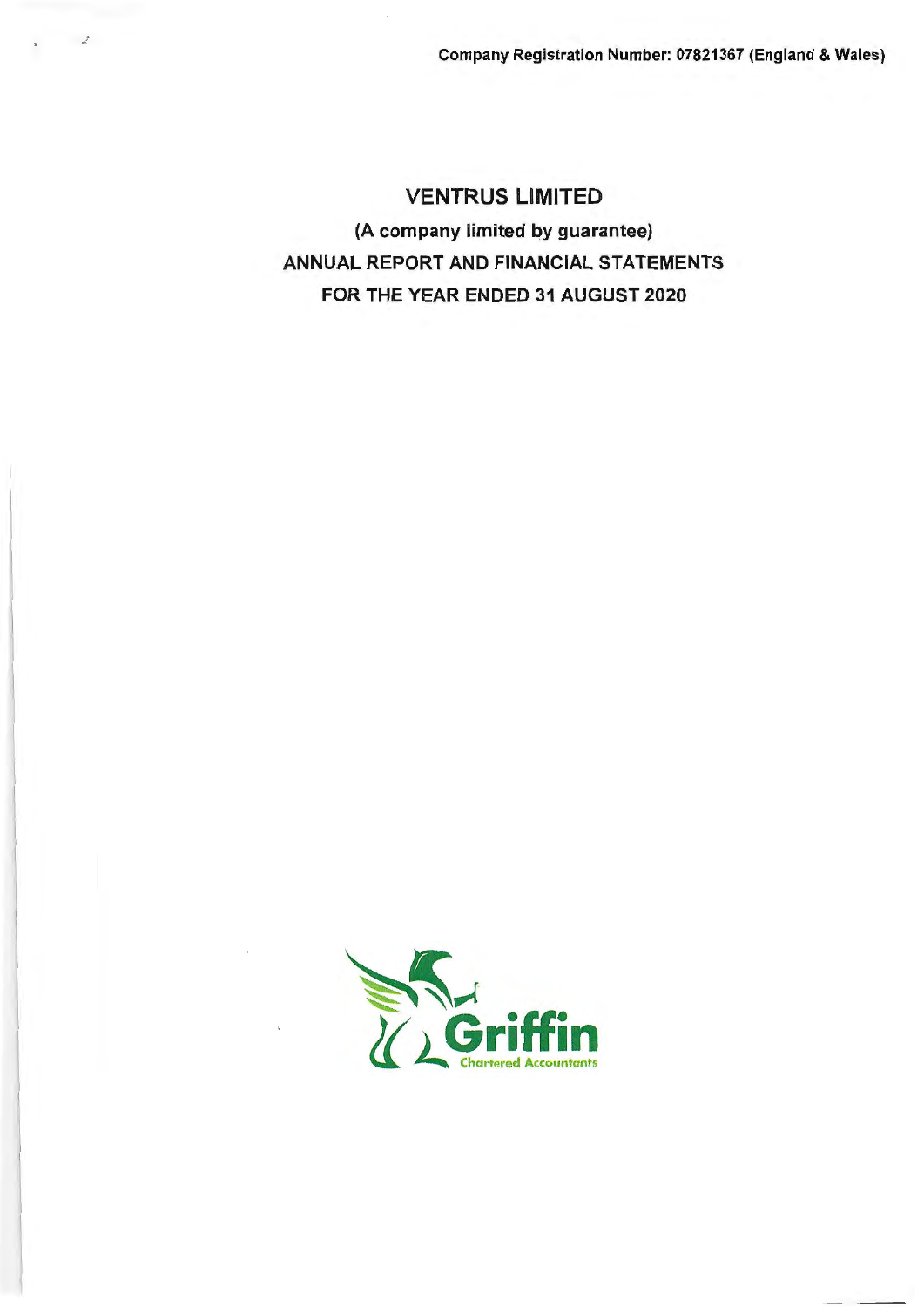$\ddot{\mathbf{z}}$ 

 $\ddot{\phantom{0}}$ 

## (A company limited by guarantee)

## CONTENTS

|                                                                                | Page      |
|--------------------------------------------------------------------------------|-----------|
| Reference and administrative details                                           |           |
| Trustees' report                                                               | $2 - 15$  |
| Governance statement                                                           | 16 - 19   |
| Statement on regularity, propriety and compliance                              | 20        |
| <b>Statement of Trustees' responsibilities</b>                                 | 21        |
| Independent auditors' report on the financial statements                       | $22 - 24$ |
| Independent reporting accountant's report on regularity                        | $25 - 26$ |
| Statement of financial activities incorporating income and expenditure account | $27 - 28$ |
| <b>Balance sheet</b>                                                           | $29 - 30$ |
| Statement of cash flows                                                        | 31        |
| Notes to the financial statements                                              | $32 - 70$ |
|                                                                                |           |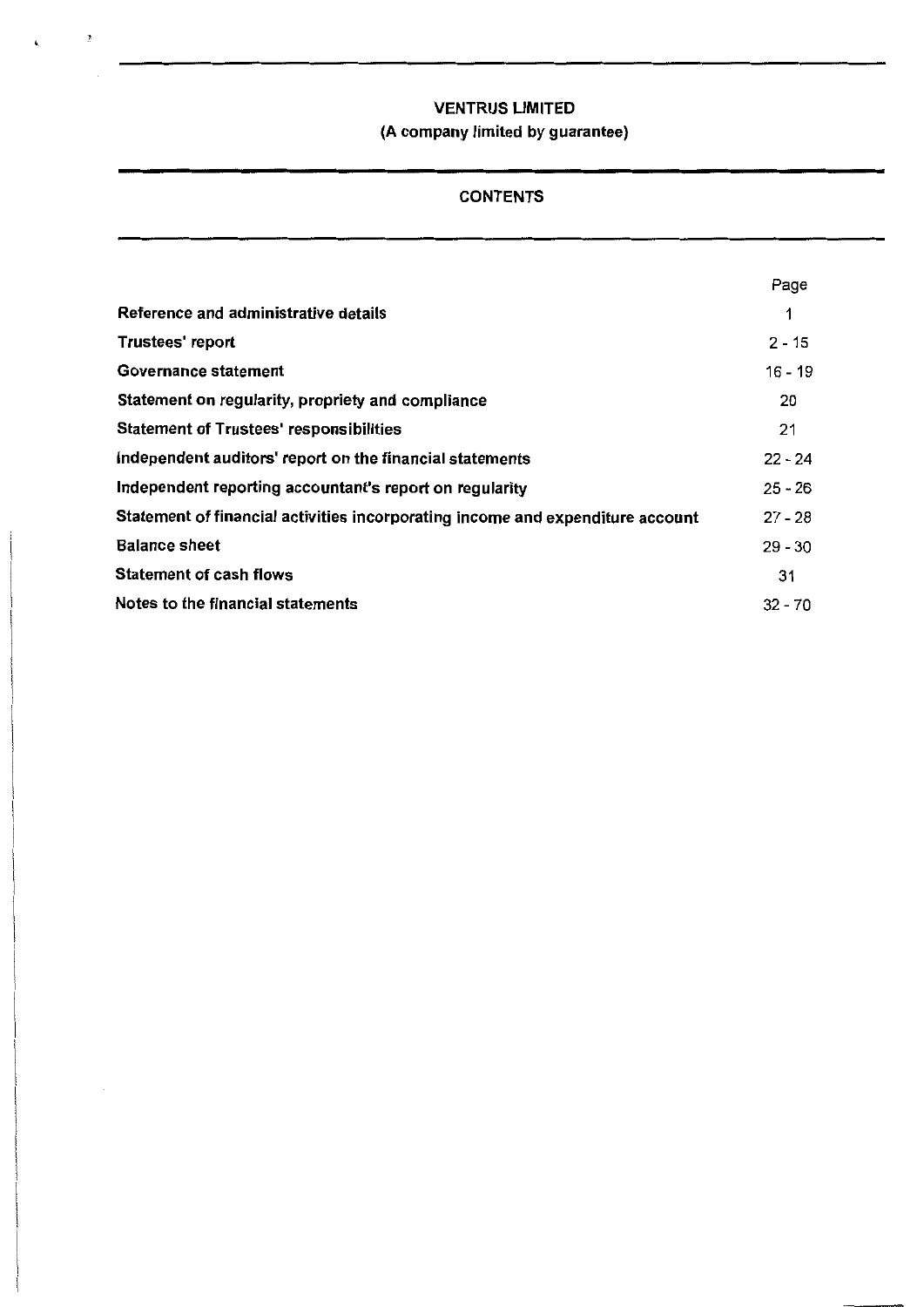## **(A company limited by guarantee)**

## **REFERENCE AND ADMINISTRATIVE DETAILS**

| <b>Members</b>                      | H Whittaker, Chair of Board<br><b>Exeter Diocesan Education Network</b><br>University of Exeter                                                                 |
|-------------------------------------|-----------------------------------------------------------------------------------------------------------------------------------------------------------------|
| <b>Trustees</b>                     | H Whittaker, Chair<br>G Chown, Chief Executive<br>C Thomas<br>C Luke<br>M Muzvimwe<br>J Norton (resigned 5 February 2020)<br>N Ingles<br>D Edwards<br>T Jafrate |
| <b>Company registered</b><br>number | 07821367                                                                                                                                                        |
| Principal and registered<br>office  | Woodwater Academy<br>Woodwater Lane<br>Exeter<br>Devon<br>EX25AW                                                                                                |
| <b>Company secretary</b>            | R Herbert                                                                                                                                                       |
| Chief executive officer             | G Chown                                                                                                                                                         |
| <b>Executive leadership</b><br>team | G Chown, Chief Executive<br>C Baillie, Director of School Improvement<br>A Leeson, Director of School Improvement<br>L Hyland, Director of Finance              |
| Independent auditors                | Griffin<br><b>Chartered Accountants</b><br>Silverdown Office Park<br>Exeter Airport Business Park<br>Exeter<br>EX5 2UX                                          |
| <b>Solicitors</b>                   | Michelmores LLP<br>Woodwater House<br>Pynes Hill<br>Exeter<br>EX2 5WR                                                                                           |

 $\boldsymbol{z}$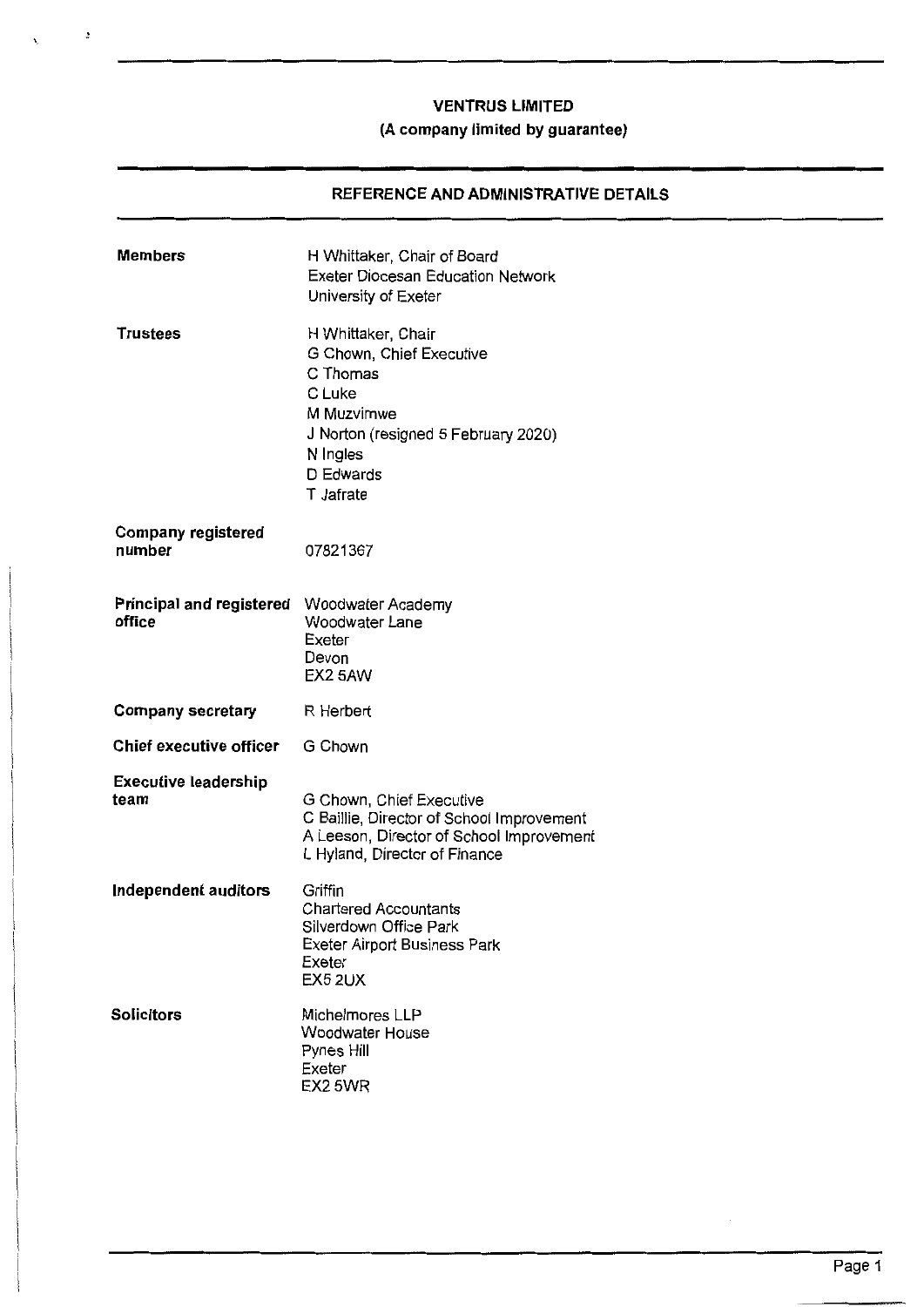#### **(A company limited by guarantee)**

## **TRUSTEES' REPORT FOR THE YEAR ENDED 31 AUGUST 2020**

The Trustees present their annual report together with the financial statements and auditors' report of the charitable company for the year 1 September 2019 to 31 August 2020. The annual report serves the purposes of both a Trustees' report and a directors' report under company law.

The Trust operates 14 Primary and 1 Secondary Academy in Devon. Its academies had a combined number on roll of 3,761 as per the school census on October 2019.

#### **Structure, governance and management**

#### **a. Constitution**

The Academy is a charitable company limited by guarantee and an exempt charity.

The charitable company's Memorandum of Association is the primary governing document of the Academy.

The Trustees of Ventrus Limited are also the directors of the charitable company for the purposes of company law.

The charitable company is known as Ventrus Limited.

Details of the Trustees who served during the year, and to the date these accounts are approved are included in the Reference and administrative details on page 1.

#### **b. Members' liability**

Each member of the charitable company undertakes to contribute to the assets of the charitable company in the event of it being wound up while they are a member, or within one year after they cease to be a member, such amount as may be required, not exceeding £10, for the debts and liabilities contracted before they ceased to be a member.

#### **c. Trustees' indemnities**

The trust has opted into the Department of Education risk protection arrangement (RPA), an alternative to insurance where UK government funds cover losses that arise. This scheme protects Trustees and officers from claims arising from negligent acts, errors or omissions occurring whilst on academy business, and provides cover up to £10,000,000 on any one claim. It is not possible to quantify the Trustees and officers indemnity element from the overall cost of the RPA scheme membership.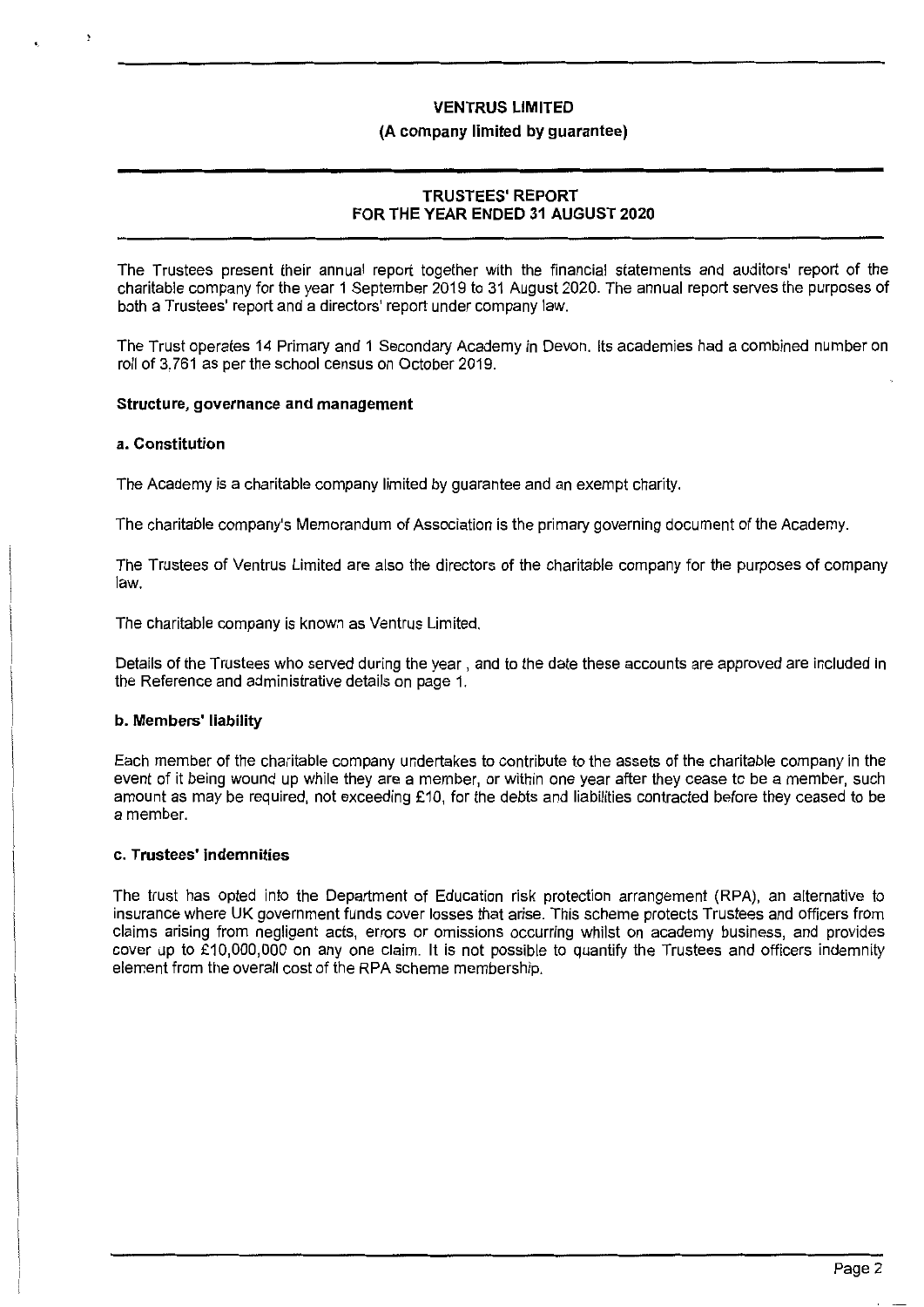#### **(A company limited by guarantee)**

## **TRUSTEES' REPORT (CONTINUED) FOR THE YEAR ENDED 31 AUGUST 2020**

#### **Structure, governance and management (continued)**

#### **d. Method of recruitment and appointment or election of Trustees**

The Articles of Association of the Trust with effect from 20 July 2015 state that the number of Trustees (Article 45) shall not be less than three but (unless otherwise determined by ordinary resolution) shall not be subject to any maximum.

#### **Appointment of Trustees**

The Articles of Association make provision for the Board to be constituted as follows:

Subject to Articles 48 and 49, the Academy Trust shall have the following Trustees:

- The Members may appoint up to 5 Trustees, 2 of which shall be representatives of the Local Governing Bodies appointed in consultation with the relevant Local Governing Bodies.
- The Members shall appoint 2 Executive Trustees ( one of whom shall be the Chief Executive Officer (if appointed) and each of whom shall be a Principal of an Academy or group of Academies) through such process as they may determine, provided that the total number of Trustees who are employees of the Academy Trust does not exceed one third of the total number of Trustees.
- The Foundation Member shall appoint 2 Foundation Trustees one of which shall be the Incumbent and such additional Foundation Trustees as may be required to maintain as near as possible the 25%:75% ratio of Foundation Trustees to non-Foundation Trustees at all times provided that the total number of Foundation (including ex officio Foundation Trustees) would not thereby exceed 25% of the total number of Trustees.

## **Parent Trustees**

- There shall be a minimum of two Parent Trustees unless there are Local Governing Bodies which include at least two Parent members.
- Parent Trustees and Parent members of the Local Governing Bodies shall be elected or appointed (in accordance with the terms of reference determined by the Trustees from time to time). The elected or appointed Parent members of the Local Governing Bodies must be a parent of a registered pupil at one or more of the Academies at the time when he is elected or appointed.
- The number of Parent members of the Local Governing Bodies required shall be made up by Parent members appointed by the Trustees if the number of parents standing for election is less than the number of vacancies.
- The Trustees shall make all necessary arrangements for, and determine all other matters relating to, an election of Parent members of Local Governing Bodies, including any question of whether a person is a parent of a registered pupil at one of the Academies. Any election of the Parent members of Local Governing Bodies which is contested shall be held by secret ballot. In appointing a Parent member of a Local Governing Body the Trustees shall appoint a person who is the parent of a registered pupil at an Academy; or where it is not reasonably practical to do so, a person who is the parent of a child of compulsory school age.

## **Chief Executive Officer**

• The Chief Executive Officer shall be an Executive Director for as long as he/she remains in office.

#### **Co-opted Trustees**

• The Trustees may with the consent of the Diocesan Board of Education (such consent not to be unreasonably withheld and having regard only to the need to maintain the ethos of the Church Academies) appoint up to 2 Co-opted Trustees for such term (not exceeding four years) and otherwise open such conditions as they shall think fit (it being acknowledged that the 25%:75% balance of Foundation Trustees to non-Foundation Trustees (or as near as possible) is to be maintained at all times). A 'Co-opted Director' means a person who is appointed to be a Director by being Co-opted by Trustees who have not themselves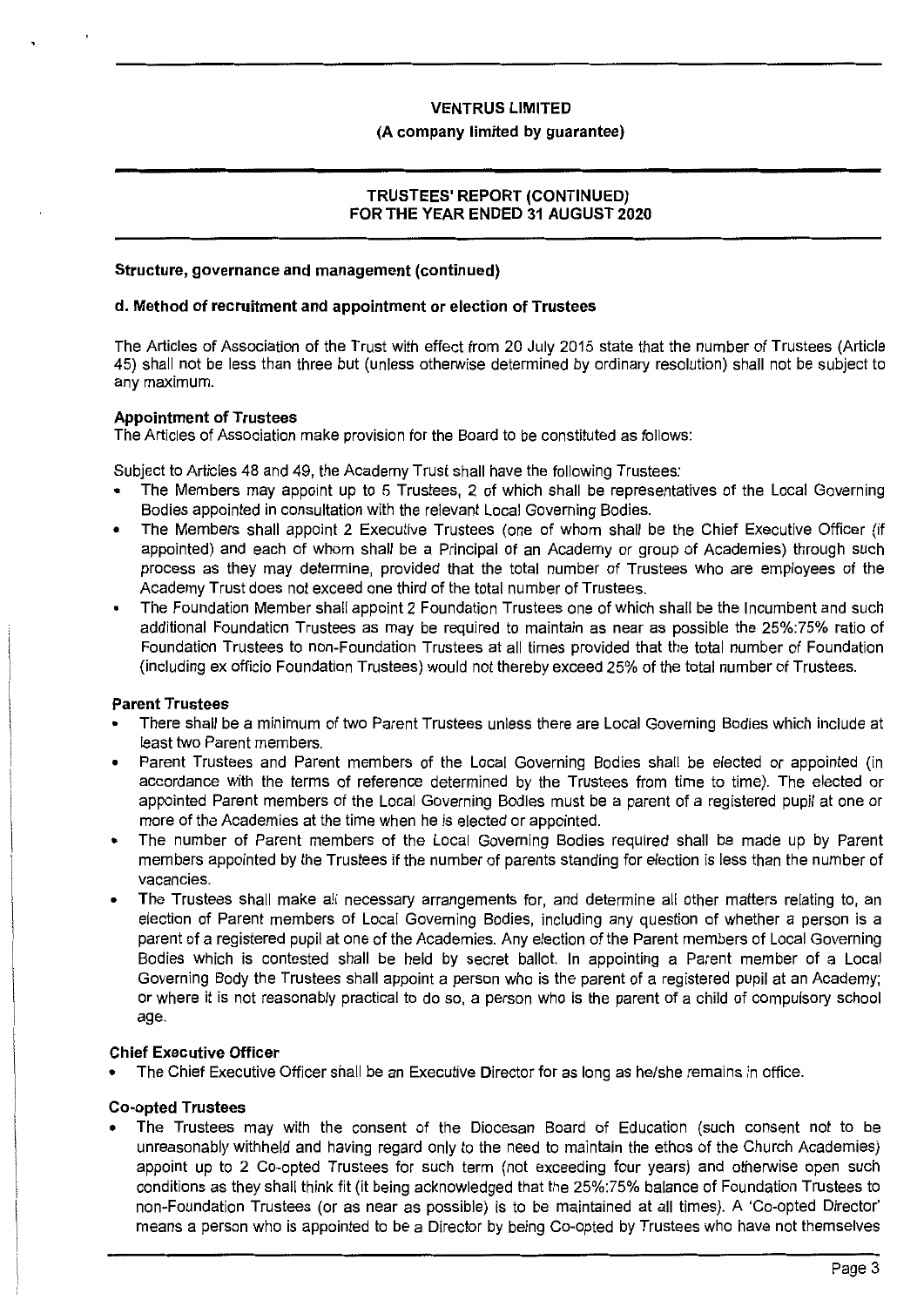#### **(A company limited by guarantee)**

## **TRUSTEES' REPORT (CONTINUED) FOR THE YEAR ENDED 31 AUGUST 2020**

#### **Structure, governance and management (continued)**

been so appointed. The Trustees may not co-opt an employee of the Company as a Co-opted Director if thereby the number of Trustees who are employees of the Academy Trust would exceed one third of the total number of Trustees (including the Chief Executive Officer)

#### **e. Policies adopted for the induction and training of Trustees**

Trustees are given a full induction into their role. They receive training on their statutory responsibilities as outlined in the ESFA Financial Handbook, Charities commission quide - "The Essential Trustee", Memorandum and Articles of the Company and the Nolan Principles. Trustees are provided with a mentor to support their induction.

Trustees and local governors attended an annual MAT-wide training event in November 2019 and they have also have accessed general training and support provided by Babcock Learning & Development Partnership Governor Support, the Diocesan Board of Education, Michelmores solicitors and the Devon Association of Governors. Details of courses and events have been circulated to all Trustees and governors by the Company Secretary and clerks. Relevant newsletters, publications and guidance have been circulated throughout the year by the Company Secretary keeping Trustees informed of statutory requirements and changes in legislation.

#### **f. Organisational structure**

The Board of Trustees delegates to the Executive Trustees and their Senior Leadership Team the day to day running of their schools. Their activities and decisions have been monitored by the Board of Trustees, their committees, portfolios, and their Local Governing Bodies. The CEO of the Trust is the Accounting Officer.

From 1 September 2019 to 31 August 2020, the Board of Trustees of Ventrus MAT delegated the governance of their local schools to the Executive Trustees and their Executive Leadership Team within the Trust, with the exception of the following powers:

- Accounts statutory reporting
- Agreeing admission arrangements
- The approval of the first formal budget plan for each financial year
- The approval of the central Trust budget
- The appointment of the Chief Executive Officer, the Executive Headteachers and Headteachers
- The approval of Trust's policies
- Setting the level of delegation to Local Governing Bodies and/or Trustees' Committees
- Keeping a register of Trustees' business interests.

From 1 September 2013 to present, each school has their own Local Governing Body with agreed terms of reference, as well as agreed delegation for the leadership & management of the school.

Between 1 September 2019 and 31 August 2020 the Trustees had two committees with agreed delegated powers to conduct the main business elements of the Trust. The terms of reference are available from the Company Secretary.

The Trust has a Finance policy detailing the arrangements for the delegation of financial powers to Trust staff.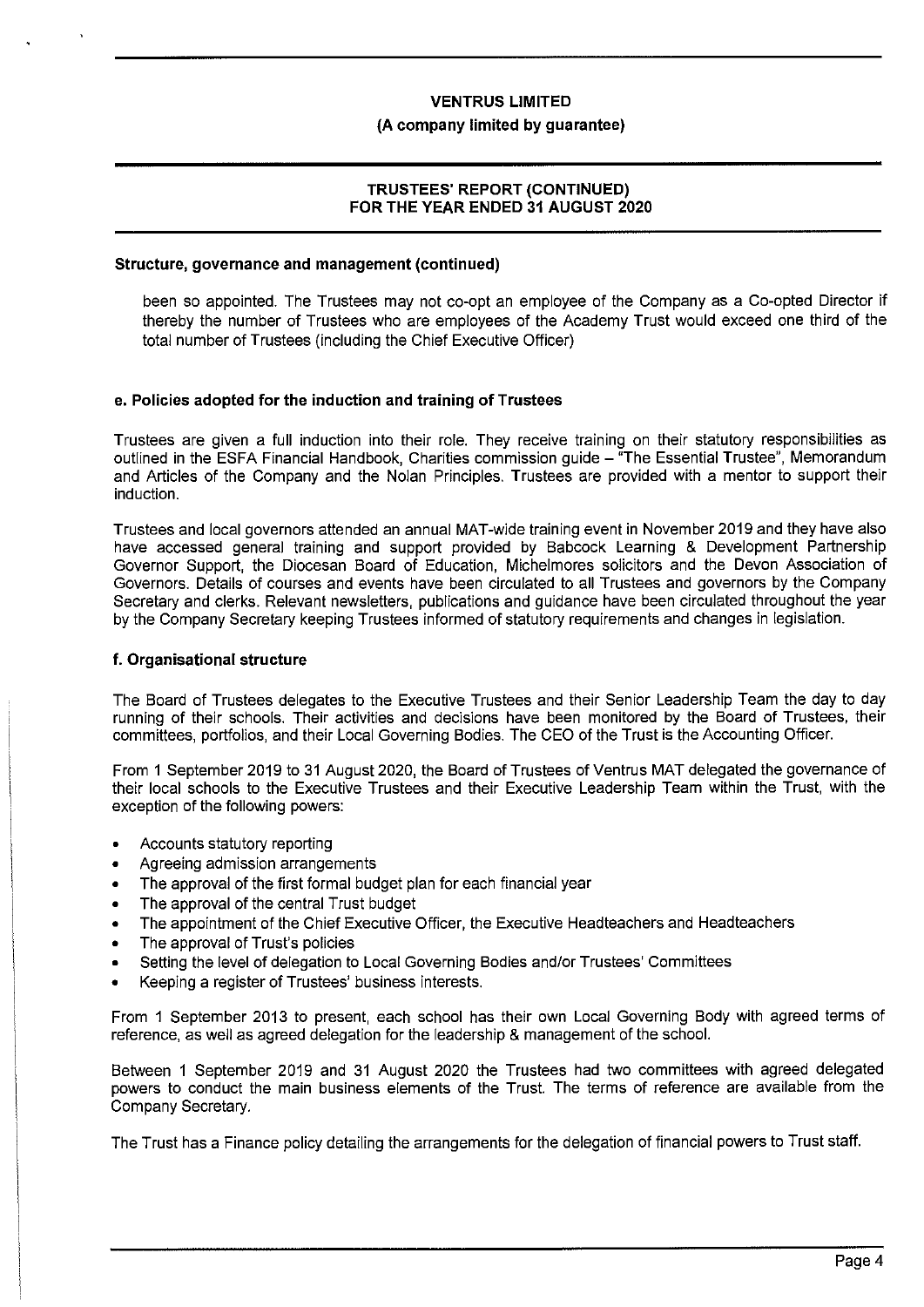#### **(A company limited by guarantee)**

## **TRUSTEES' REPORT (CONTINUED) FOR THE YEAR ENDED 31 AUGUST 2020**

#### **Structure, governance and management (continued)**

### **g. Arrangements for setting pay and remuneration of key management personnel**

Trustees have commissioned external benchmarking and market analysis for the setting of the salaries of the CEO and Finance Director. The CEO and Directors of School Improvement are paid in line with the School Teachers Pay and Conditions document. Other executive posts are benchmarked as part of the externally supported recruitment process and reviewed periodically. Headteachers are paid in line with the School Teachers Pay and Conditions document.

#### **h. Trade union facility time**

#### **Relevant union officials**

| Number of employees who were relevant union officials during the year |  |
|-----------------------------------------------------------------------|--|
| Full-time equivalent employee number                                  |  |

#### **Percentage of time spent on facility time**

| Percentage of time                                                                                   | Number of<br>employees                     |   |
|------------------------------------------------------------------------------------------------------|--------------------------------------------|---|
| 0%<br>1%-50%<br>51%-99%<br>100%                                                                      | 1<br>$\blacksquare$<br>$\blacksquare$<br>۰ |   |
| Percentage of pay bill spent on facility time                                                        | £000                                       |   |
| Total cost of facility time<br>Total pay bill<br>Percentage of total pay bill spent on facility time | 4<br>17,168<br>0.023                       | % |
| Paid trade union activities                                                                          |                                            |   |
| Time spent on paid trade union activities as a percentage of total paid facility time<br>hours       | 100,000                                    | ℅ |

## **i. Related parties and other connected charities and organisations**

Related party transactions are monitored for in accordance with the Academies Finance Handbook, of which there were none for the year ended 31 August 2020.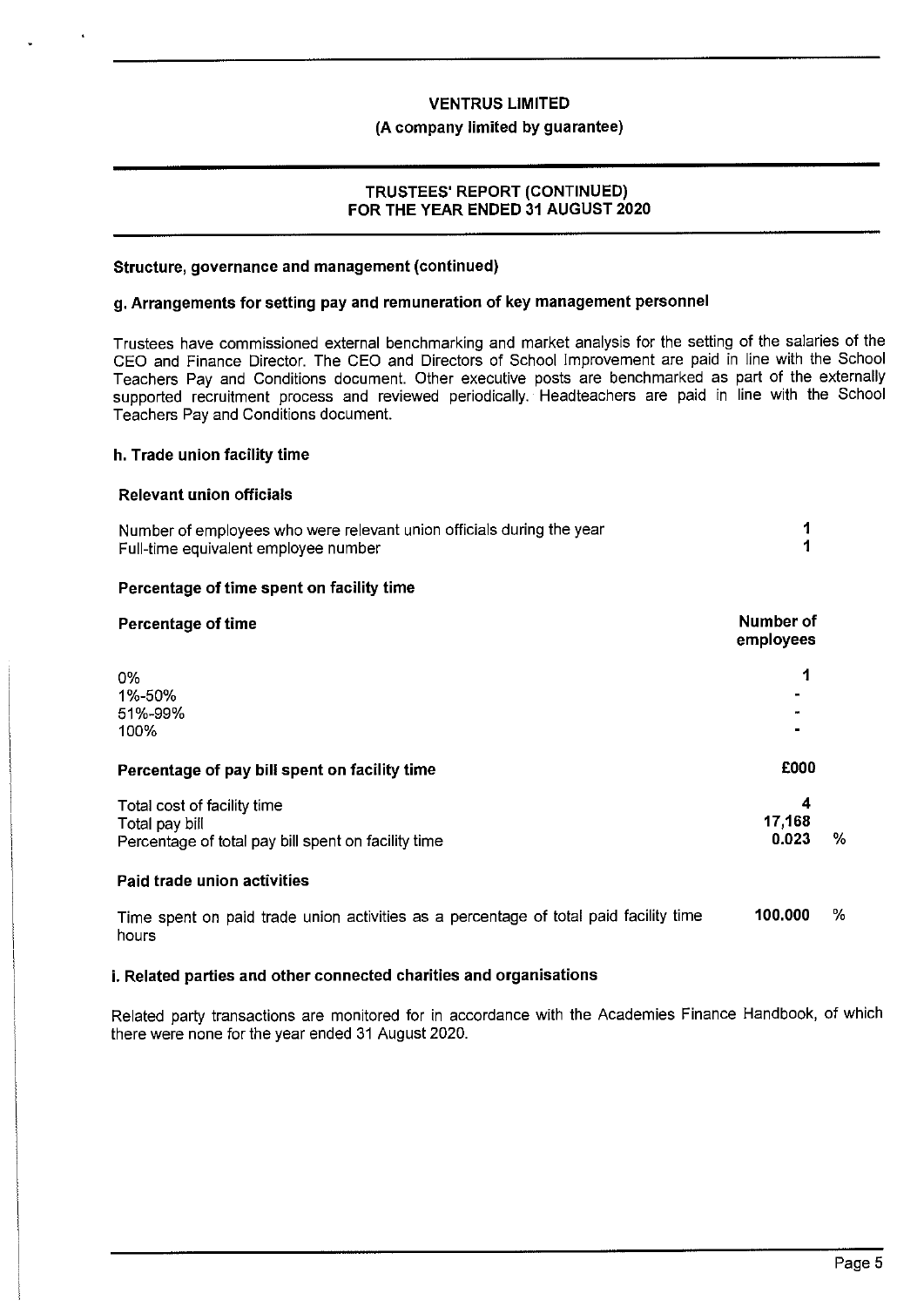#### **(A company limited by guarantee)**

## **TRUSTEES' REPORT (CONTINUED) FOR THE YEAR ENDED 31 AUGUST 2020**

#### **Structure, governance and management (continued)**

### **j. Engagement with employees (including disabled persons)**

The Trust continues to run a range of extensive networks which are focused on ensuring employees are provided with information on matters of concern and interest to them. The Trust uses these networks as a principal means of consultation ensuring employees are involved in decision-making at a Trust level. The Trust also uses online pulse surveys to understand employee's views and to keep employees informed on the performance of the Trust. The Trust engages in termly meetings with union representatives. Policies including those that are linked to the employment of disabled employees are shared through staff meetings and the Trust website.

## **k. Engagement with suppliers, customers and others in a business relationship with the Trust**

The Trustees are committed to developing and maintaining strong business relationships with consumers, suppliers and wider partners. Trustees have defined clear values which create the framework for a professional culture that drives positive business behaviours of colleagues across the Trust

#### **Objectives and activities**

#### **a. Objects and aims**

The objects of the Charitable Company are specifically restricted to the following:

- a) in relation to all of the academies within the Trust to advance for the public benefit education in the United Kingdom, in particular but without prejudice to the generality of the foregoing, by establishing, maintaining, carrying on, managing and developing schools offering a broad and balanced curriculum; and
- b) in relation to all Church academies within the Trust these to be conducted in accordance with the principles, practices and tenets of the Church of England both generally and in particular in relation to arranging for religious education and daily acts of worship (as required by the Master Funding Agreement) and in having regard to the advice of the Diocesan Board of Education.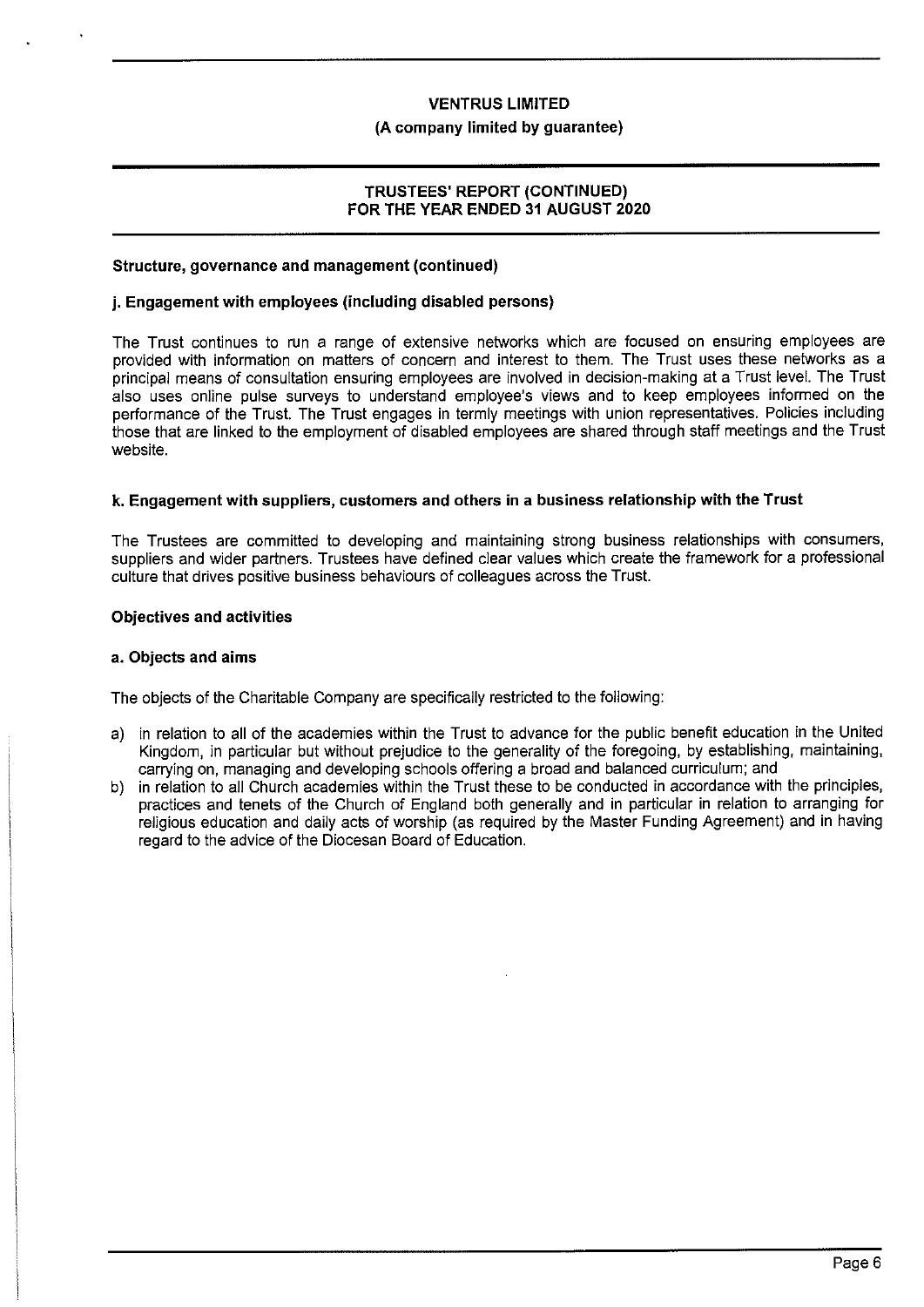## **VENTRUS LIMITED (A company limited by guarantee)**

## **TRUSTEES' REPORT (CONTINUED) FOR THE YEAR ENDED 31 AUGUST 2020**

### **Objectives and activities (continued)**

#### **b. Objectives, strategies and activities**

The Trust was formed with a vision to share education expertise and resources across the schools within the Trust to provide the best education, opportunities, and experiences for each and every pupil within the Trust.

The Trust's model of school improvement is one that is both simultaneously top down, bottom up and sideways. Top down school improvement is enacted principally through the Chief Executive Officer and the two Directors of School Improvement. There is a comprehensive self-evaluation cycle of activity and school improvement scrutiny that feeds directly into the school improvement portfolio of the Board of Trustees and connects to Local Governing Bodies through school improvement reports and the Trustees' dash Board of indicators.

During the first part of 19/20 each school received a minimum of two termly visits from the Chief Executive Officer and/or the two Trustees of School Improvement. Targeted areas for improvement have been supported by the Ventrus Teaching School, network leads, Trust SLEs/NLE or staff from across our schools, who have been identified with the appropriate strength.

The Board's dashBoard of indicators has included termly updates on school improvement activity, performance, risk register and SEF ratings for each school. Local governors have monitored the school improvement planning process of their individual schools. The engine room of school improvement for Ventrus is, without doubt, the extensive networks that the Trust operates. For the first part of this year we have continued to run face to face networks for Governors, Leaders, key year groups, English, Maths, Curriculum, Assessment, SEND, EYFS and Safeguarding. From March 2020 onwards we continued to run key networks virtually through the use of Microsoft Teams. The majority of teachers have been part of a network this year, contributing to school improvement through best practice dialogues, action research projects and the sharing of knowledge and information. Networks have been audited for their impact through both qualitative and quantitative surveys. All networks have been led by a member of the Trust leadership team; as a network lead they hold a portfolio for the specific year group, or aspect for the whole Trust. Networks have provided rich opportunities for bottom up improvement; innovative and creative approaches to improving the experience of our pupils.

The Trust has used a range of strategies to actively promote leadership development, including encouraging all teachers to have a system leader impact across our schools and inviting teachers and leaders to participate in leadership programmes. There has been a strong focus on developing and sharing best practice irrespective of the age or experience levels of staff. Non -teaching staff have explored a variety of professional development routes, including NVQs and school-based teacher training opportunities. The quality of dialogue, depth and our commitment to networking, and staff development, within Ventrus have been the underpinnings of our approach to school improvement across the year.

During the period from 1 September 2019 until 31 August 2020, key priorities and the strategies for achieving these priorities were clearly defined in the school improvement plans for each school within the Academy Trust and within the Trust improvement plan. Improvement plans for individual academies were monitored by the Executive Leadership Team and the Local Governing Bodies. Trustees monitor the Trust improvement activity and maintain a strategic oversight of individual academies through exceptions reporting in the Trust risk register and data dashBoards.

#### **COVID response - 5 C's and 5 R's**

The Trust has continued to manage the COVJD-19 epidemic through the five C's of Control, Connectivity, Consistency, Communication & Compliance. Trust leaders have made decisions together as a group, following all available guidance and support which has supported compliance with our moral and legal responsibilities. Schools across the Trust feel they have all overseen as safe and successful a return to school as possible.

All schools undertook revised risk assessments. Headteachers were provided with a pro-forma agreed between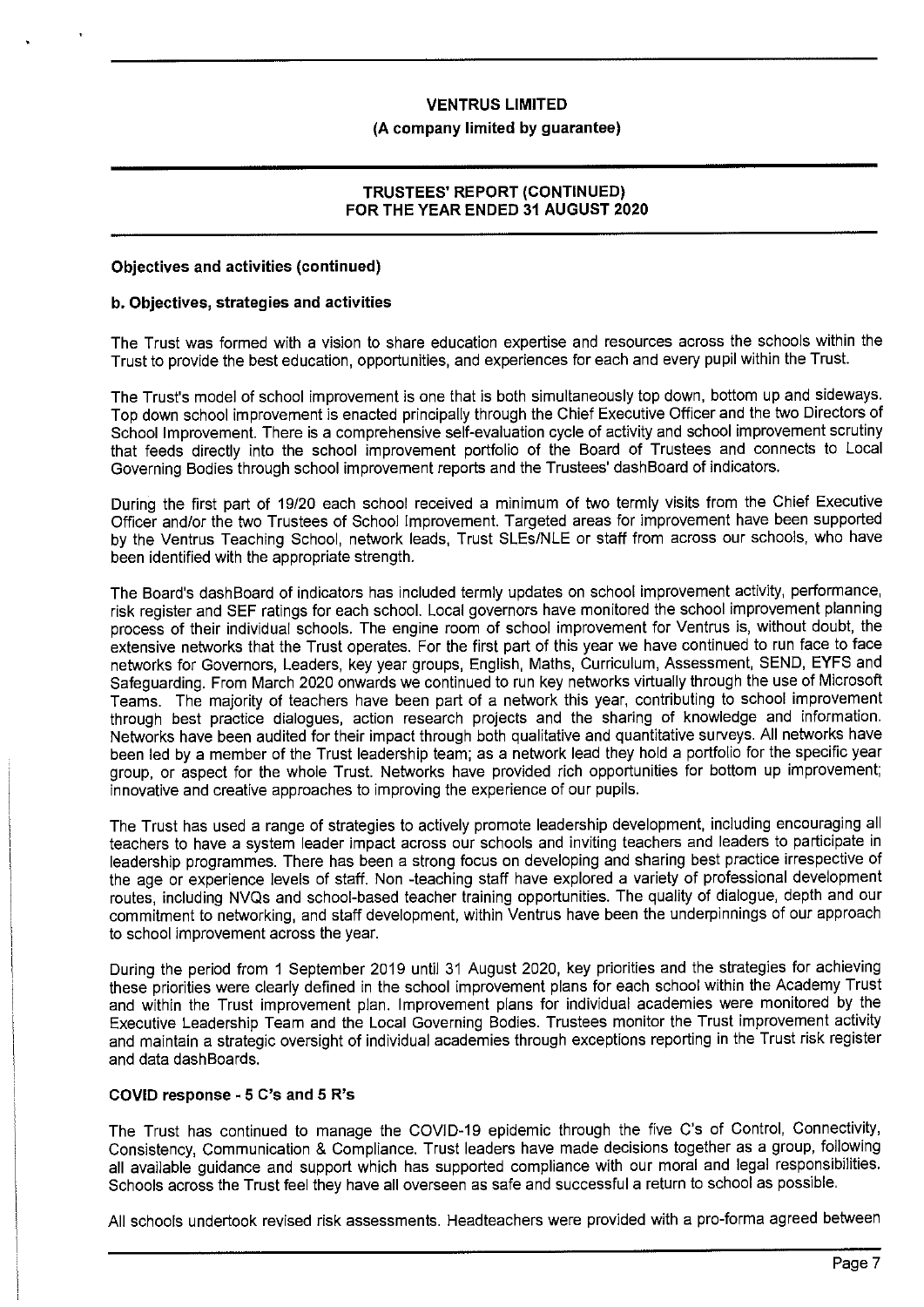## **(A company limited by guarantee)**

## **TRUSTEES' REPORT (CONTINUED) FOR THE YEAR ENDED 31 AUGUST 2020**

#### **Objectives and activities (continued)**

the Directors of School Improvement and the Head of Premises which identified the key risks and prevention measures. Individual schools were then required to tailor this to their own situation. These risk assessments took account of the Local Authority's own documents and were submitted to the unions for review. Any suggestions received from the unions were considered and risk assessments were adapted where appropriate.

Risk assessments looked at site management, how to keep staff and pupils safe and how to minimise the impact on pupils' academic performance. Key areas included, for example:

- How to manage staff/pupils showing signs of Covid-19
- Maintaining high quality cleaning regimes
- Adopting safe distancing measures (where appropriate) the deployment of staff and use of buildings
- How to deliver key areas of the curriculum e.g. music and P.E.

Risk assessments have also been undertaken on staff who were deemed to be clinically extremely vulnerable or clinically vulnerable, to ensure that they are able to return to school safely. We have been mindful of supporting staff in the wearing of PPE as appropriate.

#### **c. Public benefit**

The Trustees confirm that they have complied with the duty in Section 17(5) of the Charities Act 2011 to have due regard to the Charity Commission's general guidance on public benefit in exercising their powers or duties. They have referred to this guidance when reviewing the Academy's aims and objectives and in planning its future activities.

All the schools within the Academy Trust provide an inclusive curriculum for the pupils within their local community and offer the facility for local organisations to let their premises. All the schools work with their local secondary schools to ensure a smooth transition into secondary education for pupils. Our secondary school works pro-actively with partners across North Devon including other secondary providers and tertiary education providers to promote public benefit.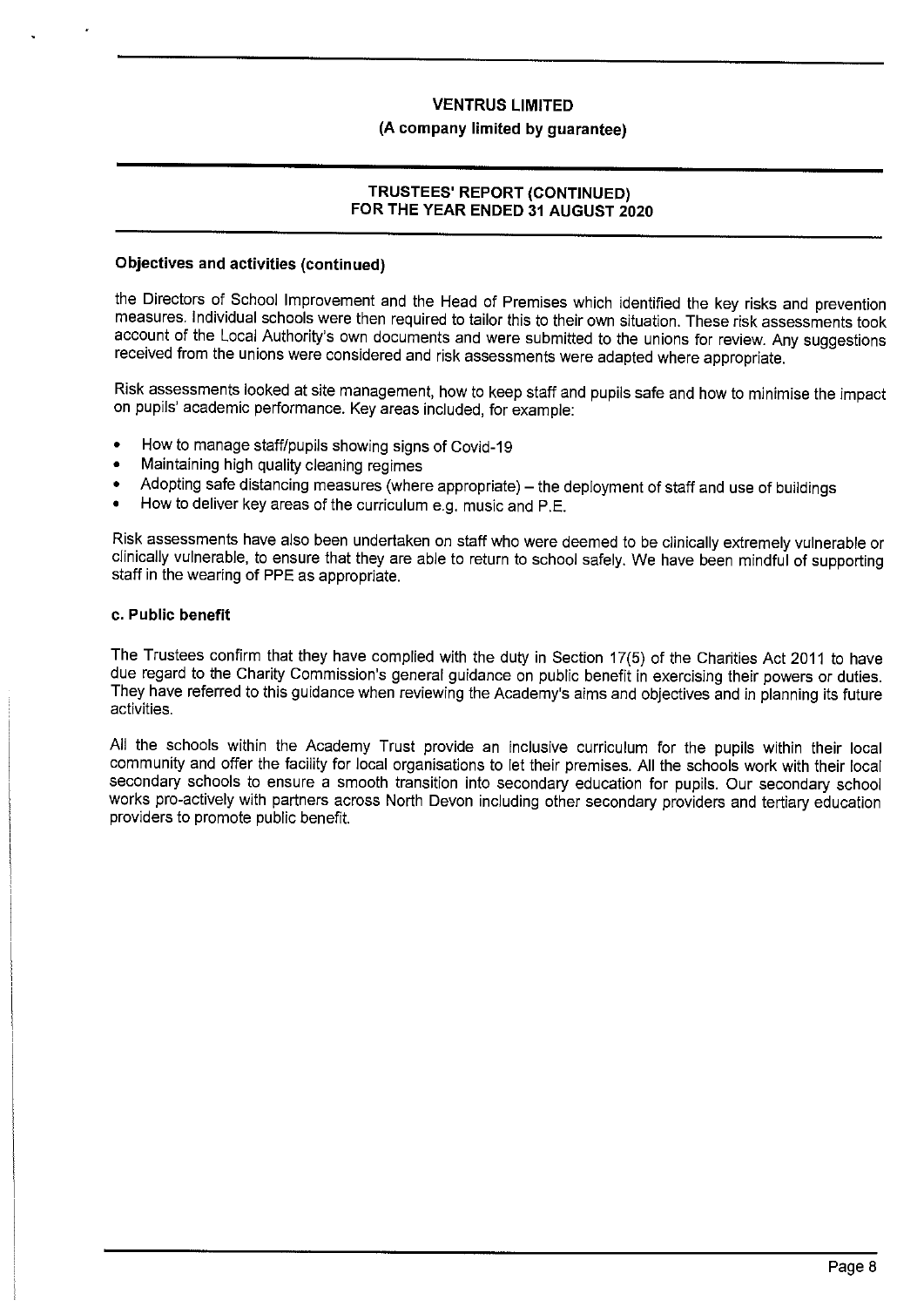#### **(A company limited by guarantee)**

### **TRUSTEES' REPORT (CONTINUED) FOR THE YEAR ENDED 31 AUGUST 2020**

#### **Strategic report**

#### **Achievements and performance**

During the first half of the year, Ventrus made good progress against its overarching objectives for the year. Although from March 2020, Ofsted inspections ceased the Trust comprehensive self-evaluation processes indicated that all schools either improved or maintained their overall Ofsted grading. Pupil progress continued to be strong in our schools and although there was no Key Stage 2 SATs or GCSE examinations, internal indicators clearly demonstrated that pupils were making good progress and that the overall progress measures of all schools would have been positive.

Governance across the Trust has continued to be strong both at a Board level and at Local Governing Body level. Governors at all levels received comprehensive reports which included timely information, enabling careful risk management and appropriate decision making. The Governance capacity of the Trust was fully tested by the demands of COVID-19. Trustees worked closely with the Executive Team to ensure schools were fully supported in meeting the challenges of each phase of the Covid pandemic. The Executive Team met daily with Headteachers during the initial stages of the pandemic ensuring high levels of consistency, compliance and control. Headteachers reported feeling very well supported throughout the pandemic. The Executive Team also worked closely with the Headteachers to ensure that a highly effective two-way communication strategy was in place, which included frequent pulse surveys of all staff which was shared with and influenced the Board's decision making throughout the pandemic.

The Executive Team maintained a chronology of decision making, communication and compliance which was shared openly with stakeholders at all levels. The Board worked with the Executive Team to identify three key priorities which would drive their Covid response: maintaining an environment which is as safe as possible for all pupils, staff and parents; minimising loss of learning by ensuring 'Remote learning' environment is maximised and minimising inequality by creating solutions for supporting vulnerable students.

A key part of the Executive strategy to minimise educational deficit was to leverage the use of technology. The Trust secured additional funding to become EdTech Demonstrators which enabled an intense, rapid and highly successful training programme to be delivered across all schools. The development of much improved online learning capacity enabled Headteachers to continue to develop the breadth, balance and innovation of their curriculum. The increased use of technology also supported more cost efficient collaborative activity between schools on curriculum development and raising quality of teaching and learning.

Throughout the second part of the year, Trustees and the Executive Team maintained a clear focus on securing a positive, post-Covid legacy. The Trust used the concept of the five R's to articulate and promote the notion of legacy with all colleagues focusing on the potential long term benefit of much of the Covid response and activity. Local Governors were kept well informed and continued to support and challenge their schools through the use of Microsoft Teams.

Key risks (including non-Covid related) continued to be well managed throughout the pandemic. The Trust's well established risk management strategy and processes were instrumental in supporting schools to reassure stakeholders at all levels that everyone was being kept as safe as possible. Staff, parent and pupil consultations consistently demonstrated high levels of approval for the actions and decisions being taken by leaders across the Trust.

Although Covid had an impact on generated income the Trust acted swiftly to minimise and control the source of potential deficits whilst at the same time seeking to deliver innovative services to maximise revenue.

During the year, the Trustees appointed its first dedicated Estates and Premises Manager which supported further significant progress in raising the standards of our premises, grounds and Health and Safety, as well as supporting the delivery of several significant building projects.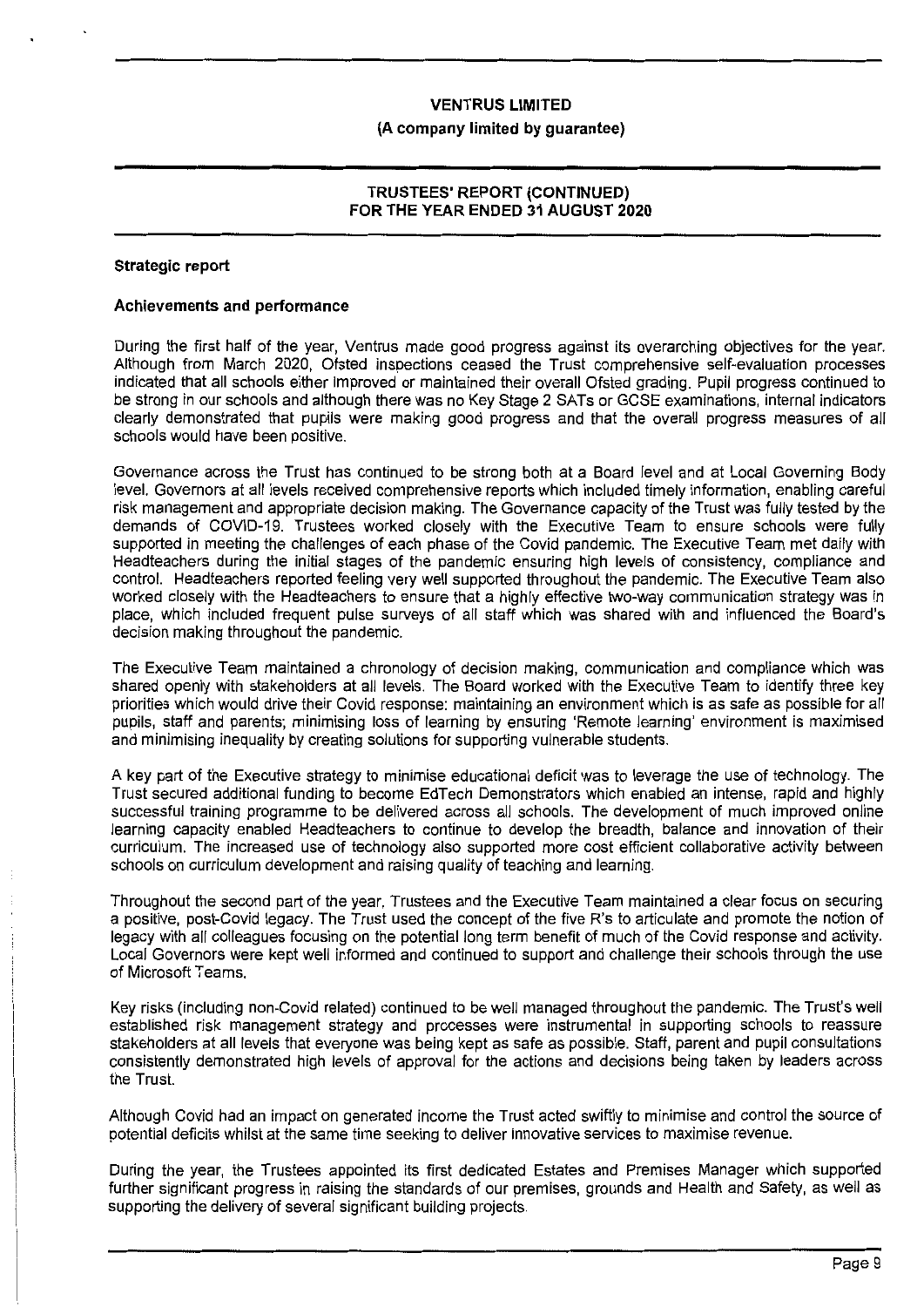### **(A company limited by guarantee)**

## **TRUSTEES' REPORT (CONTINUED) FOR THE YEAR ENDED 31 AUGUST 2020**

### **Strategic report (continued)**

### **A::hievements and performance (continued)**

#### **a. Key performance indicators**

The Trust employs a variety of Key Performance Indicators to track and assess relative performance in all areas of our operation. The KPls for financial purpose are:

- Achievement of a surplus on its operations excluding pension liabilities and movement of funds from in year transfers of Academies
- Maintaining a suitable level of reserves of unrestricted and restricted income funds

Both measures were achieved in the year.

Key financial indicators from the accounts are as follows:

|                                                                   | 2020   | 2019   |
|-------------------------------------------------------------------|--------|--------|
| Staff cost as a % of total revenue costs (excluding depreciation) | 85%    | 83%    |
| I GAG income as a % of total revenue income                       | 76%    | 78%    |
| Current ratio                                                     | 2.87:1 | 2.67:1 |
| Cash balances vs prior year - increase/(decrease)%                | 18%    | 63%    |
| Unrestricted reserves as a % of total revenue income              | 7.4%   | 4.5%   |

Further KPIs include:

- Percentage attendance of pupils compared to national and schools with similar demographic
- Progress 8 measures
- RWM attainment for primary schools
- Ofsted judgements
- To continue to reduce our carbon footprint

Pupil attendance continues to compare well to national average and schools with similar demographic. All schools have been successful in proactively managing attendance and reducing persistent absence. Progress 8 measures, as calculated by GAG grades, in the Trust secondary school continue to show a trend of year on year improvement. Key Stage 2 SATS were cancelled because of Covid but internal projections indicated a positive picture across our primary schools. Ofsted suspended inspections in March and there were no formal inspections in the first part of the year, however internal self-evaluation confirmed that all schools have either mcintained or improved their Ofsted grading. Trustees have successfully procured an environmental electricity supply and the Executive Team have led a successful drive to significantly reduce photocopying costs and the arrount of travel undertaken by employees.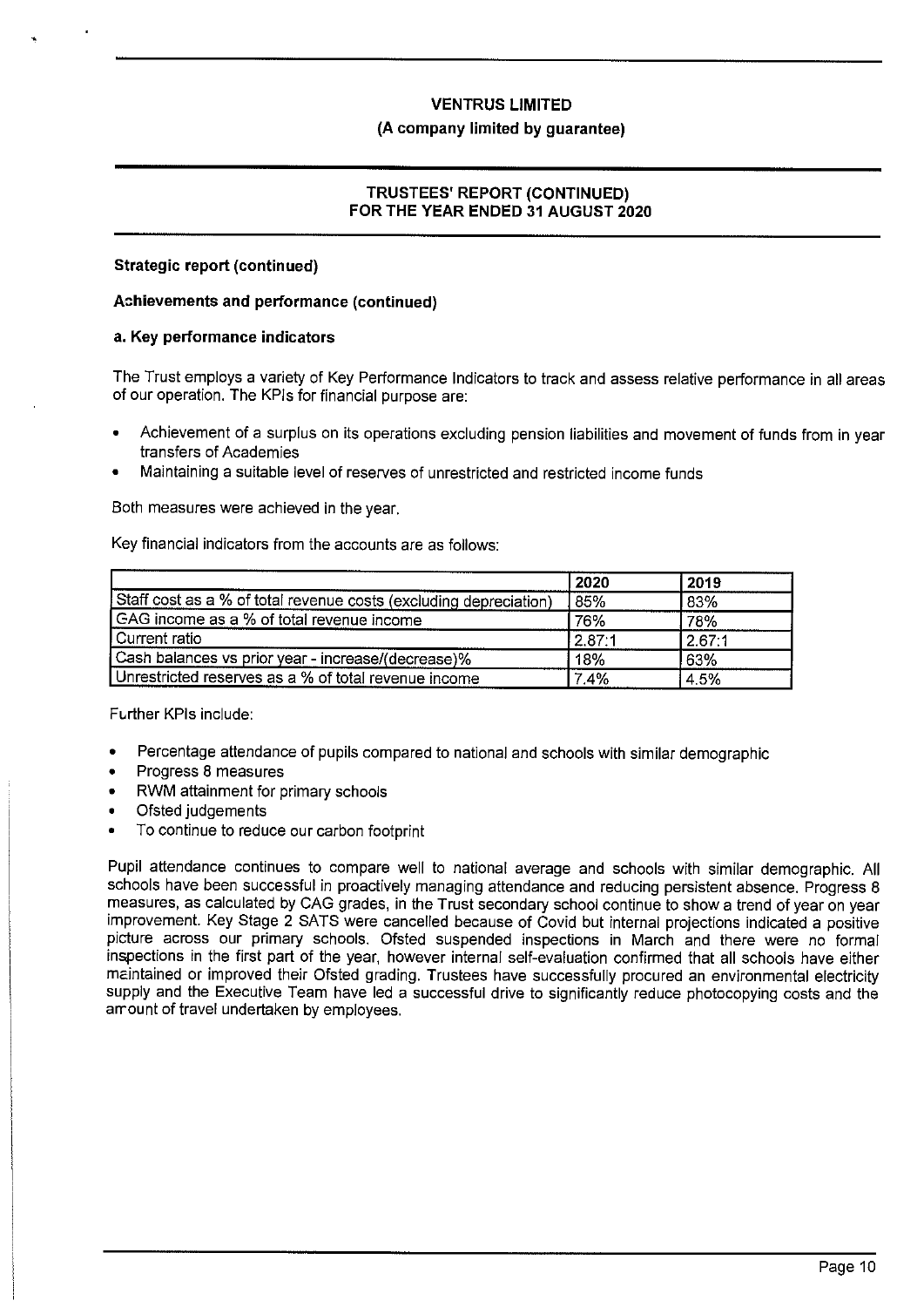### **(A company limited by guarantee)**

### **TRUSTEES' REPORT (CONTINUED) FOR THE YEAR ENDED 31 AUGUST 2020**

## **Strategic report (continued)**

#### **Achievements and performance (continued)**

#### **b. Going concern**

The Trustees assess whether the use of going concern is appropriate i.e. whether there are any material uncertainties related to events or conditions that may cast significant doubt on the ability of the company to continue as a going concern. The Trustees make this assessment in respect of a period of one year from the date of approval of the financial statements. In making this assessment, the Trustees have considered the Trust's levels of free reserves, as well as current and forecast cashflows, taking into account the impact of Covid. The Trustees have concluded that the Academy Trust has adequate resources to continue in operational existence for the foreseeable future. For this reason, they continue to adopt the going concern basis of accounting in preparing the financial statements.

## **c. Promoting the success of the company**

Trustees have carefully considered the consequences of all the decisions on the long-term success of the Trust ard the interest of employees and have ensured that relationships with suppliers and the children and families that we serve are well developed. Trustees have considered the impact of the Trust on the community and ervironment and have set sustainability as one of their key performance indicators. The Trustees remain committed to maintaining the reputation of the Trust.

#### **Financial review**

**a.** 

Most of the Trust's income is obtained from the Department for Education (DfE) via the ESFA in the form of recurrent grants, the use of which is restricted to particular purposes. The grants received from the DfE during the year ended 31 August 2020 and the associated expenditure are shown as Restricted Funds in the Statement of Financial Activities.

**The** Trust also receives grants for fixed assets from the DIE and these are shown in the Statement of Financial Activities as restricted income in the Fixed Asset Fund. The Restricted Fixed Asset Fund balance is reduced by annual depreciation charges over the useful economic life of the assets concerned, as defined in the Trust's accounting policies.

During the year ended 31 August 2020, the Trust received total income of £21,222,000 (2019 - £21,030,000) (excluding restricted fixed asset funds and pension reserve) and incurred total expenditure of £20,900,000 (2019 - £20,221,000) (excluding fixed assets and pension reserve). A transfer of £89,000 (2019 - £149,000) was made between the GAG income and the fixed asset funds. The ATP sinking fund of £85,000 was released from the restricted fixed asset fund to unrestricted during the year. As at 31 August the funds brought forward were £955,000 (2019 - £137,000) of unrestricted funds and £423,000 (2019-£283,000) of restricted funds. The funds carried forward as unspent were £1,562,000 (2019 - £955,000) of unrestricted funds and £227,000 (2019 - £423,000) of restricted funds. Therefore, there was a surplus in the year of £411,000 (2019 - £958,000).

The Trust has a deficit in the Local Government Pension Scheme in respect of its non teaching staff. The deficit is incorporated within the Statement of Financial Activity with details in note 25 to the financial statements.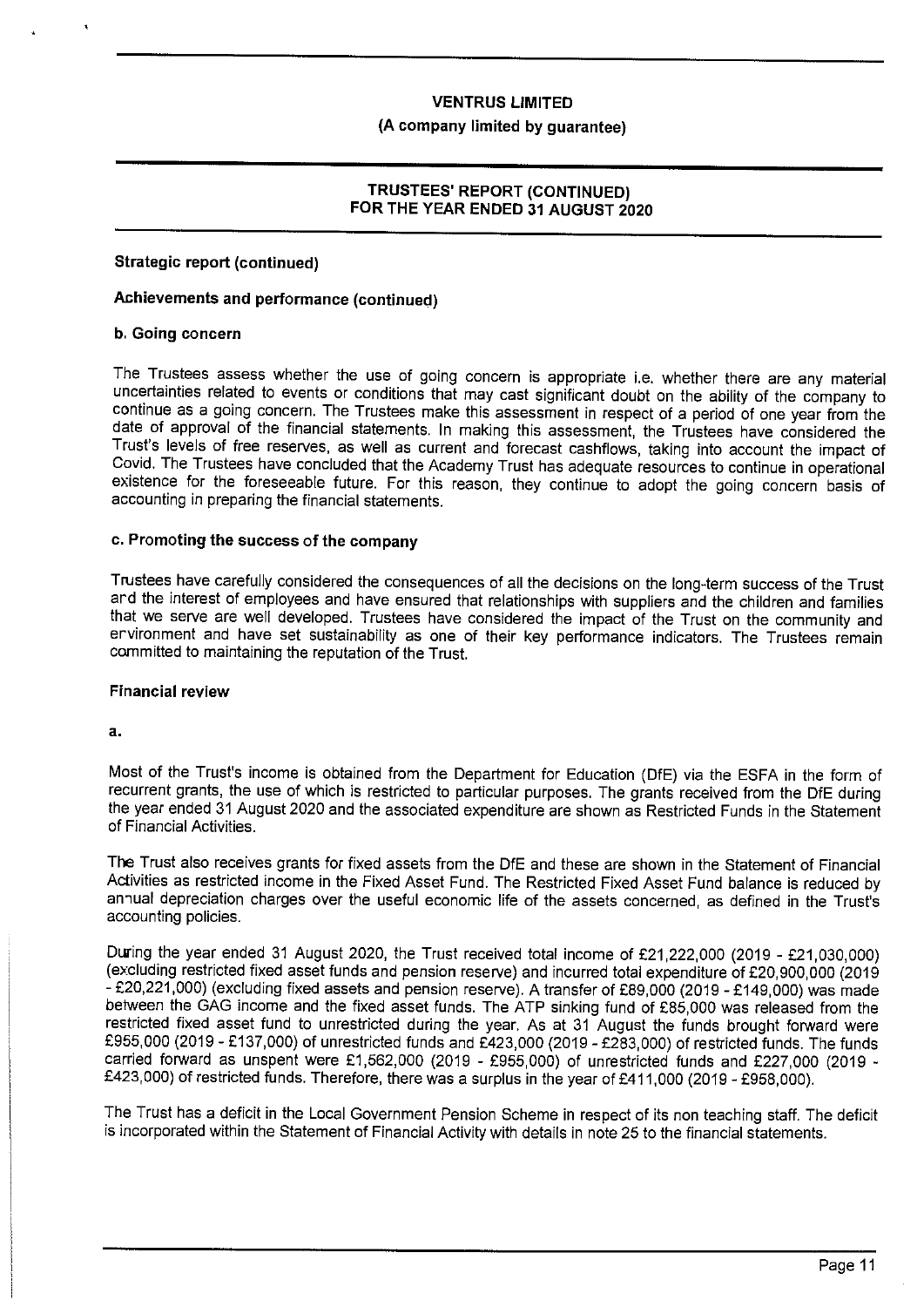#### **(A company limited by guarantee)**

## **TRUSTEES' REPORT (CONTINUED) FOR THE YEAR ENDED 31 AUGUST 2020**

#### **b. Reserves policy**

The Trustees review the reserve levels of the Trust annually. This review encompasses the nature of income and expenditure streams, the need to match income with commitments and the nature of reserves. The Trustees take into consideration the future plans of the Trust, the uncertainty over future income streams and other key risks identified during the risk review. The reserves policy is reviewed annually by the Trustees.

The trust met last year's reserves aspiration to hold free cash reserves equal to 8% of GAG income.

The Trustees' policy is to carry forward a prudent level of reserves designed to meet the long-term needs of the Trust and any unforeseen contingencies. The Trust aims to maintain reserves of 6% of GAG income whilst deploying funds as required to assist with maintaining a robust structure and delivery to pupils during the ongoing pandemic.

## **c. Investment policy**

Due to the nature and timing of receipt of funding, the Trust may at times hold cash balances surplus to its short term requirements. During the year, a second bank account was opened which has held circa £2m throughout the year. For treasury management purposes this diversifies risk across institutions.

#### **d. Principal risks and uncertainties**

The Trustees recognise the requirement to appropriately identify and manage the principal risks and uncertainties of the Trust. The principal risks and uncertainties facing the Trust are as follows:

- Financial the Academy has considerable reliance on continued Government funding through the ESFA. In addition, the impact of lagged funding and the transition to a National Funding Formula are key risks that the Trustees **will** continue to review and monitor.
- Reputational the continuing success of the Trust is dependent on continuing to attract applicants in sufficient numbers by maintaining the highest educational standards. To mitigate this risk Trustees ensure that student success and achievement are closely monitored and reviewed.
- Staffing the success of the Trust is reliant on the quality of its staff and so the Trustees monitor and review policies and procedures to ensure continued development and training of staff as well as ensuring there is clear succession planning.
- The trust has continued to strengthen its risk management by developing colleagues understanding of risk management at all levels in the Trust.

The Trust enhanced its approach to risk management and maintenance of its risk register in response to Covid 19, there were frequent and comprehensive communications with both Headteachers and the board. There was strong governance during this period and the Trust has kept full records of decision making.

The Trust's financial risks are also monitored through regular review of financial controls. The Trust's internal auditors, Bishop Fleming LLP, visit sites and carry out a review of controls; all their reports with management responses are reviewed by the Audit and Risk Committee.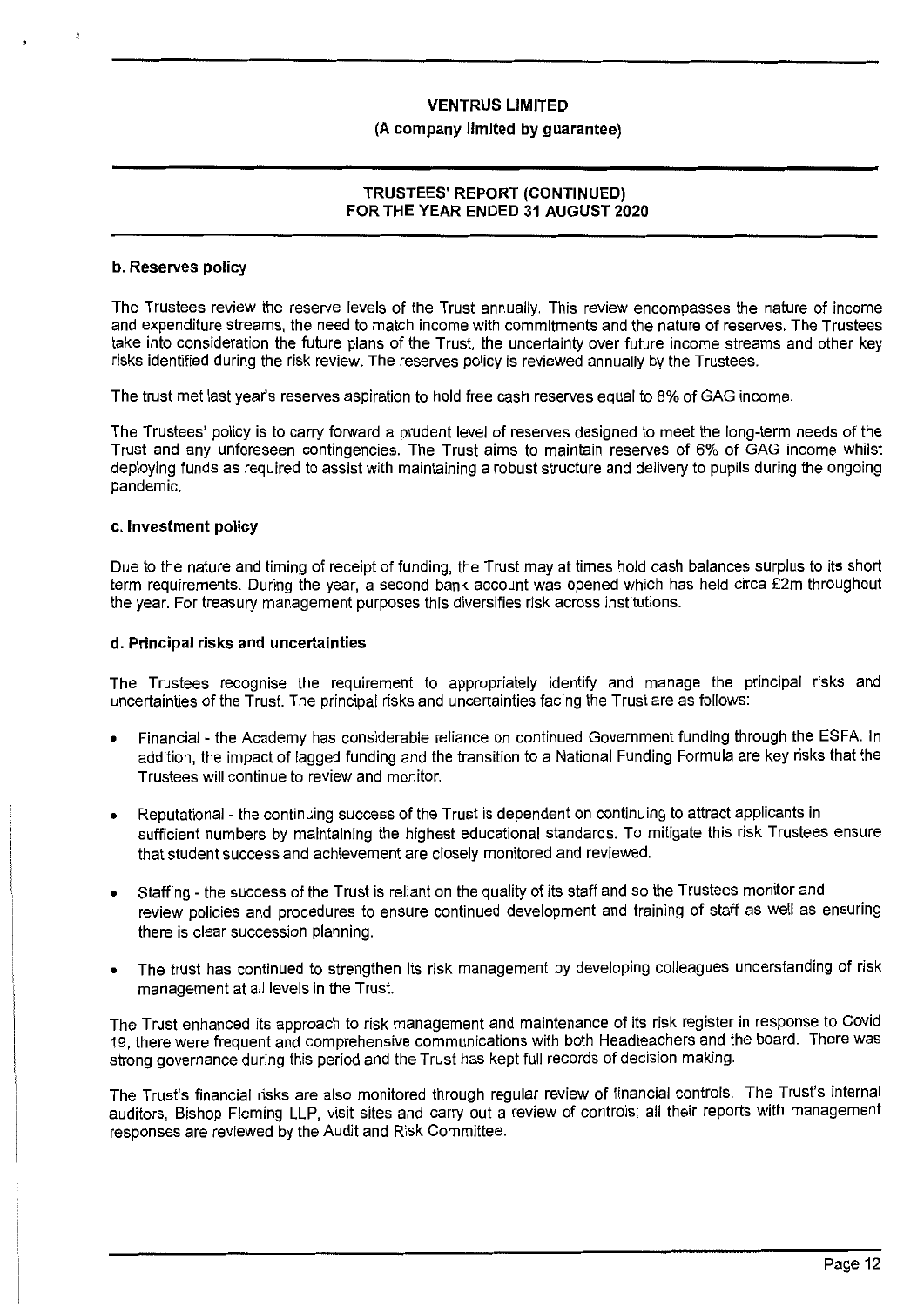## **(A company limited by guarantee)**

## **TRUSTEES' REPORT (CONTINUED) FOR THE YEAR ENDED 31 AUGUST 2020**

## **Fund raising**

The Trustees are responsible for ensuring that the organisation operates within a responsible, sustainable financial framework and that the organisation has adequate resources to carry out its work.

Trustees have the responsibility of ensuring the survival and continuation of the Trust. This includes responsibility for ensuring funding is available to support the activities of the organisation.

While Trustees may delegate many of the operations of fundraising to other parts of the organisation, the Executive Leadership team retains the responsibility for inspiring other fundraisers, demonstrating the perceived importance of fundraising to the organisation, and demonstrating their leadership in this area.

The Trustees are committed to ensuring that fundraising activities are carried out in an ethical manner.

The guiding fundraising principle is - we will only use an ethical fundraising approach that we would be comfortable with being used on our own Trust.

In doing so, the organisation will adhere to the following standards:

- The Trustees will have regard to the Charity commissions publication 'Charity Fundraising' (CC20)
- Fund raising activities carried out by the schools will comply with all relevant laws.
- Any communications to the public made in the course of carrying out a fundraising activity shall be truthful and non-deceptive.
- All monies raised via fundraising activities will be for the stated purpose of the appeal and will comply with the school's stated mission and purpose.
- All personal information collected by the school is confidential and is not for sale or to be given away or disclosed to any third party without consent.
- No general solicitations shall be undertaken by telephone or door-to-door.
- Fund raising activities should not be undertaken if they may be detrimental to the good name or community standing of the Trust.
- Financial contributions will only be accepted from companies, organisations and individuals the Board considers ethical.
- All Trustees, Governors, casual, permanent and contract staff and volunteers are responsible for adhering to these procedures.
- Fundraising activities should not be undertaken if they will expose the organisation to significant financial risk.
- Complaints will be dealt with in accordance with the Charity Commissions guide CC20.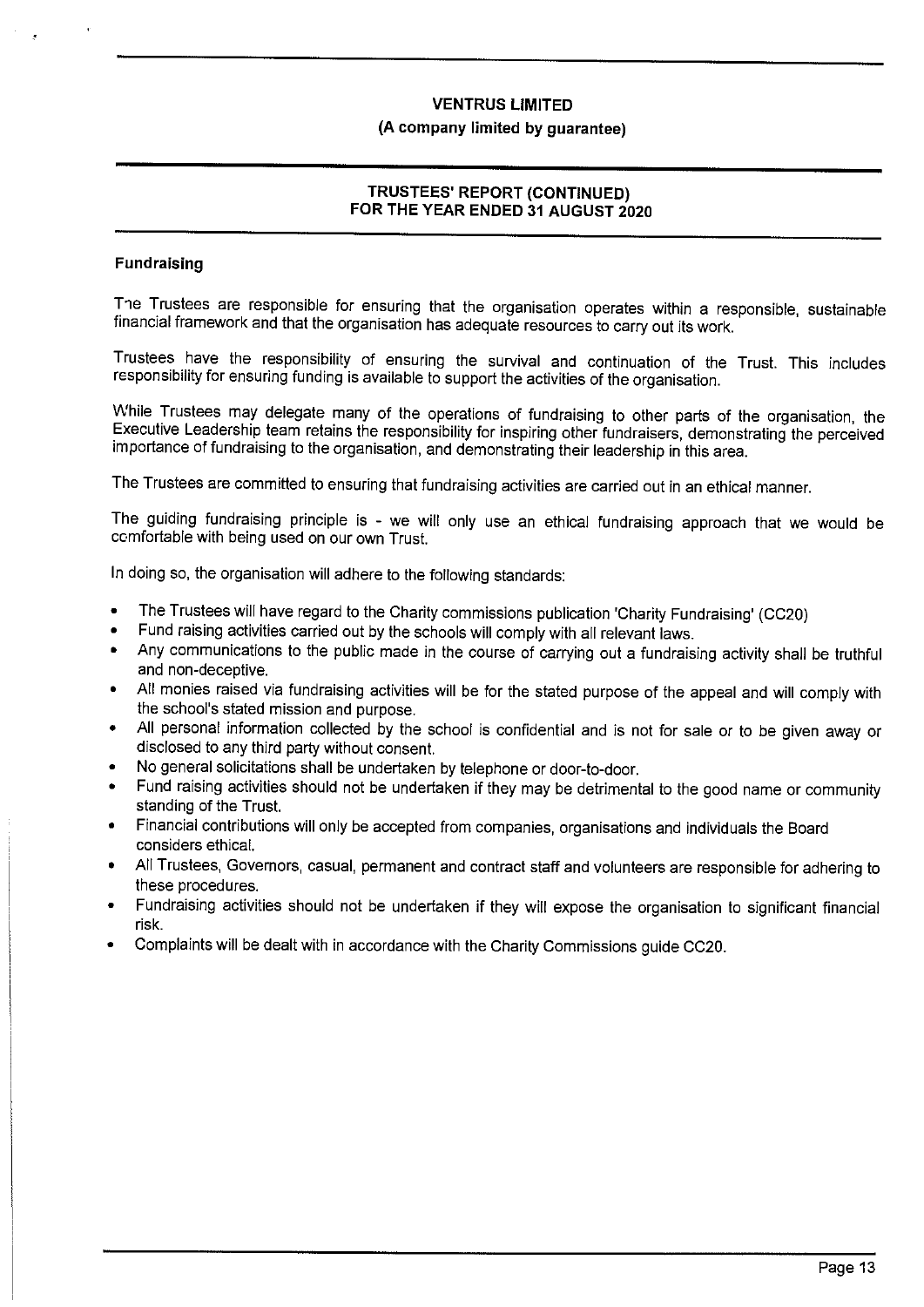#### **(A company limited by guarantee)**

## **TRUSTEES' REPORT (CONTINUED) FOR THE YEAR ENDED 31 AUGUST 2020**

### **Streamlined energy and carbon reporting**

The Academy's greenhouse gas emissions and energy consumption are as follows:

|                                                      | 2020      |
|------------------------------------------------------|-----------|
| Energy consumption used to calculate emissions (kWh) | 3,259,032 |
| Scope 1 emissions (in tonnes of CO2 equivalent):     |           |
| Gas consumption                                      | 421       |
| Owned transport                                      | 4         |
| Total scope 1                                        | 425       |
| Scope 2 emissions (in tonnes of CO2 equivalent):     |           |
| Purchased electricity                                | 254       |
| Scope 3 emissions (in tonnes of CO2 equivalent):     |           |
| Business travel in employee-owned or rental vehicles | 13        |
| Total gross emissions (in tonnes of C02 equivalent): | 692       |
| Intensity ratio:                                     |           |
|                                                      |           |

Tonnes of CO2 equivalent per pupil

The Academy has followed and used the following quantification and reporting methodologies:

- the 2019 HM Government Environmental Reporting Guidelines;
- the GHG Reporting Protocol Corporate Standard; and
- the 2020 UK Government's Conversion Factors for Company Reporting.

The chosen intensity ratio is total gross emissions in tonnes of CO2 equivalent per pupil, the recommended ratio for the sector.

#### **Plans for future periods**

The key focus for the Trust for the future years will be to as far as possible mitigate the negative impact of Covid 19 on the children and families we serve. The Trustees will allocate appropriate resource and focus to ensure that families are well supported and children are helped to close gaps in their learning as quickly and as securely as possible.

The Trust will be actively exploring further growth opportunities within the South West peninsula. The Trust will remain committed to contributing to wider system leadership dialogues and will be an active member of influential networks such as the Queen Street Group QSG.

## **Funds held as custodian on behalf of others**

No funds held for others as Custodian Trustee.

**0.19**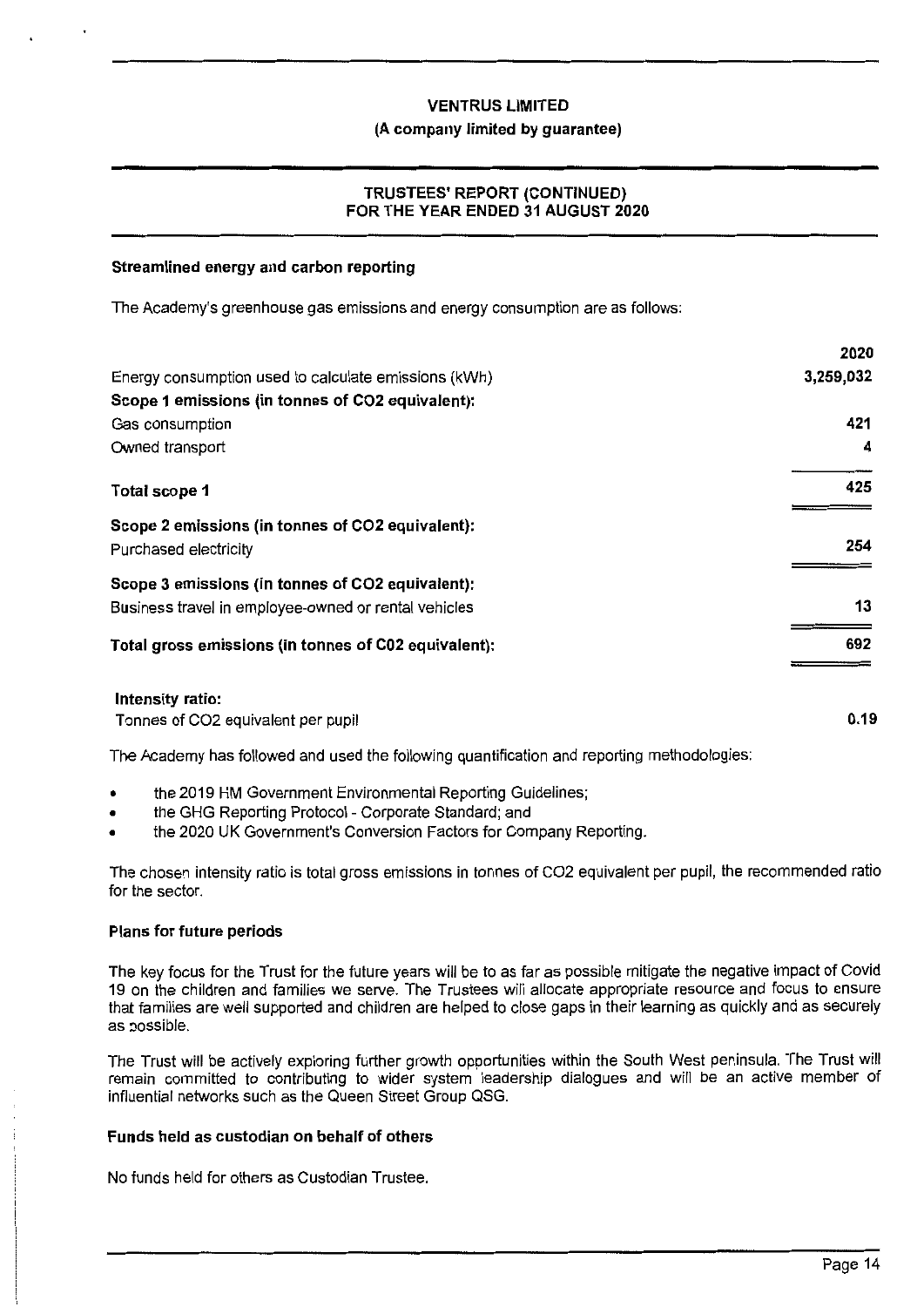## **(A company limited by guarantee)**

## **TRUSTEES' REPORT (CONTINUED) FOR THE YEAR ENDED 31 AUGUST 2020**

## **Disclosure of information to auditors**

Insofar as the Trustees are aware:

- there is no relevant audit information of which the charitable company's auditors are unaware, and
- that Trustees have taken all steps that they ought to have taken to make themselves aware of any relevant audit information and to establish that the auditors are aware of that information.

The Trustees' report, incorporating a strategic report, was approved by order of the Board of Trustees, as the company directors, on 20 January 2021 and signed on its behalf by:

**H Whittaker** 

Chair of Trustees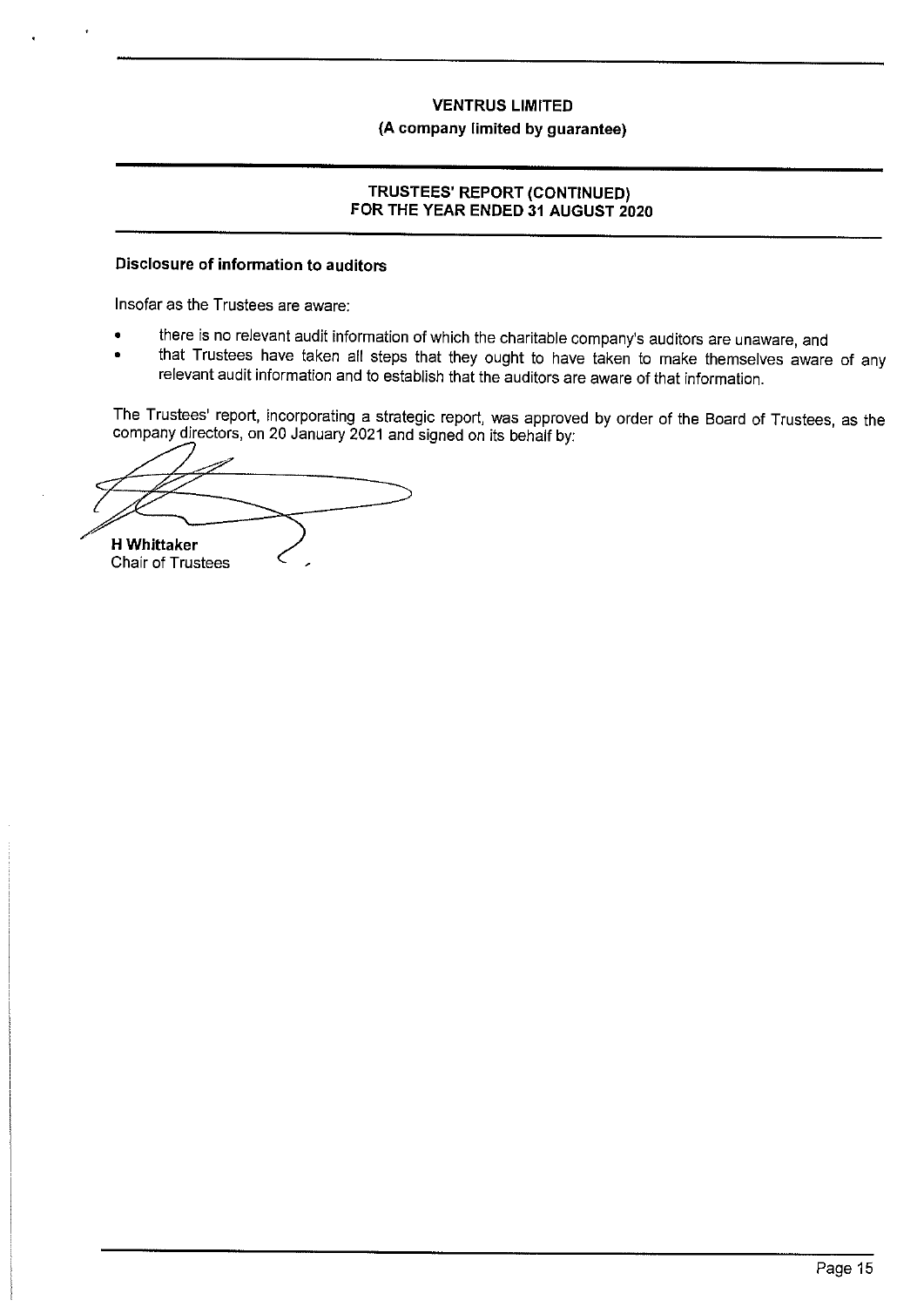## **(A company limited by guarantee)**

## **GOVERNANCE STATEMENT**

### **Scope of responsibility**

As Trustees, we acknowledge we have overall responsibility for ensuring that Ventrus Limited has an effective and appropriate system of control, financial and otherwise. However, such a system is designed to manage rather than eliminate the risk of failure to achieve business objectives, and can provide only reasonable and not absolute assurance against material misstatement or loss.

As Trustees, we have reviewed and taken account of the guidance in DfE's Governance Handbook and competency framework for governance.

The board of Trustees has delegated the day-to-day responsibility to the Chief Executive, as accounting officer, for ensuring financial controls conform with the requirements of both propriety and good financial management and in accordance with the requirements and responsibilities assigned to it in the funding agreement between Ventrus Limited and the Secretary of State for Education. They are also responsible for reporting to the board of Trustees any material weaknesses or breakdowns in internal control.

#### **Governance**

The information on governance included here supplements that described in the Trustees' report and in the Statement of Trustees' responsibilities. The board of Trustees has formally met 6 times during the year.

At:endance during the year at meetings of the board of Trustees was as follows:

| Trustee                  | Meetings attended | Out of a possible |
|--------------------------|-------------------|-------------------|
| H Whittaker, Chair       | 6                 | 6                 |
| G Chown, Chief Executive | 6                 | 6                 |
| C Thomas                 | 6                 | 6                 |
| C Luke                   | 5                 | 6                 |
| M Muzvimwe               | 5                 | 6                 |
| J Norton                 | Ω                 | 3                 |
| N Ingles                 | 6                 | 6                 |
| D Edwards                | 5                 | 6                 |
| T Jafrate                |                   | 5                 |

The key changes in the composition of the Board were as follows:

• Jasmin Norton was removed from office on 05 February 2020

The full Board of Trustees met 6 times during the year with the Finance and Audit Committee meeting 3 times during the year. The Pay Committee met once during the year. In addition to sitting on these committees Trustees also have portfolio responsibilities for HR, Premises and School Improvement.

#### **Governance review**

The Board receive the vast majority of papers and data dash Boards a week in advance of their meeting and pretabled questions are invited. The Board offer high quality challenge and support drawing on their varied and complimentary backgrounds and skills.

Trustees have completed a Trust checklist drawn from 'Building better Trust Boards' produced by the Academy Ambassadors in relation to their own individual effectiveness. The Chair of the Board has conducted individual performance meetings with all Trustees to develop their skills and build on their strengths and to support a robust succession plan that ensures the Board continues to be able to offer high quality challenge from Trustees who have the appropriate skills and knowledge.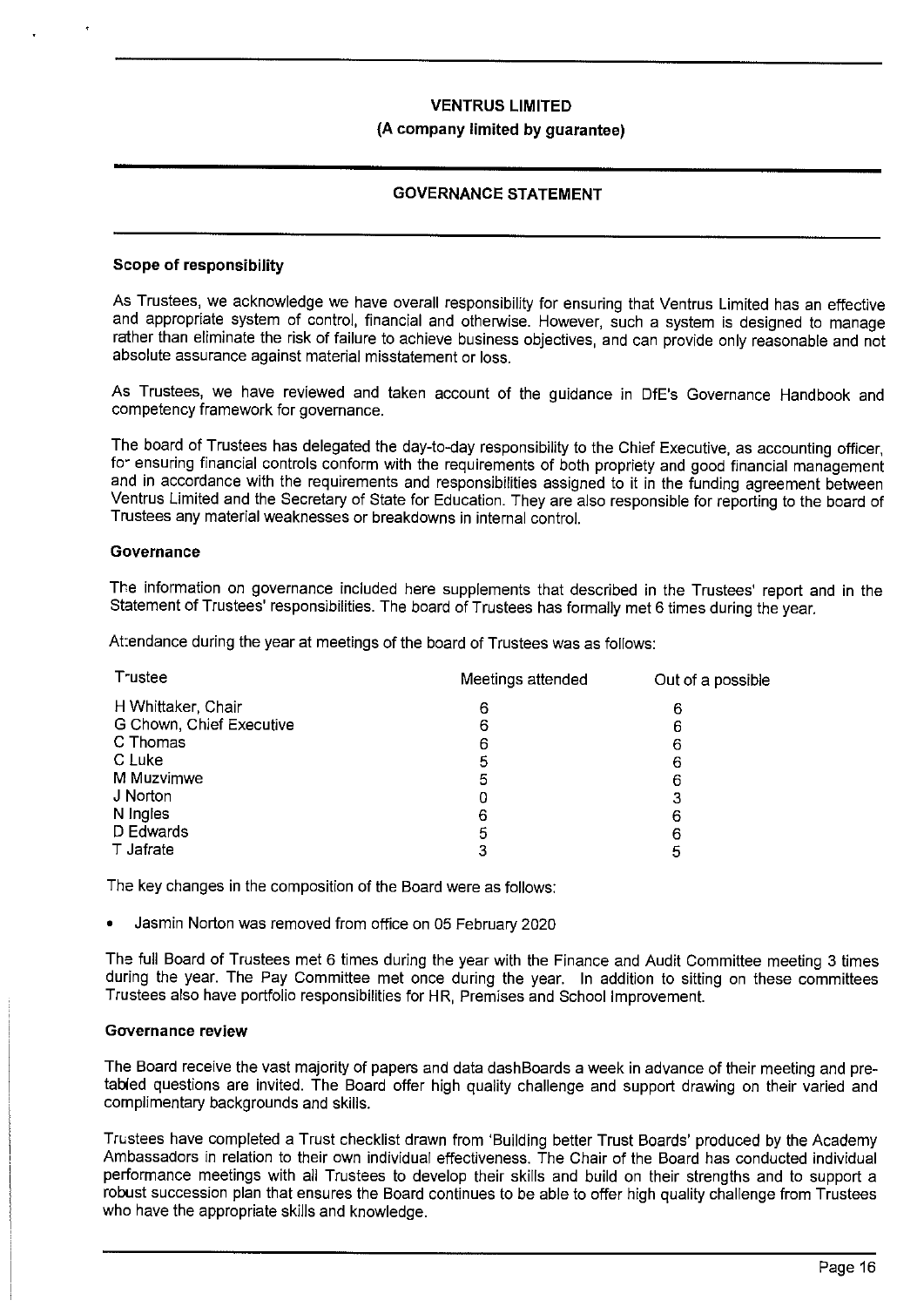#### **(A company limited by guarantee)**

## **GOVERNANCE STATEMENT (CONTINUED)**

### **Governance (continued)**

The Board receive termly reports on School improvement which offer both "Headline" information but also the ability to "drill down" to explore further information.

The Board of Trustees are planning to undertake their next self-review in January 2021.

## **Purpose of the finance and audit committee**

The Finance and Audit Committee is a sub-committee of the Board and its roles are to maintain an oversight of the Trust's finances and financial management and investment strategy and to maintain an oversight of the Trust's governance, risk management, internal control and value for money framework. It reports its findings annually to the Board of Trustees and the Accounting Officer as a critical element of the Trust's annual reporting requirements.

Attendance during the year at meetings was as follows:

| Trustee     | Meetings attended | Out of a possible |
|-------------|-------------------|-------------------|
| C Thomas    |                   |                   |
| H Whittaker |                   |                   |
| G Chown     | 3                 |                   |
| J Norton    |                   | າ                 |

#### **Review of value for money**

As accounting officer, the Chief Executive has responsibility for ensuring that the Academy delivers good value in the use of public resources. The accounting officer understands that value for money refers to the educational and wider societal outcomes achieved in return for the taxpayer resources received.

The Trust has continued to run detailed Term 1 and Term 2 financial reviews which is attended by the Executive Leadership team, Head Teachers, school administration and optionally, the Chair of Governors. This has identified key areas for savings and purchases which are explored by Head Teachers as a group, and then Trust deals and savings are negotiated.

The trust engaged procurement specialist Tenet on a number of large procurements including the Astra Turf pitch, utilities and food.

## **The purpose of the system of internal control**

The system of internal control is designed to manage risk to a reasonable level rather than to eliminate all risk of failure to achieve policies, aims and objectives. It can, therefore, only provide reasonable and not absolute assurance of effectiveness. The system of internal control is based on an on-going process designed to identify and prioritise the risks to the achievement of Academy policies, aims and objectives, to evaluate the likelihood of those risks being realised and the impact should they be realised, and to manage them efficiently, effectively and economically. The system of internal control has been in place in Ventrus Limited for the year 1 September 2019 to 31 August 2020 and up to the date of approval of the annual report and financial statements.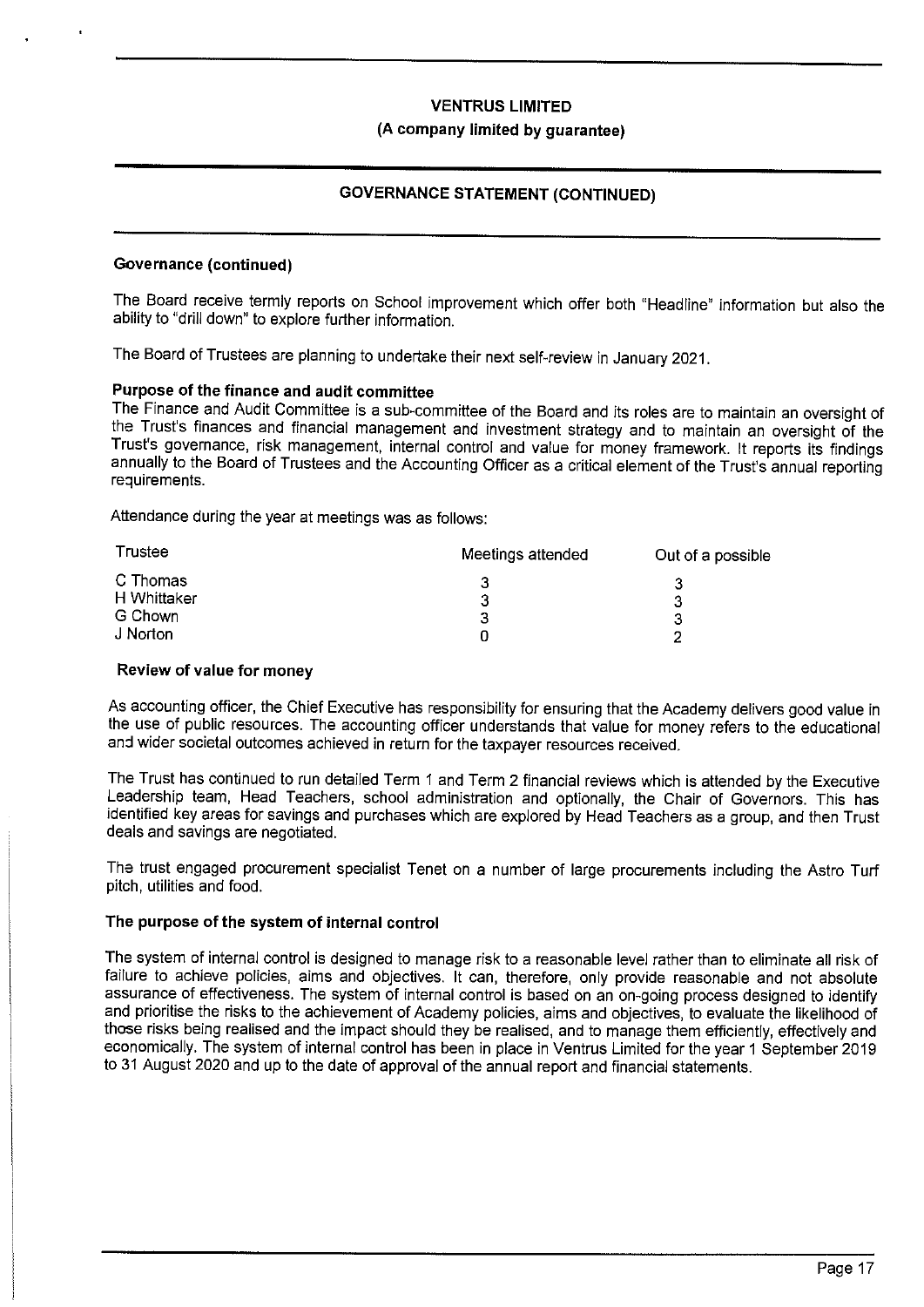## **VENTRUS LIMITED (A company limited by guarantee)**

## **GOVERNANCE STATEMENT (CONTINUED)**

#### **Capacity to handle risk**

The board of Trustees has reviewed the key risks to which the Academy is exposed together with the operating, financial and compliance controls that have been implemented to mitigate those risks. The board of Trustees is of the view that there is a formal ongoing process for identifying, evaluating and managing the Academy's significant risks that has been in place for the year 1 September 2019 to 31 August 2020 and up to the date of approval of the annual report and financial statements. This process is regularly reviewed by the board of Trustees.

## **The risk and control framework**

**The** Academy's system of internal financial control is based on a framework of regular management information ard administrative procedures including the segregation of duties and a system of delegation and accountability. In particular, it includes:

- comprehensive budgeting and monitoring systems with an annual budget and periodic financial reports which are reviewed and agreed by the board of Trustees
- regular reviews by the Finance and Audit Committee of reports which indicate financial performance against the forecasts and of major purchase plans, capital works and expenditure programmes
- setting targets to measure financial and other performance
- clearly defined purchasing (asset purchase or capital investment) guidelines
- identification and management of risks

The Board of Trustees has decided to employ Bishop Fleming as internal auditor.

The internal auditor's role includes giving advice on financial matters and performing a range of checks on the Academy's financial systems. **In** particular the checks carried out **in** the current period included:

- **Governance**
- **Payroll**
- Budgets and Financial Monitoring
- Bank and Petty Cash
- Charge Card Review
- **Expenditure**
- Income

On **an** annual basis, the internal auditor reports to the board of Trustees through the Finance & Audit committee on the operation of the systems of control and on the discharge of the Trustees' financial responsibilities.

The internal auditor delivered their schedule of work as intended and a plan is in place to address weaknesses and ensure continuous improvements.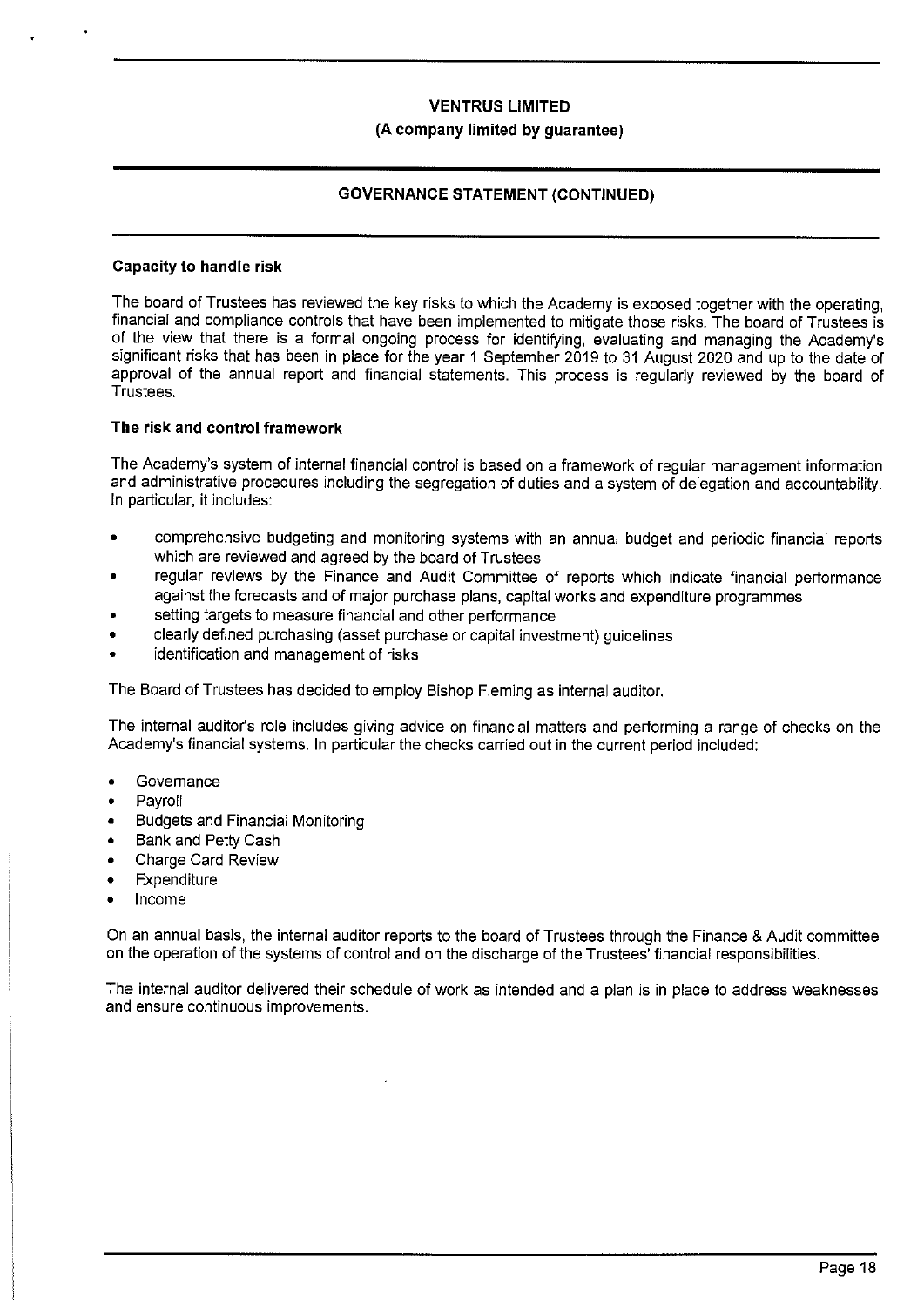### **(A company limited by guarantee)**

## **GOVERNANCE STATEMENT (CONTINUED)**

## **Review of effectiveness**

As accounting officer, the Chief Executive has responsibility for reviewing the effectiveness of the system of internal control. During the year in question the review has been informed by:

- on discharge of the Board of Trustees financial decisions to help the committee consider actions and assess year on year progress
- the work of the internal auditor;
- the work of the external auditors;
- the work of the executive managers within the Academy who have responsibility for the development and maintenance of the internal control framework.

The accounting officer has been advised of the implications of the result of their review of the system of internal control by the Finance & Audit committee and a plan to address weaknesses and ensure continuous improvement of the system is in place.

Approyed by order of the members of the Board of Trustees on 20 January 2021 and signed on their behalf by:

**H Whittaker**  Chair of Trustees

**G Chown**  Accounting Officer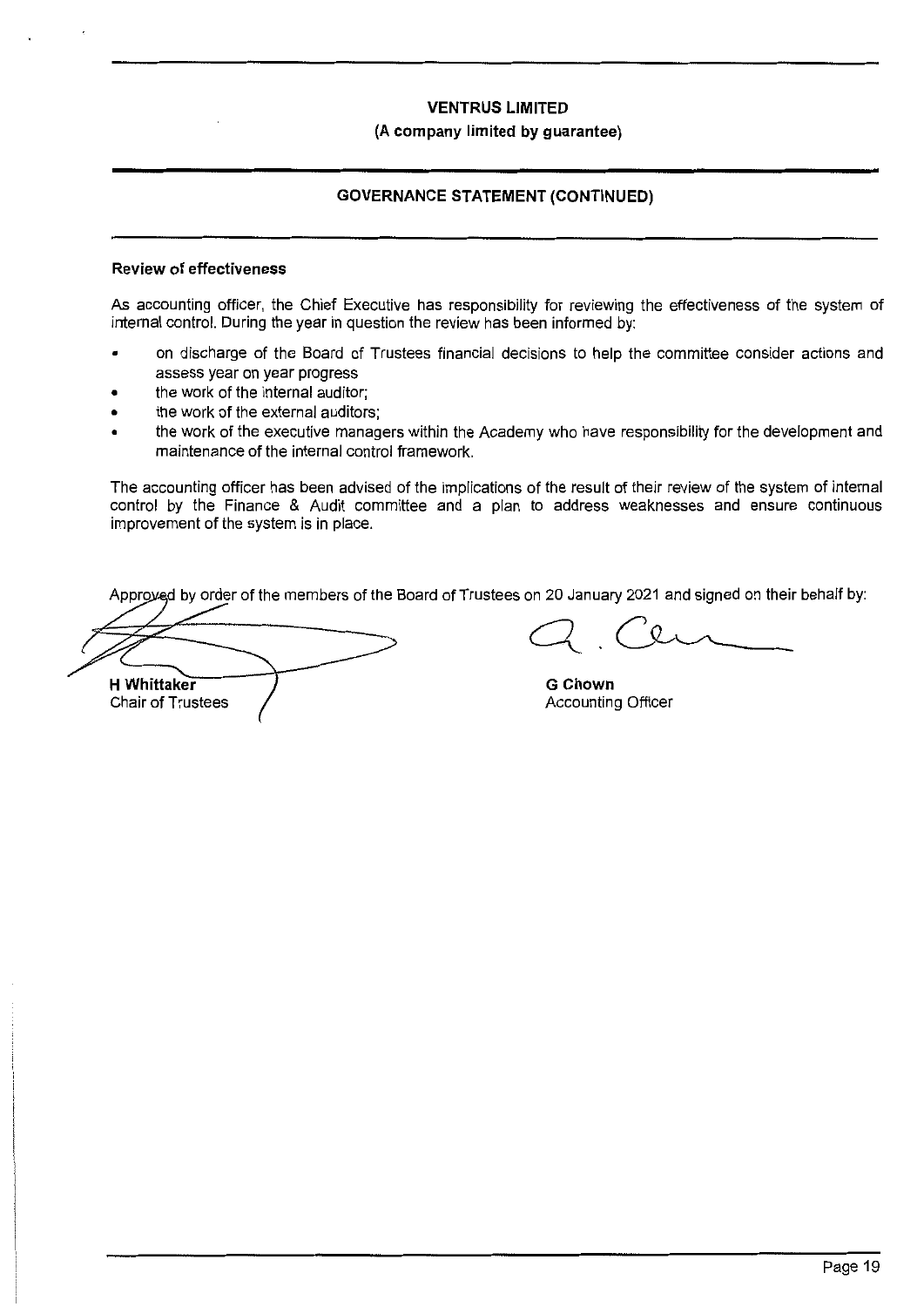## **VENTRUS LIMITED (A company limited by guarantee)**

## **STATEMENT ON REGULARITY, PROPRIETY AND COMPLIANCE**

As accounting officer of Ventrus Limited I have considered my responsibility to notify the Academy board of Trustees and the Education & Skills Funding Agency (ESFA) of material irregularity, impropriety and noncompliance with terms and conditions of all funding received by the Academy, under the funding agreement in place between the Academy and the Secretary of State for Education. As part of my consideration I have had due regard to the requirements of the Academies Financial Handbook 2019.

I confirm that I and the Academy board of Trustees are able to identify any material irregular or improper use of all funds by the Academy, or material non-compliance with the terms and conditions of funding under the Academy's funding agreement and the Academies Financial Handbook 2019.

I confirm that no instances of material irregularity, impropriety or funding non-compliance have been discovered to date. If any instances are identified after the date of this statement, these will be notified to the board of Trustees and ESFA.

**GChown**  Accounting Officer Date: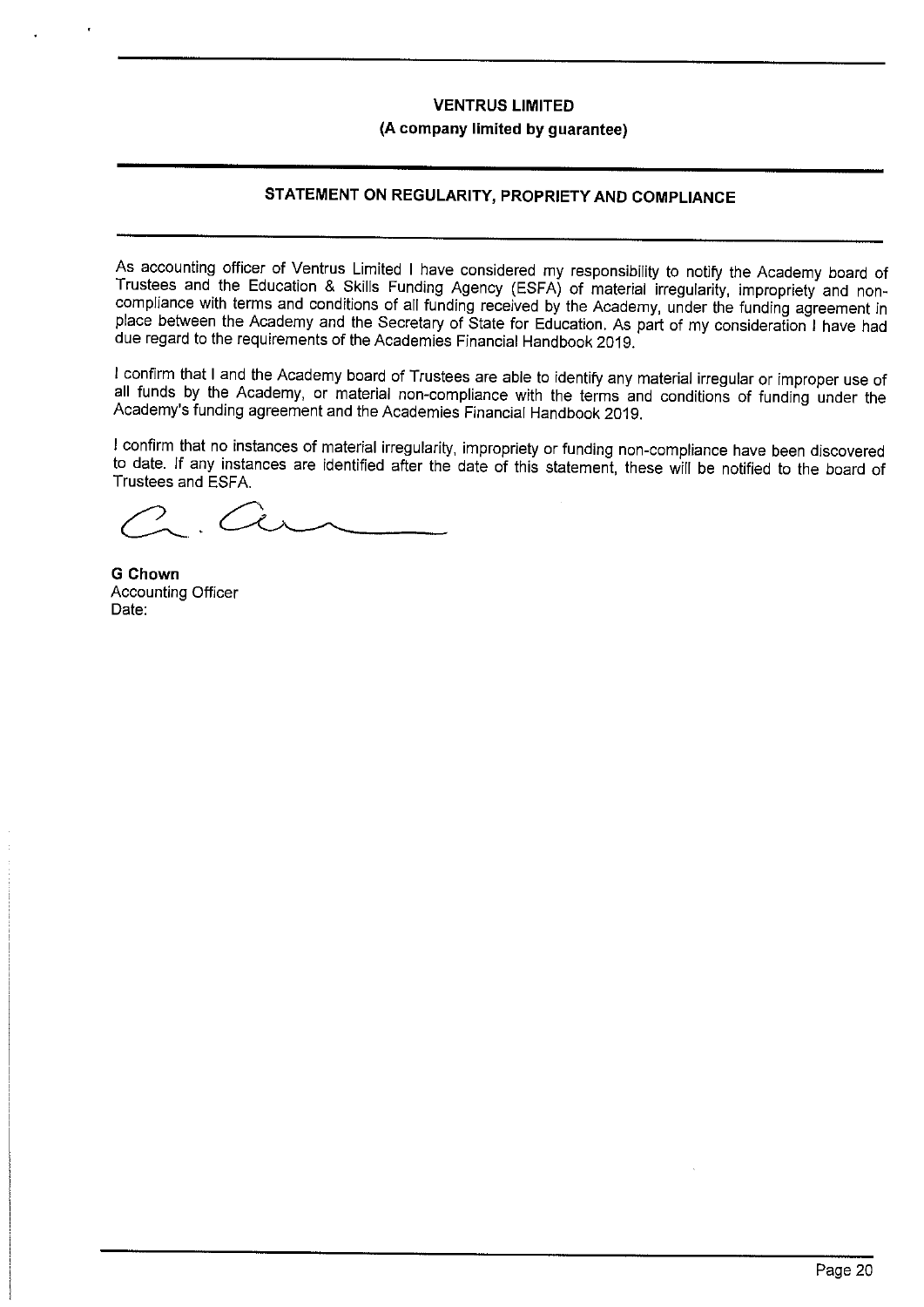#### **(A company limited by guarantee)**

## **STATEMENT OF TRUSTEES' RESPONSIBILITIES FOR THE YEAR ENDED 31 AUGUST 2020**

The Trustees (who are also the directors of the charitable company for the purposes of company law) are responsible for preparing the Trustees' report and the financial statements in accordance with the Academies Accounts Direction published by the Education and Skills Funding Agency, United Kingdom Accounting Standards (United Kingdom Generally Accepted Accounting Practice) and applicable law and regulations.

Company law requires the Trustees to prepare financial statements for each financial . Under company law, the Trustees must not approve the financial statements unless they are satisfied that they give a true and fair view of the state of affairs of the charitable company and of its incoming resources and application of resources, including its income and expenditure, for that period. In preparing these financial statements, the Trustees are required to:

- select suitable accounting policies and then apply them consistently;
- observe the methods and principles of the Charities SORP 2019 and the Academies Accounts Direction 2019 to 2020;
- make judgments and accounting estimates that are reasonable and prudent;
- state whether applicable UK Accounting Standards have been followed, subject to any material departures disclosed and explained in the financial statements;
- prepare the financial statements on the going concern basis unless it is inappropriate to presume that the charitable company will continue in business.

The Trustees are responsible for keeping adequate accounting records that are sufficient to show and explain the charitable company's transactions and disclose with reasonable accuracy at any time the financial position of the charitable company and enable them to ensure that the financial statements comply with the Companies Act 2006. They are also responsible for safeguarding the assets of the charitable company and hence for taking reasonable steps for the prevention and detection of fraud and other irregularities.

The Trustees are responsible for ensuring that in its conduct and operation the charitable company applies financial and other controls, which conform with the requirements both of propriety and of good financial management. They are also responsible for ensuring grants received from ESFNDfE have been applied for the purposes intended.

Approved-by order of the members of the Board of Trustees on 20 January 2021 and signed on its behalf by:

**H Whittaker** 

Chair of Trustees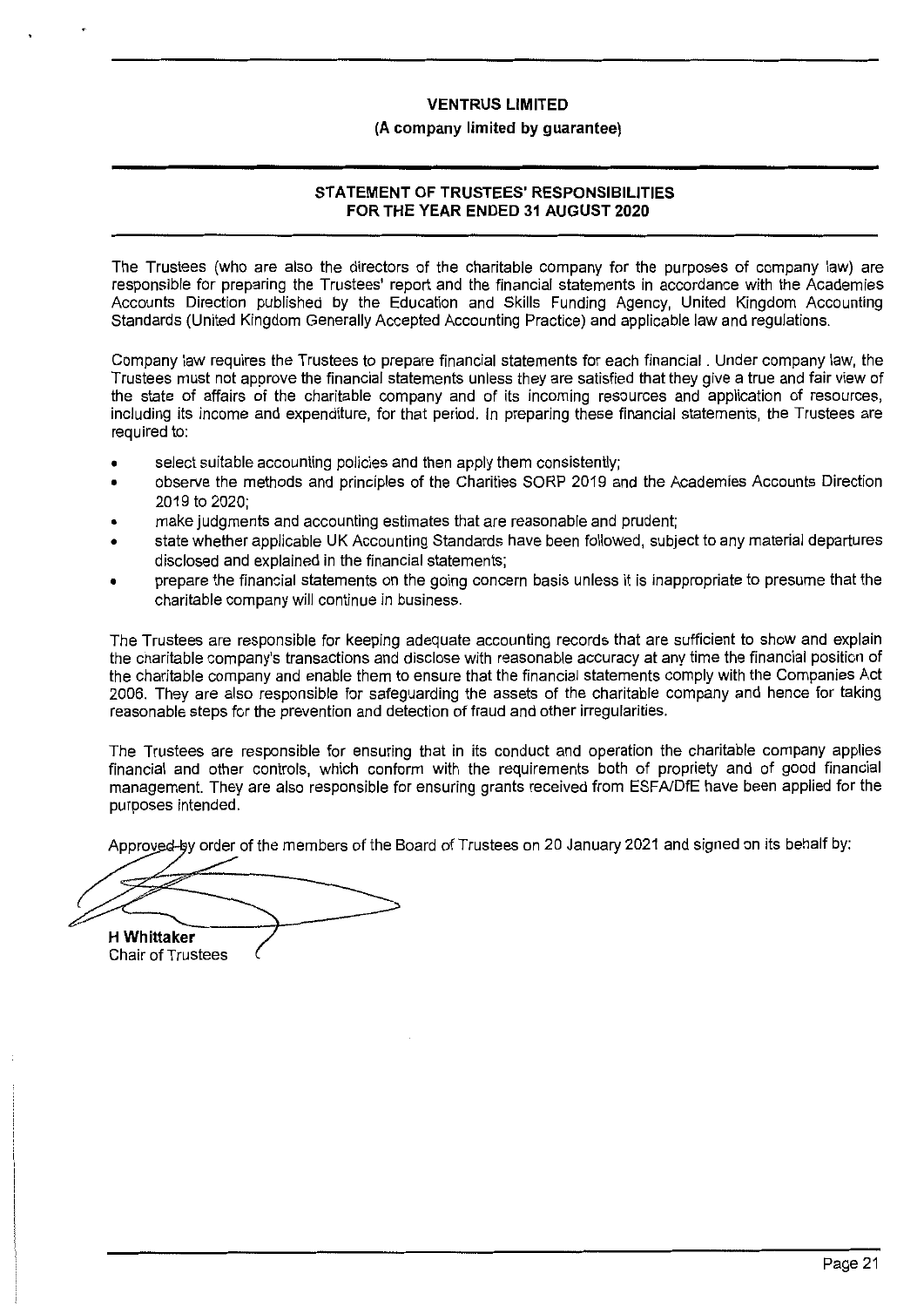## **(A company limited by guarantee)**

## **INDEPENDENT AUDITORS' REPORT ON THE FINANCIAL STATEMENTS TO THE MEMBERS OF VENTRUS LIMITED**

### **Opinion**

We have audited the financial statements of Ventrus Limited (the 'academy') for the year ended 31 August 2020 which comprise the Statement of financial activities, the Balance sheet, the Statement of cash flows and the related notes, including a summary of significant accounting policies. The financial reporting framework that has been applied in their preparation is applicable law, United Kingdom Accounting Standards (United Kingdom Generally Accepted Accounting Practice), including Financial Reporting Standard 102 'The Financial Reporting Standard applicable in the UK and Republic of Ireland', the Charities SORP 2019 and the Academies Accounts Direction 2019 to 2020 issued by the Education and Skills Funding Agency.

In our opinion the financial statements:

- give a true and fair view of the state of the Academy's affairs as at 31 August 2020 and of its incoming resources and application of resources, including its income and expenditure for the year then ended;
- have been properly prepared in accordance with United Kingdom Generally Accepted Accounting Practice; and
- have been prepared in accordance with the requirements of the Companies Act 2006, the Charities SORP 2019 and the Academies Accounts Direction 2019 to 2020 issued by the Education and Skills Funding Agency.

#### **Basis for opinion**

We conducted our audit in accordance with International Standards on Auditing (UK) (ISAs (UK)) and applicable law. Our responsibilities under those standards are further described in the Auditors' responsibilities for the audit of the financial statements section of our report. We are independent of the Academy in accordance with the ethical requirements that are relevant to our audit of the financial statements in the United Kingdom, including the Financial Reporting Council's Ethical Standard, and we have fulfilled our other ethical responsibilities in accordance with these requirements. We believe that the audit evidence we have obtained is sufficient and appropriate to provide a basis for our opinion.

#### **Conclusions relating to going concern**

We have nothing to report in respect of the following matters in relation to which the ISAs (UK) require us to report to you where:

- the Trustees' use of the going concern basis of accounting in the preparation of the financial statements is not appropriate; or
- the Trustees have not disclosed in the financial statements any identified material uncertainties that may cast significant doubt about the Academy's ability to continue to adopt the going concern basis of accounting for a period of at least twelve months from the date when the financial statements are authorised for issue.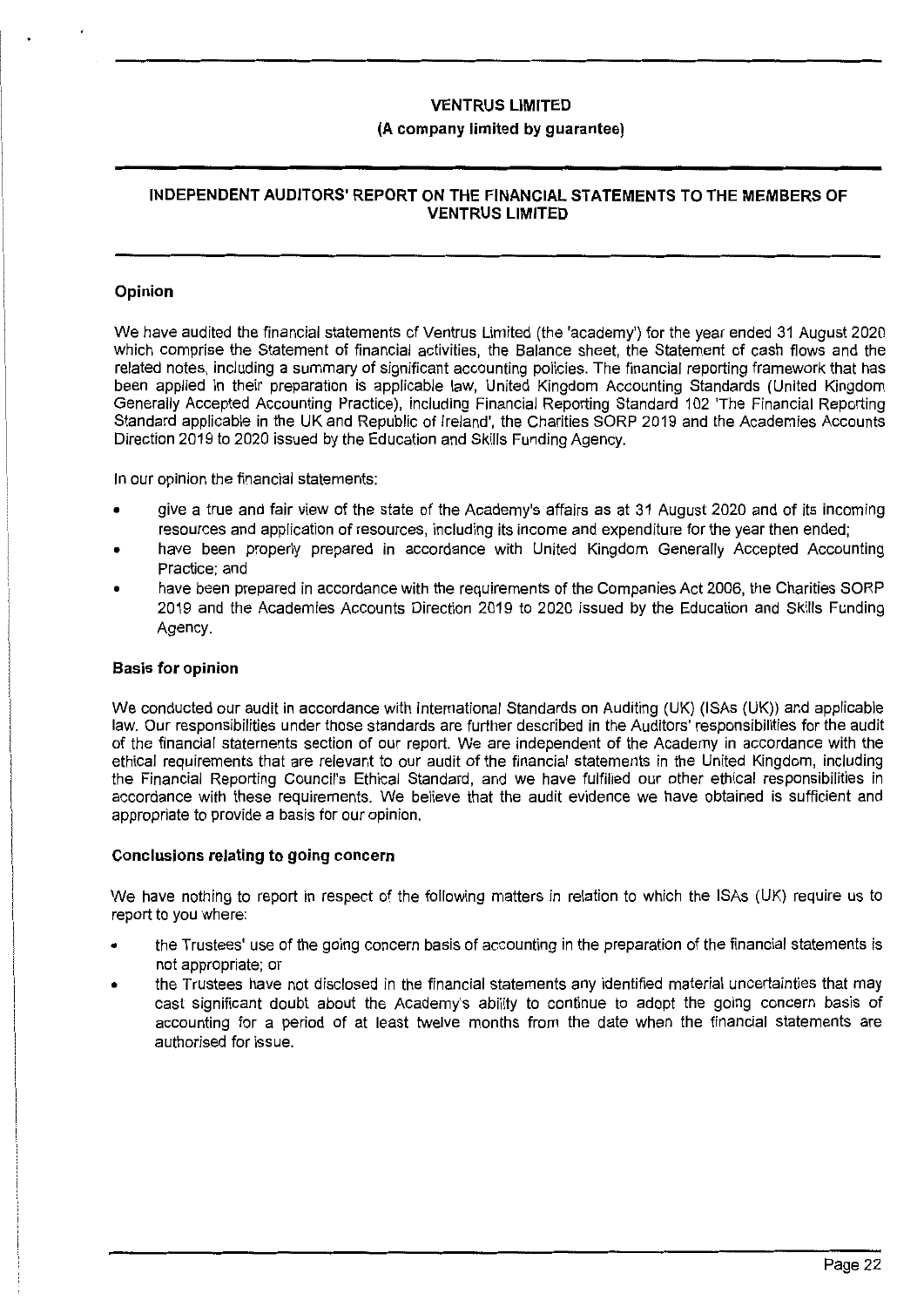## **(A company limited by guarantee)**

## **INDEPENDENT AUDITORS' REPORT ON THE FINANCIAL STATEMENTS TO THE MEMBERS OF VENTRUS LIMITED (CONTINUED)**

#### **Other information**

The Trustees are responsible for the other information. The other information comprises the information included in the Annual report, other than the financial statements and our Auditors' report thereon. Other information includes the Reference and administrative details, the Trustees' report including the Strategic report, and the Governance statement. Our opinion on the financial statements does not cover the other information and, except to the extent otherwise explicitly stated in our report, we do not express any form of assurance conclusion thereon.

In connection with our audit of the financial statements, our responsibility is to read the other information and, in doing so, consider whether the other information is materially inconsistent with the financial statements or our knowledge obtained in the audit or otherwise appears to be materially misstated. If we identify such material inconsistencies or apparent material misstatements, we are required to determine whether there is a material misstatement in the financial statements or a material misstatement of the other information. If, based on the work we have performed, we conclude that there is a material misstatement of this other information, we are required to report that fact.

We have nothing to report in this regard.

#### **Opinion on other matters prescribed by the Companies Act 2006**

In our opinion, based on the work undertaken in the course of the audit:

- the information given in the Trustees' report including the Strategic report for the financial year for which the financial statements are prepared is consistent with the financial statements.
- the Trustees' report and the Strategic report have been prepared in accordance with applicable legal requirements.

#### **Matters on which we are required to report by exception**

In the light of our knowledge and understanding of the Academy and its environment obtained in the course of the audit, we have not identified material misstatements in the Trustees' report including the Strategic report.

We have nothing to report in respect of the following matters in relation to which the Companies Act 2006 requires us to report to you if, in our opinion:

- adequate accounting records have not been kept, or returns adequate for our audit have not been received from branches not visited by us; or
- the financial statements are not in agreement with the accounting records and returns; or
- certain disclosures of Trustees' remuneration specified by law are not made; or
- we have not received all the information and explanations we require for our audit.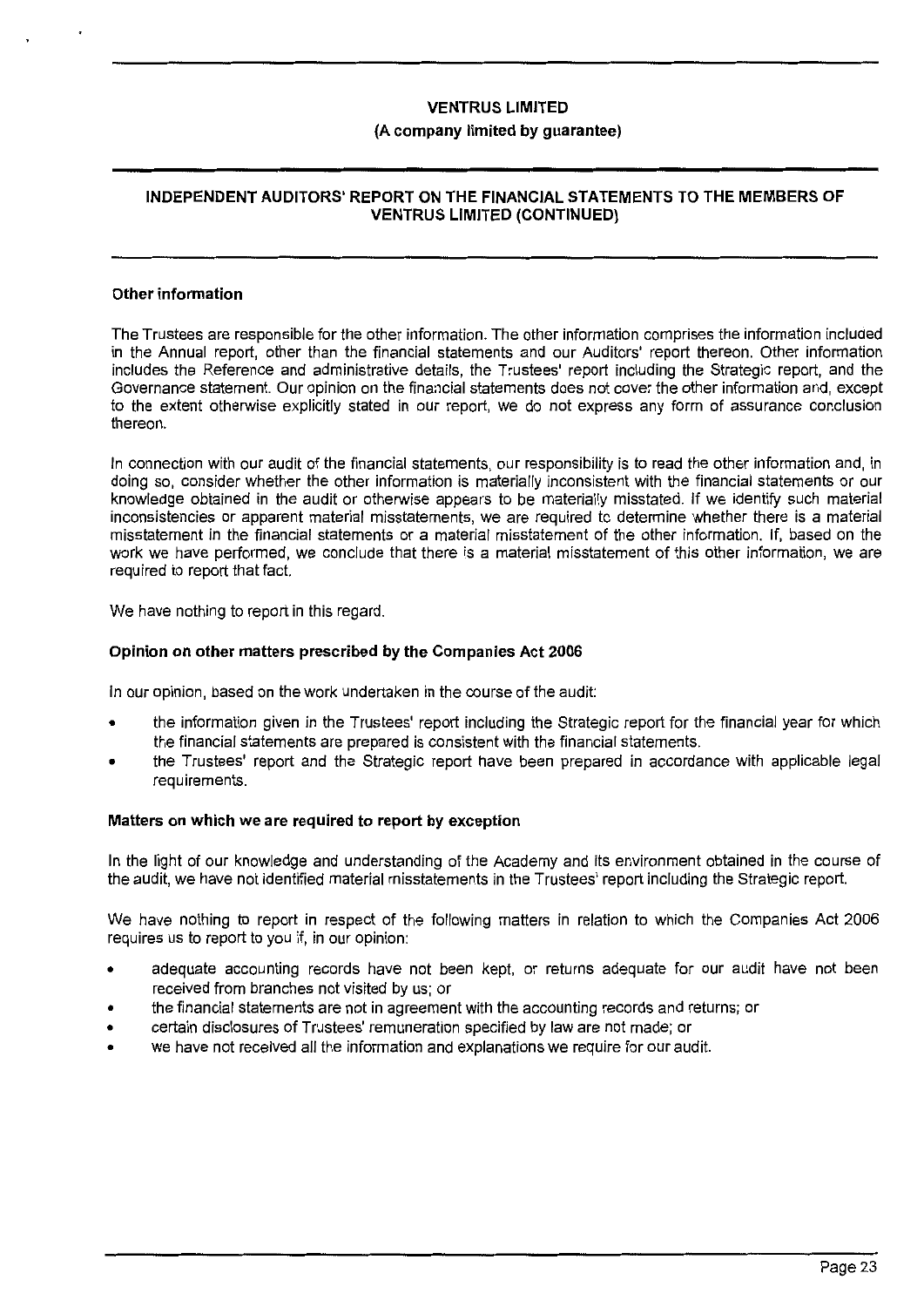#### **(A company limited by guarantee)**

## **INDEPENDENT AUDITORS' REPORT ON THE FINANCIAL STATEMENTS TO THE MEMBERS OF VENTRUS LIMITED (CONTINUED)**

#### **Responsibilities of trustees**

As explained more fully in the Trustees' responsibilities statement, the Trustees (who are also the directors of the Academy for the purposes of company law) are responsible for the preparation of the financial statements and **for** being satisfied that they give a true and fair view, and for such internal control as the Trustees determine is necessary to enable the preparation of financial statements that are free from material misstatement, whether due to fraud or error.

In preparing the financial statements, the Trustees are responsible for assessing the Academy's ability to ccntinue as a going concern, disclosing, as applicable, matters related to going concern and using the going ccncern basis of accounting unless the Trustees either intend to liquidate the Academy or to cease operations, or have no realistic alternative but to do so.

#### **Auditors' responsibilities for the audit of the financial statements**

Our objectives are to obtain reasonable assurance about whether the financial statements as a whole are free from material misstatement, whether due to fraud or error, and to issue an Auditors' report that includes our opinion. Reasonable assurance is a high level of assurance, but is not a guarantee that an audit conducted in accordance with ISAs (UK) will always detect a material misstatement when it exists. Misstatements can arise from fraud or error and are considered material if, individually or in the aggregate, they could reasonably be expected to influence the economic decisions of users taken on the basis of these financial statements.

A further description of our responsibilities for the audit of the financial statements is located on the Financial Reporting Council's website at: www.frc.org.uk/auditorsresponsibilities. This description forms part of our Auditors' report.

## **Use of our report**

This report is made solely to the Academy's members, as a body, in accordance with Chapter 3 of Part 16 of the Companies Act 2006. Our audit work has been undertaken so that we might state to the Academy's members those matters we are required to state to them in an Auditors' report and for no other purpose. To the fullest extent permitted by law, we do not accept or assume responsibility to anyone other than the Academy and its members, as a body, for our audit work, for this report, or for the opinions we have formed.

 $\rightarrow$ 

## **Misty Nickells FCA (Senior statutory auditor)**

for and on behalf of **Griffin** Statutory Auditors

Silverdown Office Park Exeter Airport Business Park Exe:er EX52UX

20 January 2021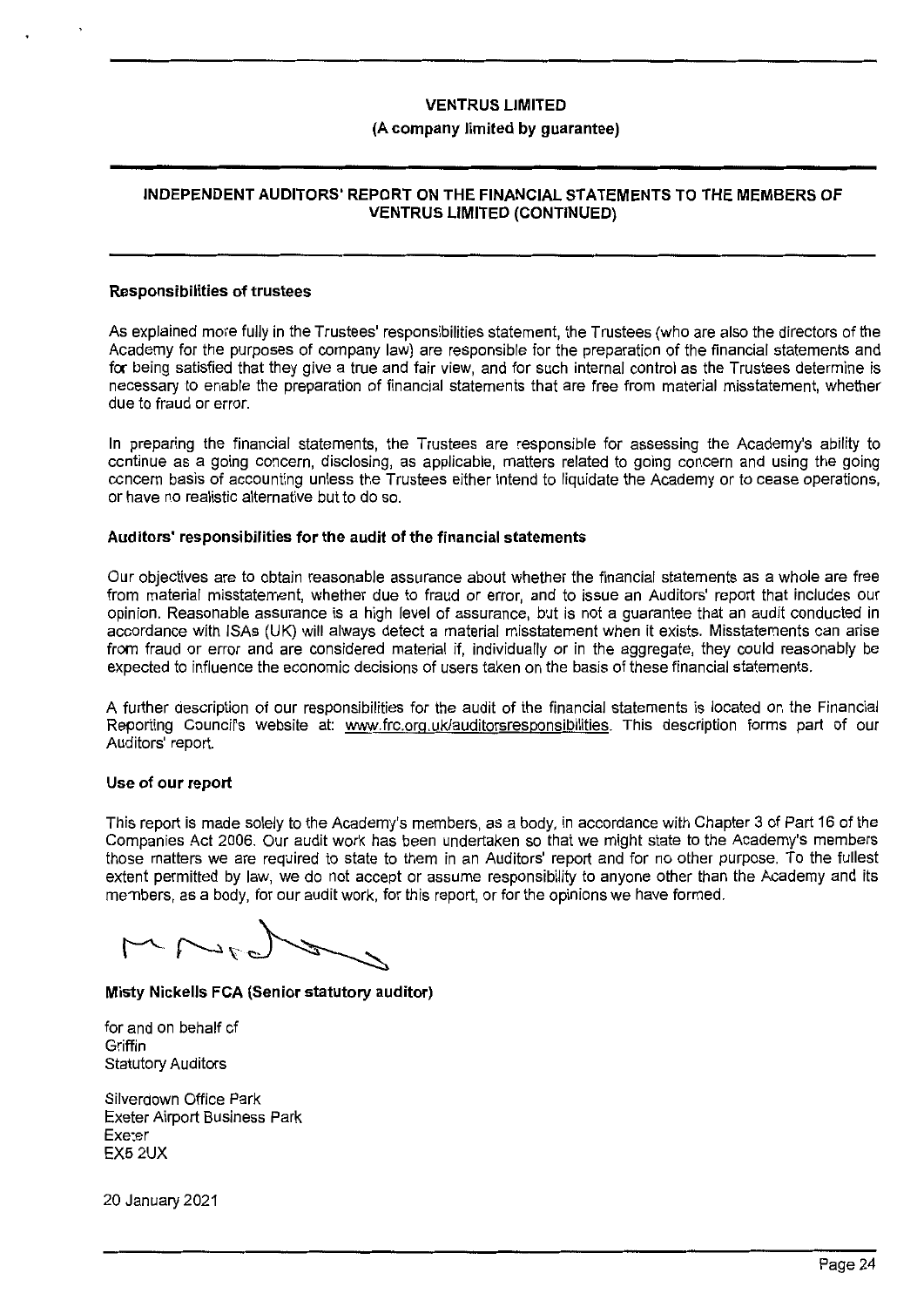## **(A company limited by guarantee)**

## **INDEPENDENT REPORTING ACCOUNTANT'S ASSURANCE REPORT ON REGULARITY TO VENTRUS LIMITED AND THE EDUCATION & SKILLS FUNDING AGENCY**

In accordance with the terms of our engagement letter dated 24 August 2018 and further to the requirements of the Education and Skills Funding Agency (ESFA) as included in the Academies Accounts Direction 2019 to 2020, we have carried out an engagement to obtain limited assurance about whether the expenditure disbursed and income received by Ventrus Limited during the year 1 September 2019 to 31 August 2020 have been applied to the purposes identified by Parliament and the financial transactions conform to the authorities which govern them.

This report is made solely to Ventrus Limited and ESFA in accordance with the terms of our engagement letter. Our work has been undertaken so that we might state to Ventrus Limited and ESFA those matters we are required to state in a report and for no other purpose. To the fullest extent permitted by law, we do not accept or assume responsibility to anyone other than Ventrus Limited and ESFA, for our work, for this report, or for the conclusion we have formed.

#### **Respective responsibilities of Ventrus Limited's accounting officer and the reporting accountant**

The accounting officer is responsible, under the requirements of Ventrus Limited's funding agreement with the Secretary of State for Education dated 01 January 2012 and the Academies Financial Handbook, extant from 1 September 2019, for ensuring that expenditure disbursed and income received is applied for the purposes intended by Parliament and the financial transactions conform to the authorities which govern them.

Our responsibilities for this engagement are established in :he United Kingdom by our profession's ethical guidance and are to obtain limited assurance and report in accordance with our engagement Jetter and the requirements of the Academies Accounts Direction 2019 to 2020. We report to you whether anything has come to our attention in carrying out our work which suggests that in all material respects, expenditure disbursed and income received during the year 1 September 2019 to 31 August 2020 have not been applied to purposes intended by Parliament or that the financial transactions do not conform to the authorities which govern them.

## **Approach**

We conducted our engagement in accordance with the Academies Accounts Direction 2019 to 2020 issued by ESFA. We performed a limited assurance engagement as defined in our engagement letter.

The objective of a limited assurance engagement is to perform such procedures as to obtain information and explanations in order to provide us with sufficient appropriate evidence to express a negative conclusion on regularity.

A limited assurance engagement is more limited in scope tran a reasonable assurance engagement and consequently does not enable us to obtain assurance that we would become aware of all significant matters that might be identified in a reasonable assurance engagement. Accordingly, we do not express a positive opinion.

Our engagement includes examination, on a test basis, of eviderce relevant to the regularity and propriety of the Academy's income and expenditure.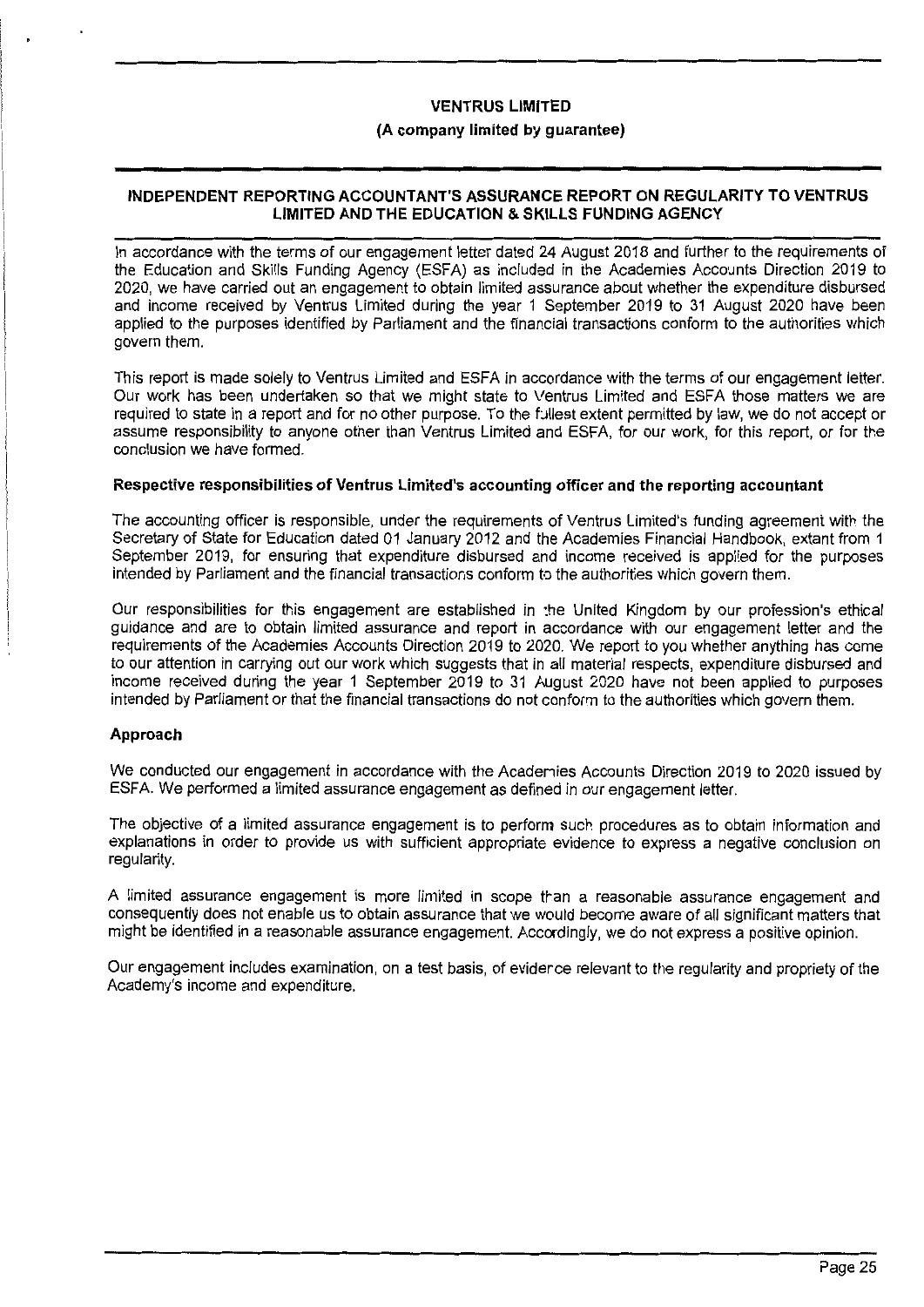#### **(A company limited by guarantee)**

### **INDEPENDENT REPORTING ACCOUNTANT'S ASSURANCE REPORT ON REGULARITY TO VENTRUS LIMITED AND THE EDUCATION & SKILLS FUNDING AGENCY (CONTINUED)**

#### **Conclusion**

In the course of our work, nothing has come to our attention which suggest in all material respects the expenditure disbursed and income received during the year 1 September 2019 to 31 August 2020 has not been applied to purposes intended by Parliament and the financial transactions do not conform to the authorities which govern them.

 $\tilde{c}$  $\Gamma$ 

**Misty Nickells FCA (Senior statutory auditor)** 

Reporting Accountants S lverdown Office Park Exeter Airport Business Park Exeter EX52UX

Date: 20 Samon 2021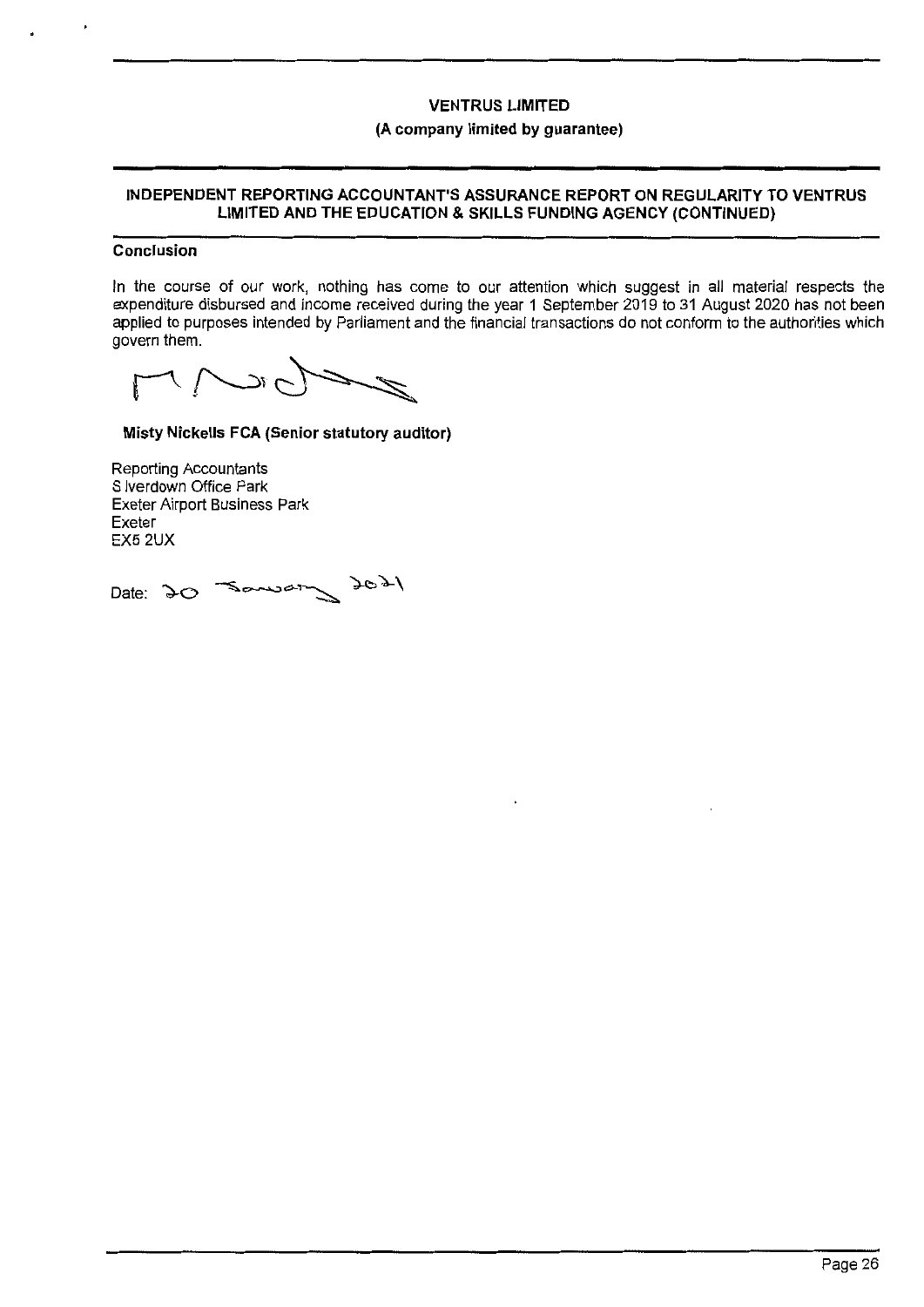## **(A company limited by guarantee)**

|                                                | <b>Note</b> | <b>Unrestricted</b><br>funds<br>2020<br>£000 | <b>Restricted</b><br>funds<br>2020<br>£000 | <b>Restricted</b><br><b>Fixed Asset</b><br>funds<br>2020<br>£000 | Total<br>funds<br>2020<br>£000 | Total<br>funds<br>2019<br>£000 |
|------------------------------------------------|-------------|----------------------------------------------|--------------------------------------------|------------------------------------------------------------------|--------------------------------|--------------------------------|
| Income from:                                   |             |                                              |                                            |                                                                  |                                |                                |
| Donations and capital<br>grants                | 3           | 352                                          | 63                                         | 928                                                              | 1,343                          | 1,365                          |
| Charitable activities                          | 4           | 422                                          | 20,243                                     |                                                                  | 20,665                         | 20,269                         |
| Other trading activities                       |             | 138                                          |                                            |                                                                  | 138                            | 268                            |
| Investments                                    | 7           | 4                                            |                                            |                                                                  | 4                              | 2                              |
| <b>Total income</b>                            |             | 916                                          | 20,306                                     | 928                                                              | 22,150                         | 21,904                         |
| <b>Expenditure on:</b>                         |             |                                              |                                            |                                                                  |                                |                                |
| Raising funds                                  |             | 339                                          |                                            |                                                                  | 339                            | 430                            |
| Charitable activities                          | 9           | 55                                           | 21,902                                     | 853                                                              | 22,810                         | 22,082                         |
| <b>Total expenditure</b>                       |             | 394                                          | 21,902                                     | 853                                                              | 23,149                         | 22,512                         |
| <b>Net</b>                                     |             |                                              |                                            |                                                                  |                                |                                |
| income/(expenditure)                           |             | 522                                          | (1, 596)                                   | 75                                                               | (999)                          | (608)                          |
| Transfers between<br>funds                     | 19          | 85                                           | 5                                          | (90)                                                             |                                |                                |
| Net movement in<br>funds before other          |             |                                              |                                            |                                                                  |                                |                                |
| recognised<br>gains/(losses)                   |             | 607                                          | (1, 591)                                   | (15)                                                             | (999)                          | (608)                          |
| Other recognised<br>gains/(losses):            |             |                                              |                                            |                                                                  |                                |                                |
| Actuarial losses on<br>defined benefit pension |             |                                              |                                            |                                                                  |                                |                                |
| schemes                                        | 25          |                                              | (1, 353)                                   |                                                                  | (1, 353)                       | (2, 246)                       |
| Net movement in<br>funds                       |             | 607                                          | (2, 944)                                   | (15)                                                             | (2, 352)                       | (2, 854)                       |
| Reconciliation of<br>funds:                    |             |                                              |                                            |                                                                  |                                |                                |
| Total funds brought<br>forward                 |             | 955                                          | (13, 301)                                  | 31,860                                                           | 19,514                         | 22,368                         |
| Net movement in funds                          |             | 607                                          | (2,944)                                    | (15)                                                             | (2, 352)                       | (2, 854)                       |
| <b>Total funds carried</b><br>forward          |             | 1,562                                        | (16, 245)                                  | 31,845                                                           | 17,162                         | 19,514                         |

## **STATEMENT OF FINANCIAL ACTIVITIES (INCORPORATING INCOME AND EXPENDITURE ACCOUNT) FOR THE YEAR ENDED 31 AUGUST 2020**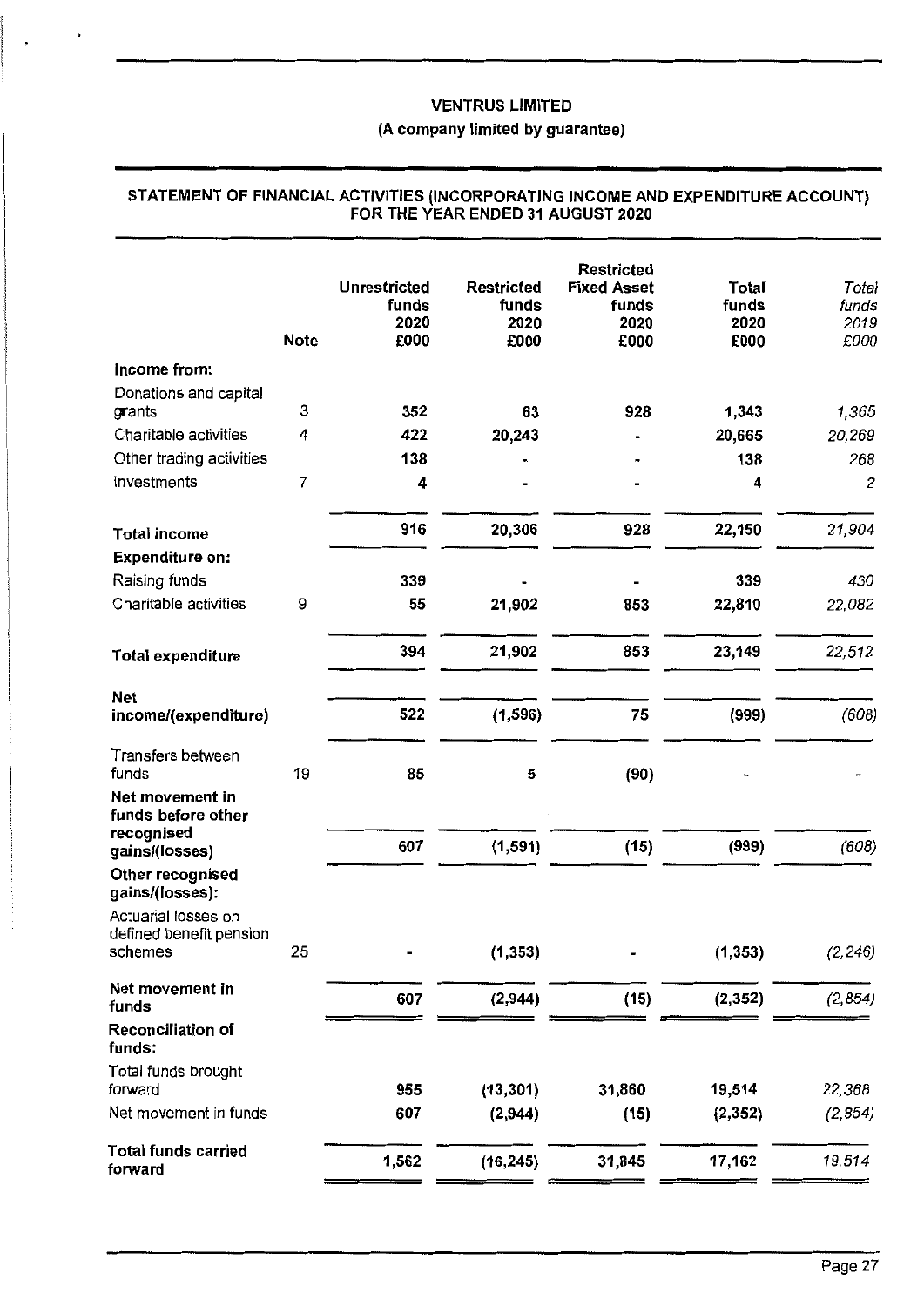## **VENTRUS LIMITED (A company limited by guarantee)**

## **STATEMENT OF FINANCIAL ACTIVITIES (INCORPORATING INCOME AND EXPENDITURE ACCOUNT) (CONTINUED) FOR THE YEAR ENDED 31 AUGUST 2020**

The Statement of financial activities includes all gains and losses recognised in the year.

The notes on pages 32 to 70 form part of these financial statements.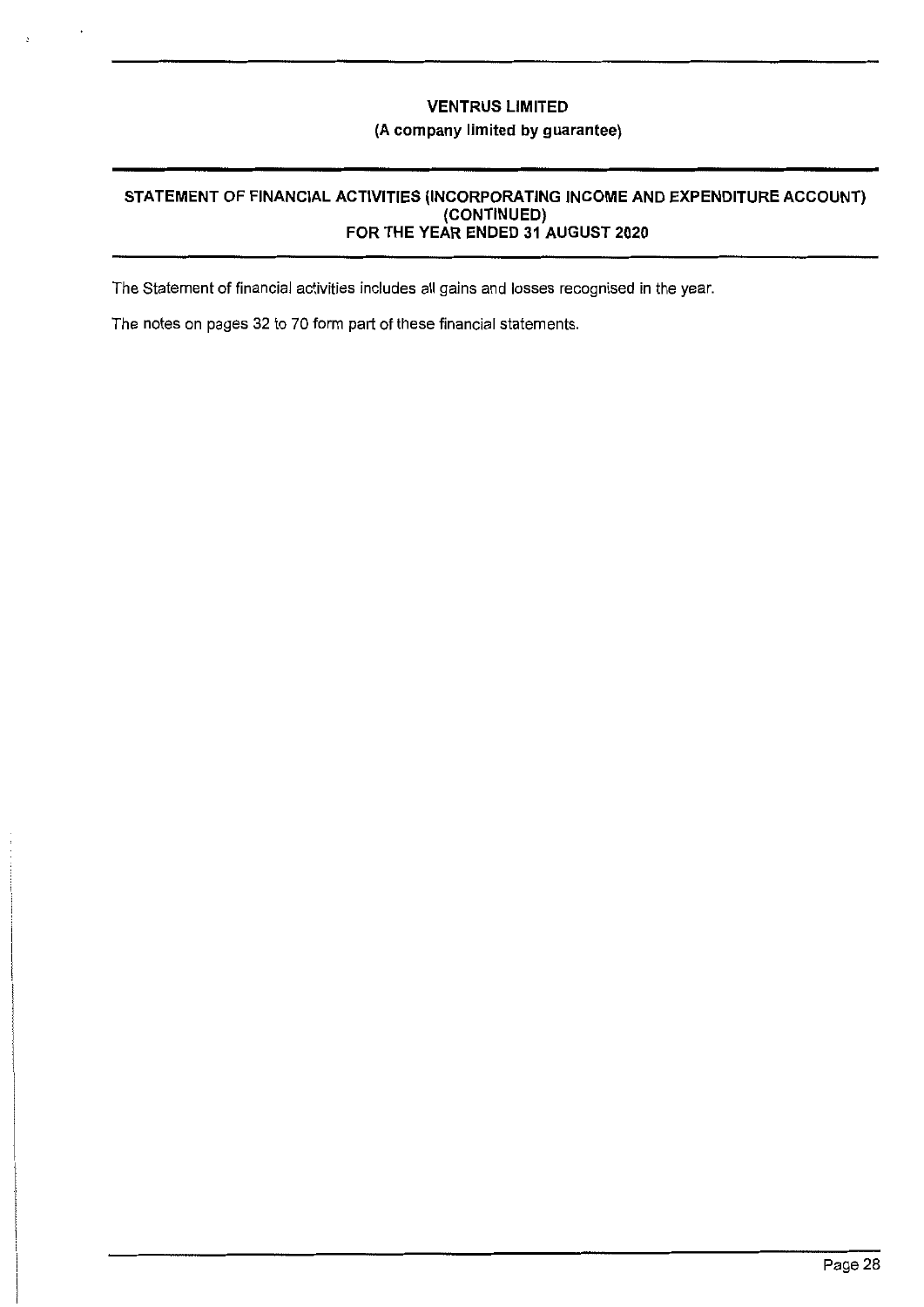$\bar{\mathbf{r}}$ 

#### **(A company limited by guarantee) REGISTERED NUMBER: 07821367**

## **BALANCE SHEET FOR THE YEAR ENDED 31 AUGUST 2020**

|                                                         | <b>Note</b> |           | 2020<br>£000 |           | 2019<br>£000 |
|---------------------------------------------------------|-------------|-----------|--------------|-----------|--------------|
| <b>Fixed assets</b>                                     |             |           |              |           |              |
| Tangible assets                                         | 15          |           | 30,476       |           | 30,701       |
|                                                         |             |           | 30,476       |           | 30,701       |
| <b>Current assets</b>                                   |             |           |              |           |              |
| <b>Stocks</b>                                           | 16          | 14        |              | 8         |              |
| Debtors                                                 | 17          | 566       |              | 416       |              |
| Cash at bank and in hand                                |             | 4,268     |              | 3,628     |              |
|                                                         |             | 4,848     |              | 4,052     |              |
| Creditors: amounts falling due within one<br>year       | 18          | (1,689)   |              | (1, 515)  |              |
| <b>Net current assets</b>                               |             |           | 3,159        |           | 2 5 3 7      |
|                                                         |             |           |              |           |              |
| <b>Total assets less current liabilities</b>            |             |           | 33,635       |           | 33,238       |
| Net assets excluding pension liability                  |             |           | 33,635       |           | 33,238       |
| Defined benefit pension scheme liability                | 25          |           | (16, 473)    |           | (13, 724)    |
| <b>Total net assets</b>                                 |             |           | 17,162       |           | 19,514       |
| <b>Funds of the Academy</b><br><b>Restricted funds:</b> |             |           |              |           |              |
| Fixed asset funds                                       | 19          | 31,846    |              | 31,860    |              |
| Restricted income funds                                 | 19          | 227       |              | 423       |              |
| Restricted funds excluding pension asset                | 19          | 32,073    |              | 32,283    |              |
| Pension reserve                                         | 19          | (16, 473) |              | (13, 724) |              |
| <b>Total restricted funds</b>                           | 19          |           | 15,600       |           | 18,559       |
| <b>Unrestricted income funds</b>                        | 19          |           | 1,562        |           | 955          |
| <b>Total funds</b>                                      |             |           | 17,162       |           | 19,514       |
|                                                         |             |           |              |           |              |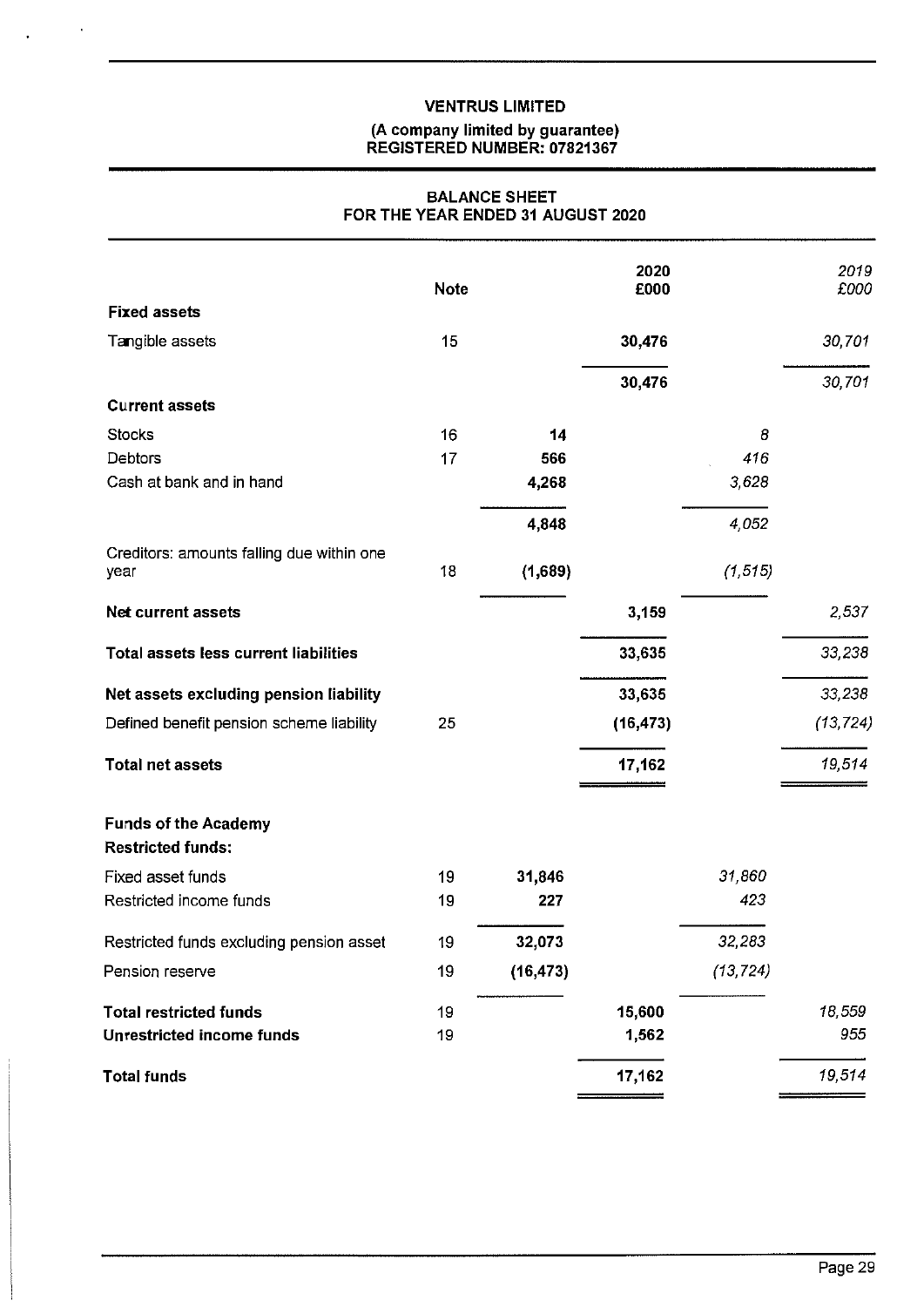## **VENTRUS LIMITED (A company limited by guarantee)**

## **BALANCE SHEET (CONTINUED) FOR THE YEAR ENDED 31 AUGUST 2020**

The financial statements on pages 27 to 70 were approved by the Trustees, and authorised for issue on 20 January 2021 and are signed on their behalf, by:

. . . . . . **H** Whittaker Z. Chair of Board

The notes on pages 32 to 70 form part of these financial statements.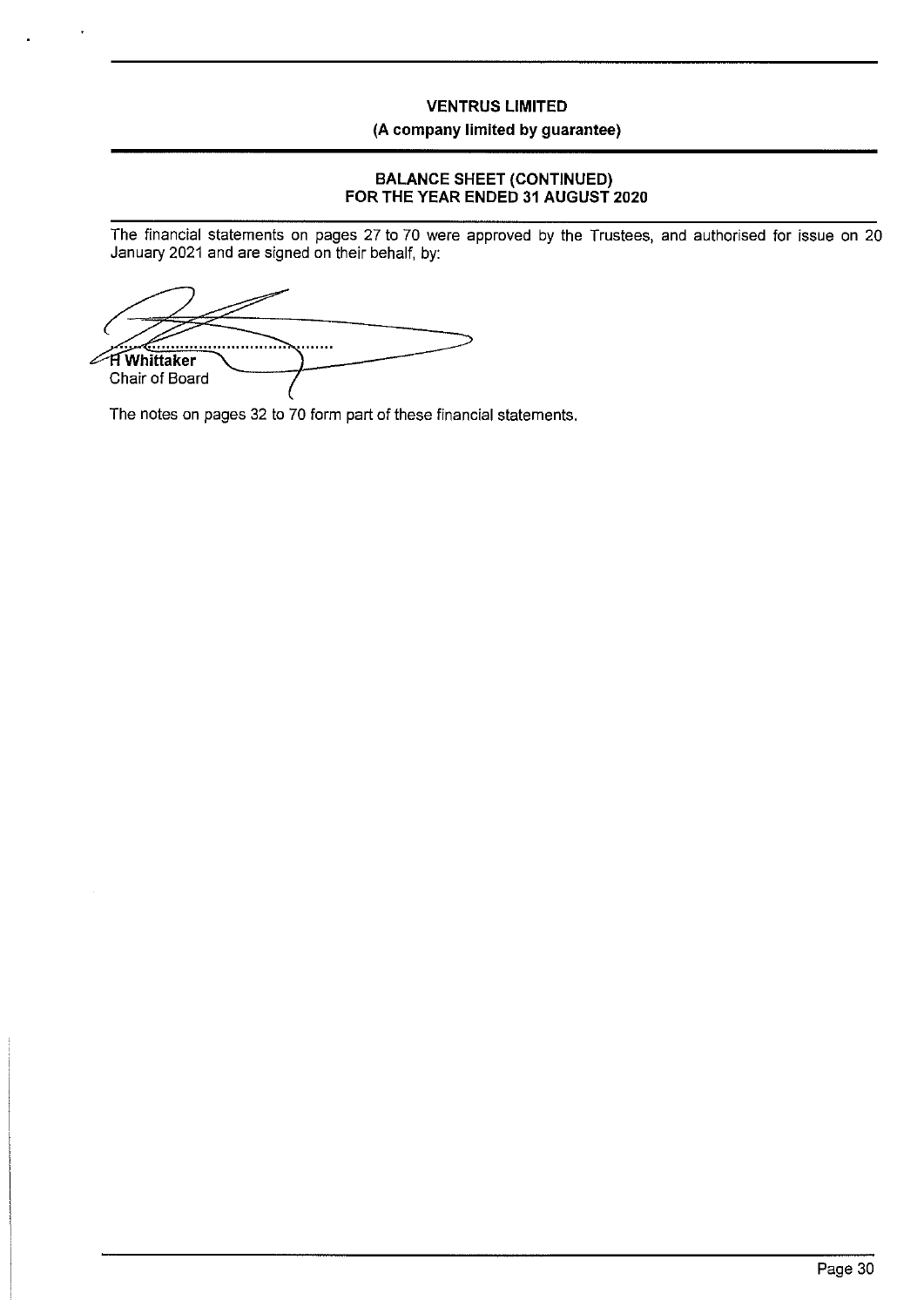## **(A company limited by guarantee)**

## **STATEMENT OF CASH FLOWS FOR THE YEAR ENDED 31 AUGUST 2020**

| Cash flows from operating activities                   | <b>Note</b> | 2020<br>£000 | 2019<br>£000 |
|--------------------------------------------------------|-------------|--------------|--------------|
| Net cash provided by operating activities              | 21          | 344          | 1,034        |
| Cash flows from investing activities                   | 22          | 296          | 375          |
| Change in cash and cash equivalents in the year        |             | 640          | 1,409        |
| Cash and cash equivalents at the beginning of the year |             | 3.628        | 2,219        |
| Cash and cash equivalents at the end of the year       | 23, 24      | 4.268        | 3,628        |

The notes on pages 32 to 70 from part of these financial statements

,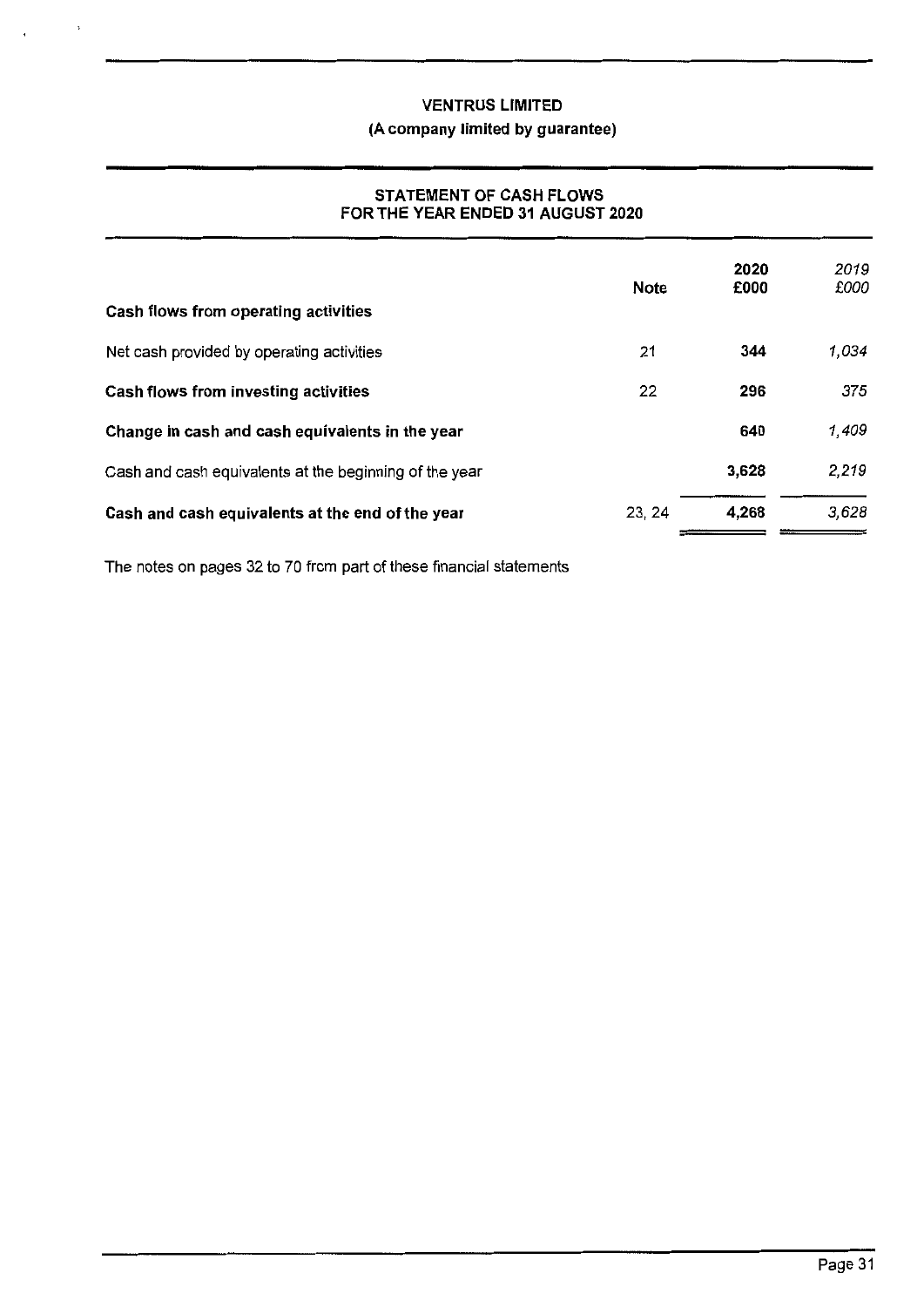#### **(A company limited by guarantee)**

## **NOTES TO THE FINANCIAL STATEMENTS FOR THE YEAR ENDED 31 AUGUST 2020**

#### **1. Accounting policies**

A summary of the principal accounting policies adopted (which have been applied consistently, except where noted), judgments and key sources of estimation uncertainty, is set out below.

#### **1.1 Basis of preparation of financial statements**

The financial statements of the Academy, which is a public benefit entity under FRS 102, have been prepared under the historic cost convention in accordance with the Financial Reporting Standard Applicable in the UK and Republic of Ireland (FRS 102), the Accounting and Reporting by Charities: Statement of Recommended Practice applicable to charities preparing their accounts in accordance with the Financial Reporting Standard applicable in the UK and Republic of Ireland (FRS 102) (Charities SORP (FRS 102)), the Academies Accounts Direction *2019* to 2020 issued by ESFA, the Charities Act 2011 and the Companies Act 2006.

#### **1.2 Going concern**

The Trustees assess whether the use of going concern is appropriate i.e. whether there are any material uncertainties related to events or conditions that may cast significant doubt on the ability of the company to continue as a going concern. The Trustees make this assessment in respect of a period of one year from the date of approval of the financial statements. In making this assessment, the Trustees have considered the Trust's levels of free reserves, as well as current and forecast cashflows, taking into account the impact of Covid. The Trustees have concluded that the Academy Trust has adequate resources to continue in operational existence for the foreseeable future, thus they continue to adopt the going concern basis of accounting in preparing the financial statements.

#### **1.3 Income**

All incoming resources are recognised when the Academy has entitlement to the funds, the receipt is probable and the amount can be measured reliably.

#### • **Legacies**

The recognition of income from legacies is dependent on establishing entitlement, the probability of receipt and the ability to estimate with sufficient accuracy the amount receivable. Evidence of entitlement to a legacy exists when the Academy has sufficient evidence that a gift has been left to them (through knowledge of the existence of a valid will and the death of the benefactor) and the executor is satisfied that the property in question will not be required to satisfy claims in the estate. Receipt of a legacy must be recognised when it is probable that it will be received and the fair value of the amount receivable, which will generally be the expected cash amount to be distributed to the Academy, can be reliably measured.

#### • **Donations**

Donations are recognised on a receivable basis (where there are no performance-related conditions) where the receipt is probable and the amount can be reliably measured.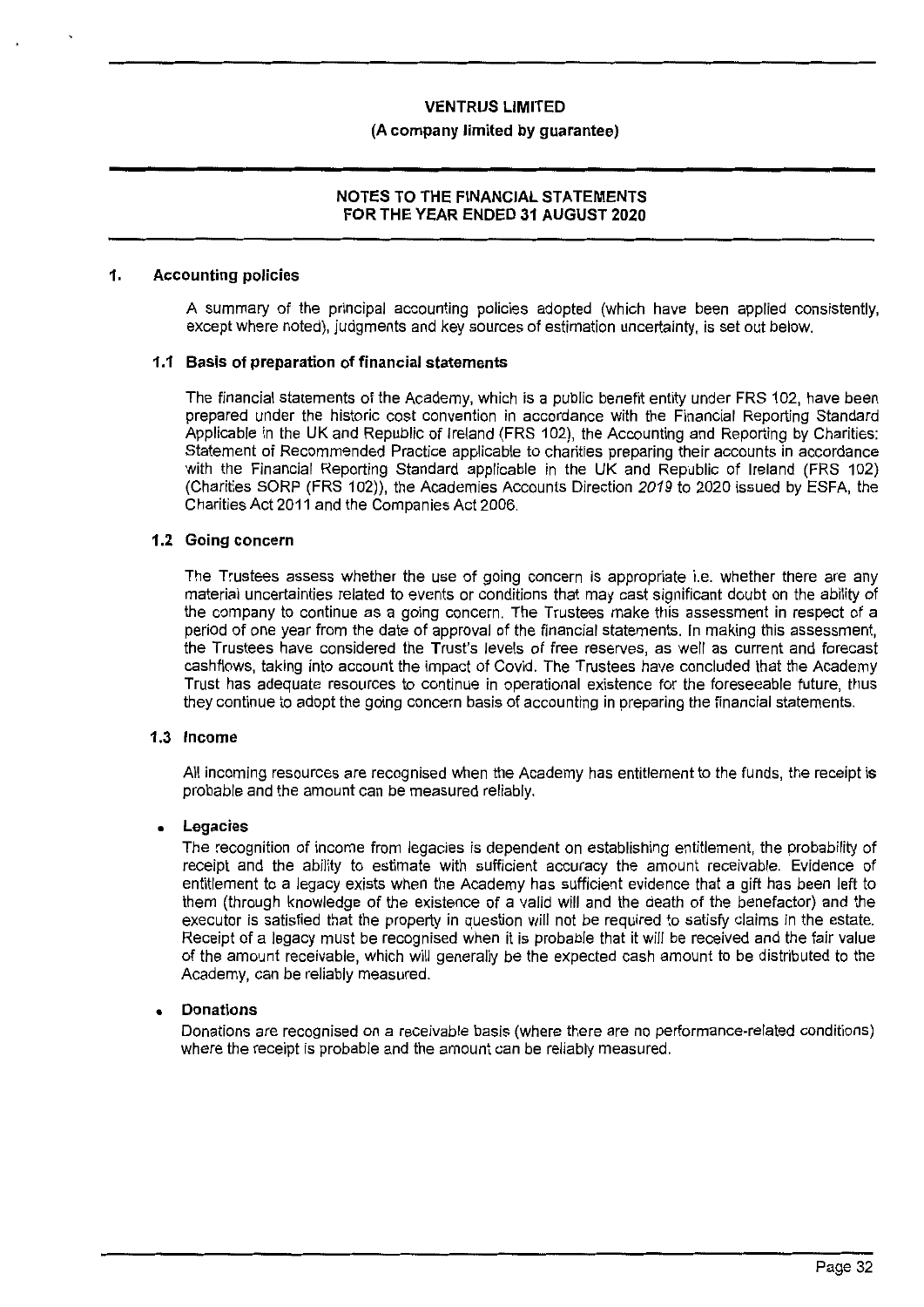#### **(A company limited by guarantee)**

## **NOTES TO THE FINANCIAL STATEMENTS FOR THE YEAR ENDED 31 AUGUST 2020**

## **1. Accounting policies (continued)**

## **1.4 Expenditure**

Expenditure is recognised once there is a legal or constructive obligation to transfer economic benefit to a third party, it is probable that a transfer of economic benefits will be required in settlement and the amount of the obligation can be measured reliably. Expenditure is classified by activity. The costs of each activity are made up of the total of direct costs and shared costs, including support costs involved in undertaking each activity. Direct costs attributable to a single activity are allocated directly to that activity. Shared costs which contribute to more than one activity and support costs which are not attributable to a single activity are apportioned between those activities on a basis consistent with the use of resources. Central staff costs are allocated on the basis of time spent, and depreciation charges allocated on the portion of the asset's use.

## • **Expenditure on raising funds**

This includes all expenditure incurred by the Academy to raise funds for its charitable purposes and includes costs of all fundraising activities events and non-charitable trading.

## • **Charitable activities**

These are costs incurred on the Academy's educational operations, including support costs and costs relating to the governance of the Academy apportioned to charitable activities.

All resources expended are inclusive of irrecoverable VAT.

## **1.5 Interest receivable**

Interest on funds held on deposit is included when receivable and the amount can be measured reliably by the Academy; this is normally upon notification of the interest paid or payable by the institution with whom the funds are deposited.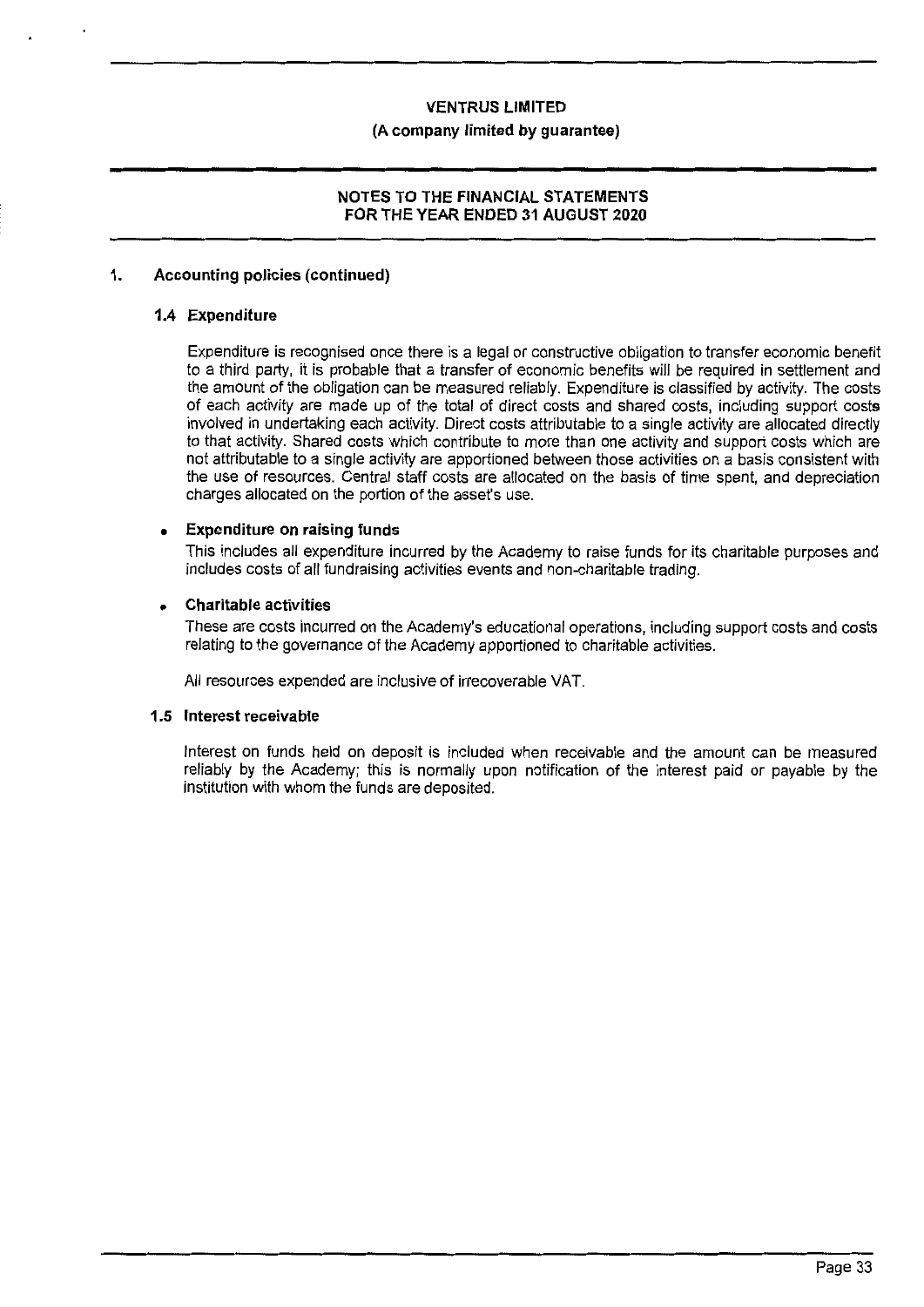#### **(A company limited by guarantee)**

### **NOTES TO THE FINANCIAL STATEMENTS FOR THE YEAR ENDED 31 AUGUST 2020**

#### **1. Accounting policies (continued)**

#### **1.6 Tangible fixed assets**

Assets costing £1,000 or more are capitalised as tangible fixed assets and are carried at cost, net of depreciation and any provision for impairment.

Where tangible fixed assets have been acquired with the aid of specific grants, either from the government or from the private sector, they are included in the Balance sheet at cost and depreciated over their expected useful economic life. Where there are specific conditions attached to the funding requiring the continued use of the asset, the related grants are credited to a restricted fixed asset fund in the Statement of financial activities and carried forward in the Balance sheet. Depreciation on the relevant assets is charged directly to the restricted fixed asset fund in the Statement of financial activities. Where tangible fixed assets have been acquired with unrestricted funds, depreciation on such assets is charged to the unrestricted fund.

Depreciation is provided on all tangible fixed assets other than freehold land and assets under construction, at rates calculated to write off the cost of each asset on a straight line and reducing balance basis over its expected useful life, as follows:

Depreciation is provided on the following bases:

| Leasehold land               | - 125 year straight line |
|------------------------------|--------------------------|
| Long-term leasehold property | - 50 year straight line  |
| Furniture and equipment      | - 4 year straight line   |
| Computer equipment           | - 3 year straight line   |
| Motor vehicles               | - 25% reducing balance   |

A review for impairment of a fixed asset is carried out if events or changes in circumstances indicate that the carrying value of any fixed asset may not be recoverable. Shortfalls between the carrying value of fixed assets and their recoverable amounts are recognised as impairments. Impairment losses are recognised in the Statement of financial activities.

#### **1.7 Stocks**

Stocks are valued at the lower of cost and net realisable value after making due allowance for obsolete and slow-moving stocks. Cost includes all direct costs and an appropriate proportion of fixed and variable overheads.

#### **1.8 Debtors**

Trade and other debtors are recognised at the settlement amount after any trade discount offered. Prepayments are valued at the amount prepaid net of any trade discounts due.

#### **1.9 Cash at bank and in hand**

Cash at bank and in hand includes cash and short-term highly liquid investments with a short maturity of three months or less from the date of acquisition or opening of the deposit or similar account.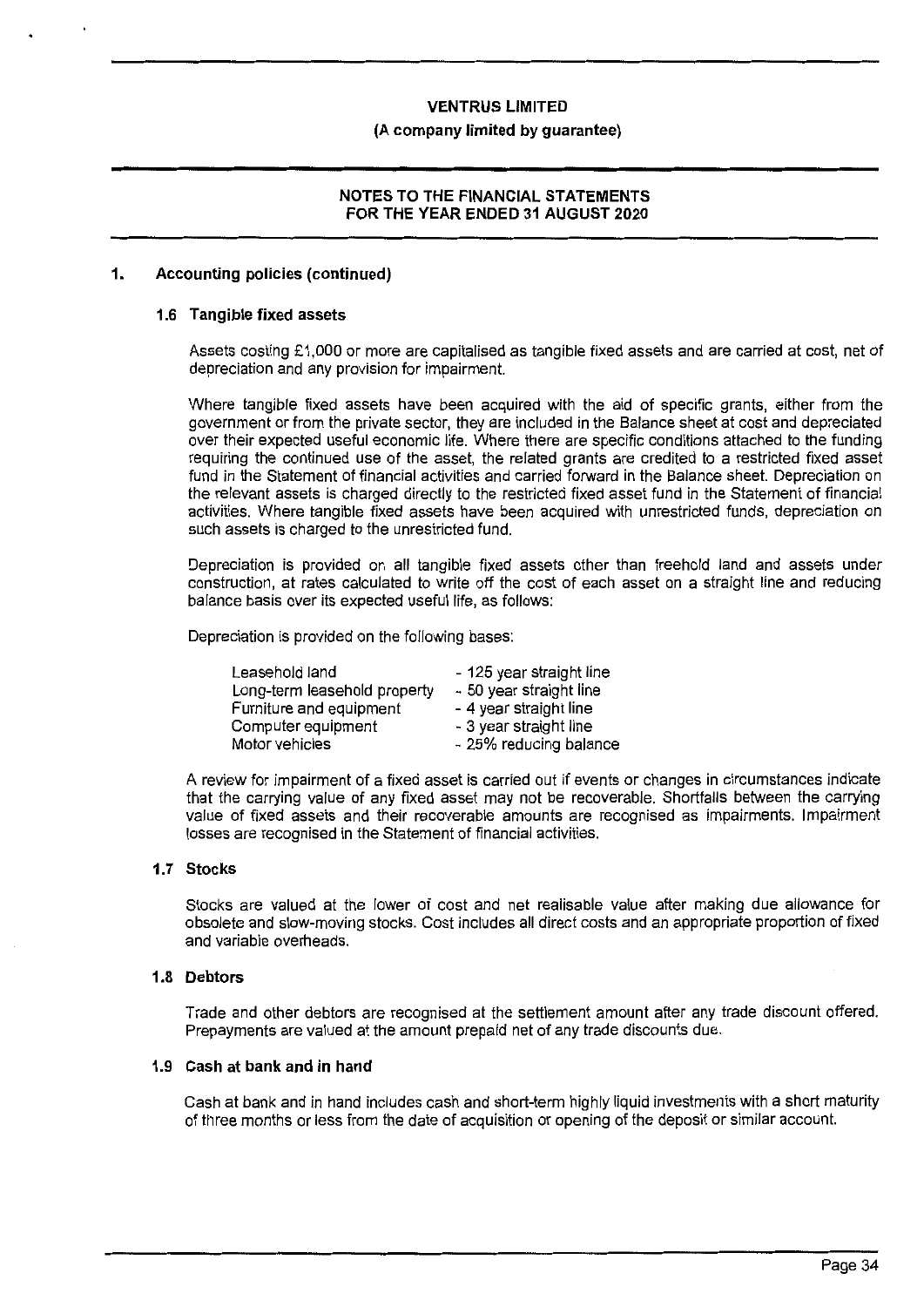#### **(A company limited by guarantee)**

#### **NOTES TO THE FINANCIAL STATEMENTS FOR THE YEAR ENDED 31 AUGUST 2020**

#### **1. Accounting policies (continued)**

#### **1.10 Liabilities**

Liabilities are recognised when there is an obligation at the Balance sheet date as a result of a past event, it is probable that a transfer of economic benefit will be required in settlement, and the amount of the settlement can be estimated reliably. Liabilities are recognised at the amount that the Academy anticipates it will pay to settle the debt or the amount it has received as advanced payments for the goods or services it must provide.

#### **1.11 Financial instruments**

The Academy only holds basic financial instruments as defined in FRS 102. The financial assets and financial liabilities of the Academy and their measurement bases are as follows:

Financial assets - trade and other debtors are basic financial instruments and are debt instruments measured at amortised cost as detailed in note 17. Prepayments are not financial instruments. Amounts due to the Academy's wholly owned subsidiary are held at face value Jess any impairment. Cash at bank is classified as a basic financial instrument and is measured at face value.

Cash at bank is classified as a basic financial instrument and is measured at face value.

Financial liabilities - trade creditors, accruals and other creditors are financial instruments, and are measured at amortised cost as detailed in note 18. Taxation and social security are not included in the financial instruments disclosure definition. Deferred income is not deemed to be a financial liability, as the cash settlement has already taken place and there is an obligation to deliver services rather than cash or another financial instrument. Amounts due to the Academy's wholly owned subsidiary are held at face value less any impairment.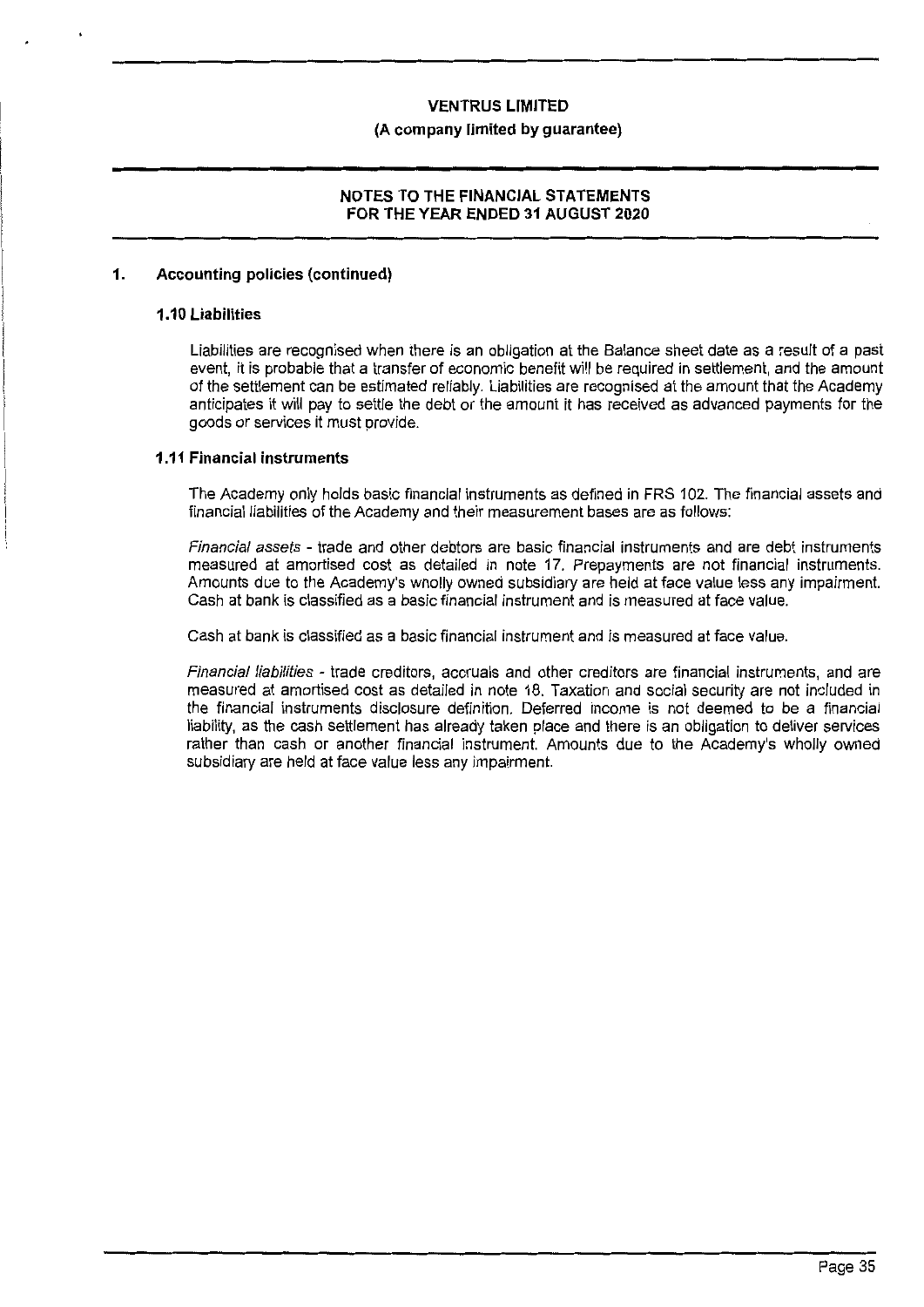#### **(A company limited by guarantee)**

#### **NOTES TO THE FINANCIAL STATEMENTS FOR THE YEAR ENDED 31 AUGUST 2020**

#### **1. Accounting policies (continued)**

#### **1.12 Pensions**

Retirement benefits to employees of the Academy are provided by the Teachers' Pension Scheme ("TPS") and the Local Government Pension Scheme ("LGPS"). These are defined benefit schemes.

The TPS is an unfunded scheme and contributions are calculated so as to spread the cost of pensions over employees' working lives with the academy in such a way that the pension cost is a substantially level percentage of current and future pensionable payroll. The contributions are determined by the Government Actuary on the basis of quadrennial valuations using a prospective unit credit method. As stated in note 24, the TPS is a multi-employer scheme and there is insufficient information available to use defined benefit accounting. The TPS is therefore treated as a defined contribution scheme for accounting purposes and the contributions recognised in the period to which they relate.

The LGPS is a funded scheme and the assets are held separately from those of the academy trust in separate trustee administered funds. Pension scheme assets are measured at fair value and liabilities are measured on an actuarial basis using the projected unit credit method and discounted at a rate equivalent to the current rate of return on a high quality corporate bond of equivalent term and currency to the liabilities. The actuarial valuations are obtained at least triennially and are updated at each Balance sheet date. The amounts charged to operating surplus are the current service costs and the costs of scheme introductions, benefit changes, settlements and curtailments. They are included as part of staff costs as incurred. Net interest on the net defined benefit liability/asset is also recognised in the Statement of financial activities incorporating income and expenditure account and comprises the interest cost on the defined benefit obligation and interest income on the scheme assets, calculated by multiplying the fair value of the scheme assets at the beginning of the period by the rate used to discount the benefit obligations. The difference between the interest income on the scheme assets and the actual return on the scheme assets is recognised in other recognised gains and losses.

Actuarial gains and losses are recognised immediately in other recognised gains and losses.

#### **1.13 Fund accounting**

Unrestricted income funds represent those resources which may be used towards meeting any of the charitable objects of the Academy at the discretion of the Trustees.

Restricted fixed asset funds are resources which are to be applied to specific capital purposes imposed by the funders where the asset acquired or created is held for a specific purpose.

Restricted general funds comprise all other restricted funds received with restrictions imposed by the funder/donor and include grants from the Department for Education Group.

Investment income, gains and losses are allocated to the appropriate fund.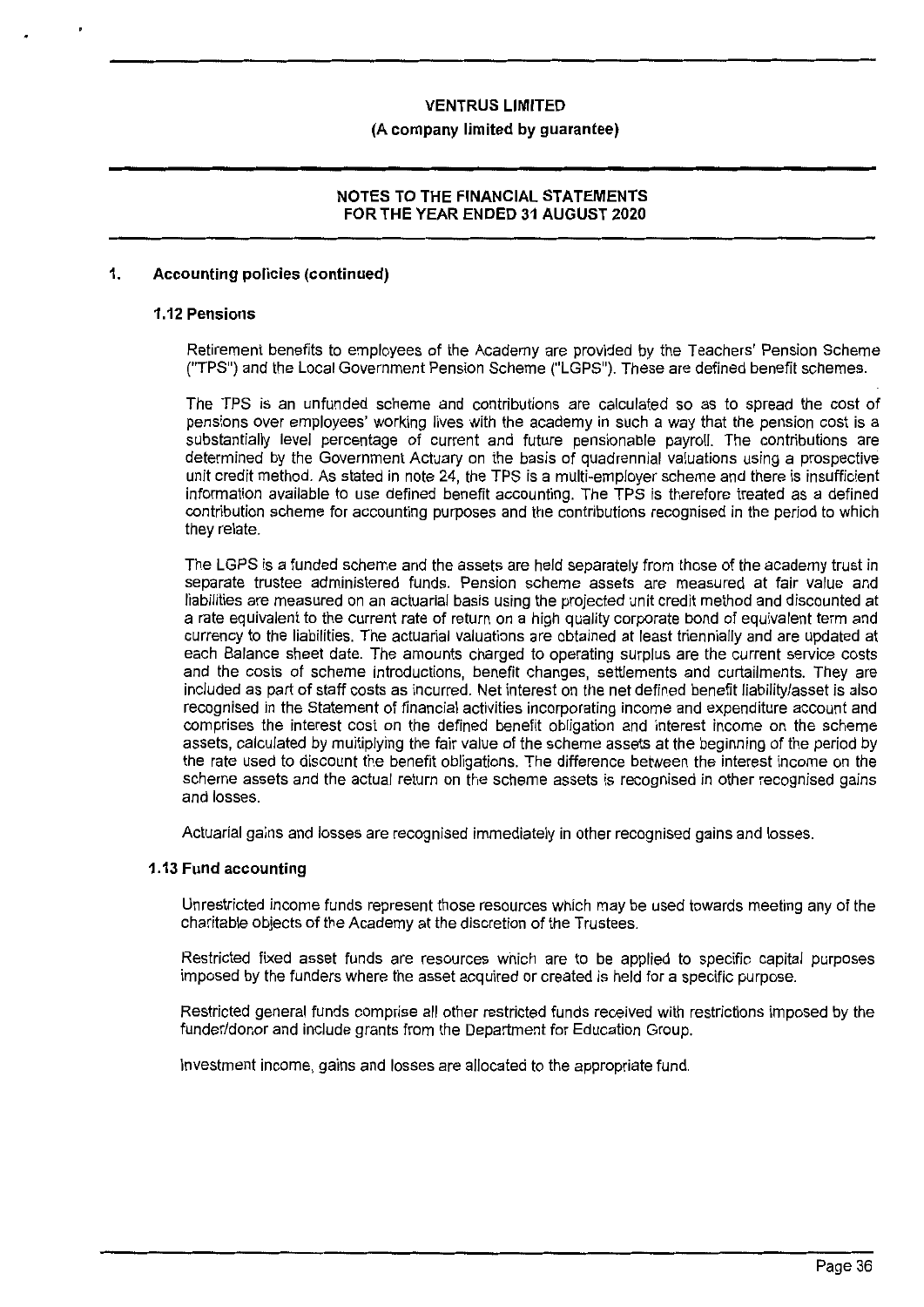#### **(A company limited by guarantee)**

#### **NOTES TO THE FINANCIAL STATEMENTS FOR THE YEAR ENDED 31 AUGUST 2020**

#### **2. Critical accounting estimates and areas of judgment**

Estimates and judgments are continually evaluated and are based on historical experience and other factors, including expectations of future events that are believed to be reasonable under the circumstances.

Critical accounting estimates and assumptions:

The Academy trust makes estimates and assumptions concerning the future. The resulting accounting estimates and assumptions will, by definition, seldom equal the related actual results. The estimates and assumptions that have a significant risk of causing a material adjustment to the carrying amounts of assets and liabilities within the next financial year are discussed below.

The present value of the Local Government Pension Scheme defined benefit liability depends on a number of factors that are determined on an actuarial basis using a variety of assumptions. The assumptions used in determining the net cost or income for pensions include the discount rate. Any changes in these assumptions, which are disclosed in note 25, will impact the carrying amount of the pension liability. Furthermore a roll forward approach which projects results from the latest full actuarial valuation performed at 31 March 2019 has been used by the actuary in valuing the pensions liability at 31 August 2020. Any differences between the figures derived from the roll forward approach and a full actuarial valuation would impact on the carrying amount of the pension liability.

#### Critical areas of judgment:

The Trust obtains use of fixed assets as a Jessee. The classification of such leases as operating or finance lease requires the Trust to determine, based on an evaluation of the terms and conditions of the arrangements, whether it retains or acquires the significant risks and rewards of ownership of these assets and accordingly whether the lease requires an asset and liability to be recognised in the balance sheet.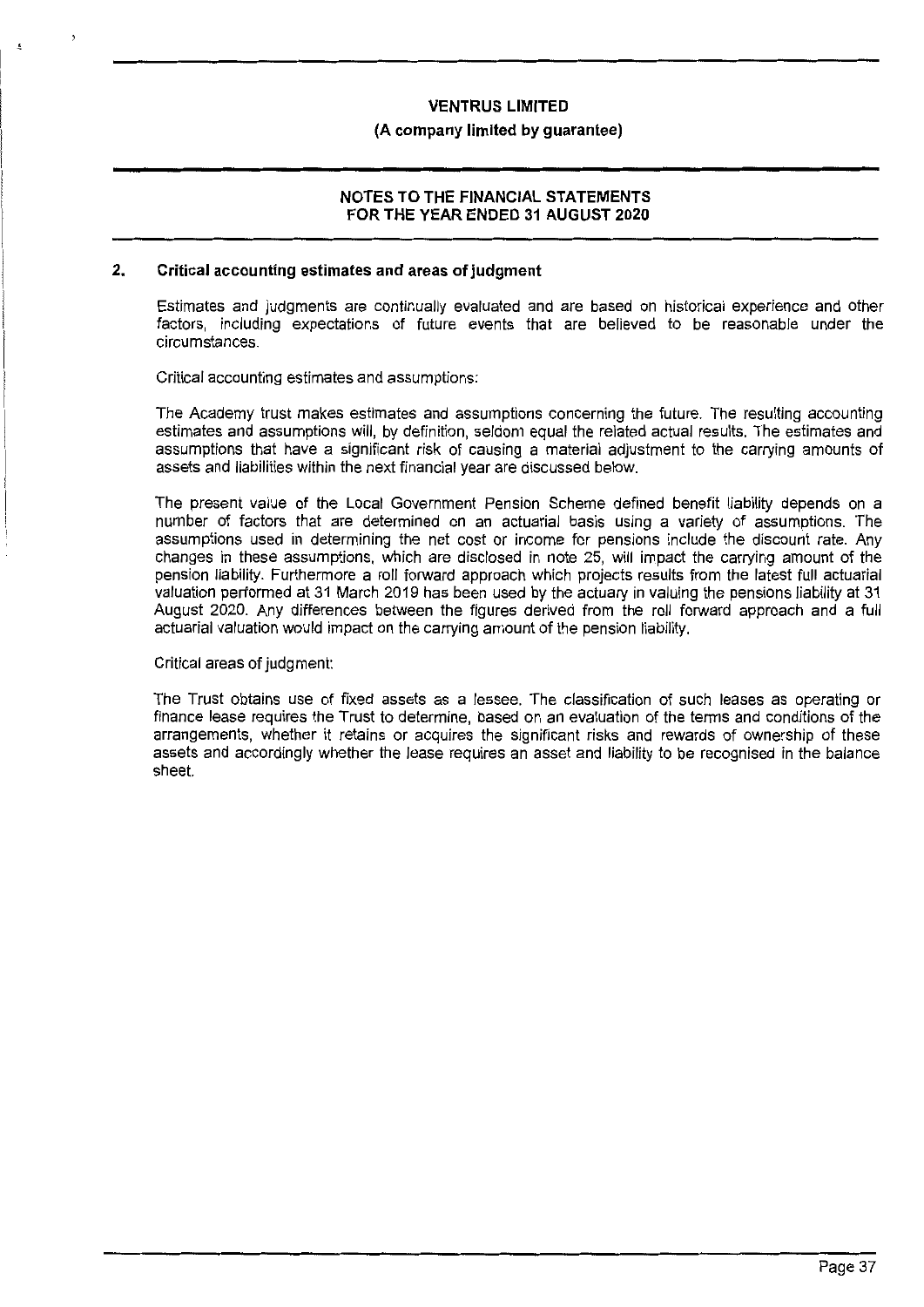### **(A company limited by guarantee)**

### **NOTES TO THE FINANCIAL STATEMENTS FOR THE YEAR ENDED 31 AUGUST 2020**

#### **3. Income from donations and capital grants**

 $\cdot$ 

|                                             | <b>Unrestricted</b><br>funds<br>2020<br>£000 | <b>Restricted</b><br>funds<br>2020<br>£000 | <b>Restricted</b><br>fixed asset<br>funds<br>2020<br>£000 | Total<br>funds<br>2020<br>£000 |
|---------------------------------------------|----------------------------------------------|--------------------------------------------|-----------------------------------------------------------|--------------------------------|
| Transfer from local authority on conversion |                                              |                                            |                                                           |                                |
|                                             |                                              |                                            |                                                           |                                |
| Donations                                   | 352                                          | 63                                         | 7                                                         | 422                            |
| Capital Grants                              | $\blacksquare$                               | -                                          | 921                                                       | 921                            |
| <b>Subtotal</b>                             | 352                                          | 63                                         | 928                                                       | 1,343                          |
|                                             | 352                                          | 63                                         | 928                                                       | 1,343                          |

Included above is £Nil (2019: £23,715) received from acquisition of Hemyock Pre-School into the Academy Trust which has previously been reported as a separate subsidiary.

|                                             |              |            | Restricted  |       |
|---------------------------------------------|--------------|------------|-------------|-------|
|                                             | Unrestricted | Restricted | fixed asset | Total |
|                                             | funds        | funds      | funds       | funds |
|                                             | 2019         | 2019       | 2019        | 2019  |
|                                             | £000         | £000       | £000        | £000  |
| Transfer from local authority on conversion | (6)          |            |             | (6)   |
| Subtotal detailed disclosure                | (6)          |            |             | (6)   |
| Donations                                   | 469          | 28         | 17          | 514   |
| Capital Grants                              |              |            | 857         | 857   |
| <b>Subtotal</b>                             | 469          | 28         | 874         | 1,371 |
|                                             |              |            |             |       |
| Total 2019                                  | 463          | 28         | 874         | 1,365 |
|                                             |              |            |             |       |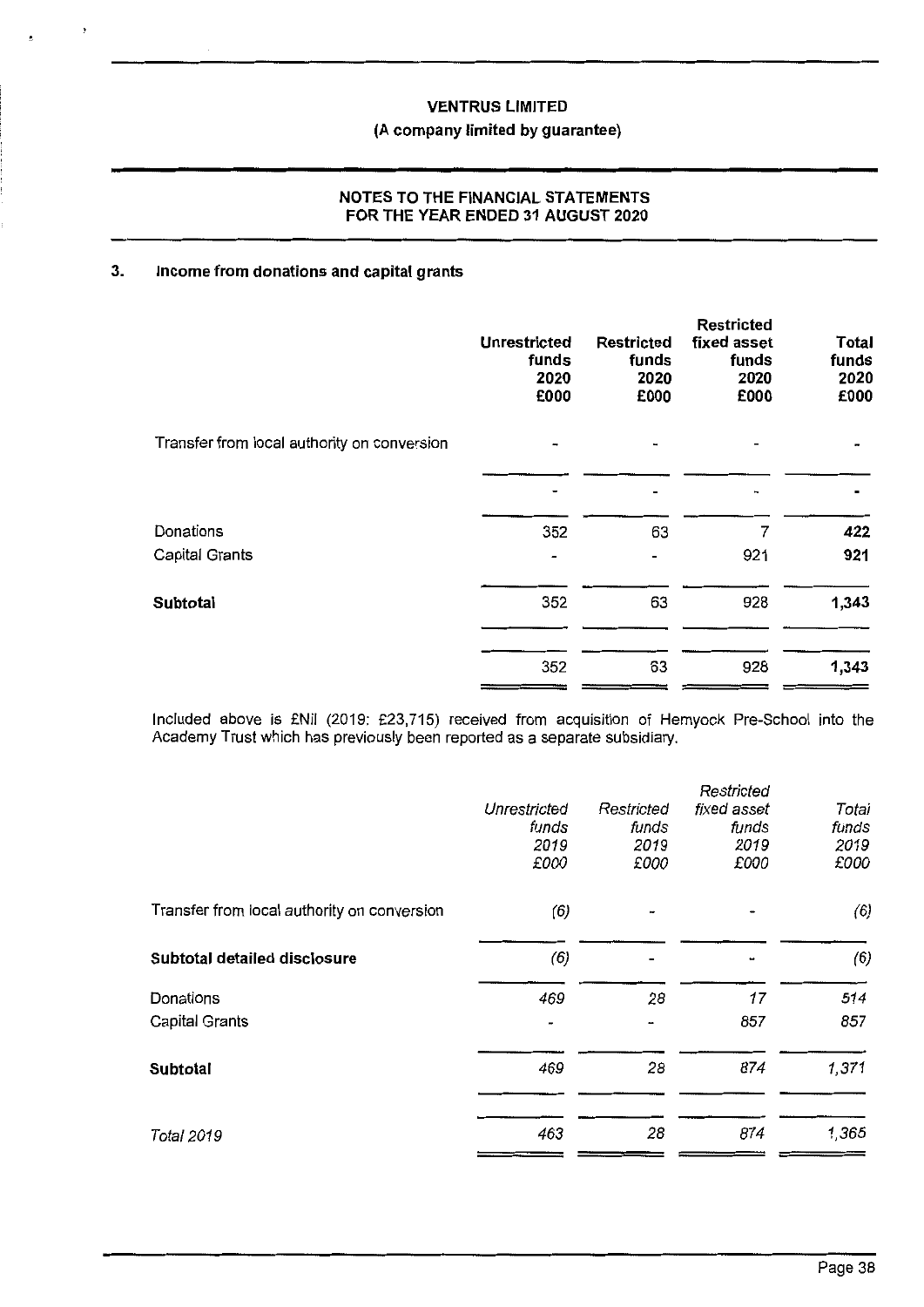### **(A company limited by guarantee)**

### **NOTES TO THE FINANCIAL STATEMENTS FOR THE YEAR ENDED 31 AUGUST 2020**

## **4. Income from charitable activities**

 $\bar{t}$ 

 $\lambda$ 

|                   | <b>Unrestricted</b><br>funds<br>2020<br>£000 | <b>Restricted</b><br>funds<br>2020<br>£000 | <b>Total</b><br>funds<br>2020<br>£000 |
|-------------------|----------------------------------------------|--------------------------------------------|---------------------------------------|
| Education         | 368                                          | 20,158                                     | 20,526                                |
| Nursery           | 54                                           | ÷                                          | 54                                    |
| Teaching school   | $\overline{\phantom{0}}$                     | 85                                         | 85                                    |
| <b>Total 2020</b> | 422                                          | 20,243                                     | 20,665                                |
|                   | <b>Unrestricted</b>                          | Restricted                                 | Total                                 |
|                   | funds                                        | funds                                      | funds                                 |
|                   | 2019<br>£000                                 | 2019<br>£000                               | 2019<br>£000                          |
| Education         | 527                                          | 19,607                                     | 20,134                                |
| Nursery           | 56                                           |                                            | 56                                    |
| Teaching school   |                                              | 79                                         | 79                                    |
| <b>Total 2019</b> | 583                                          | 19,686                                     | 20,269                                |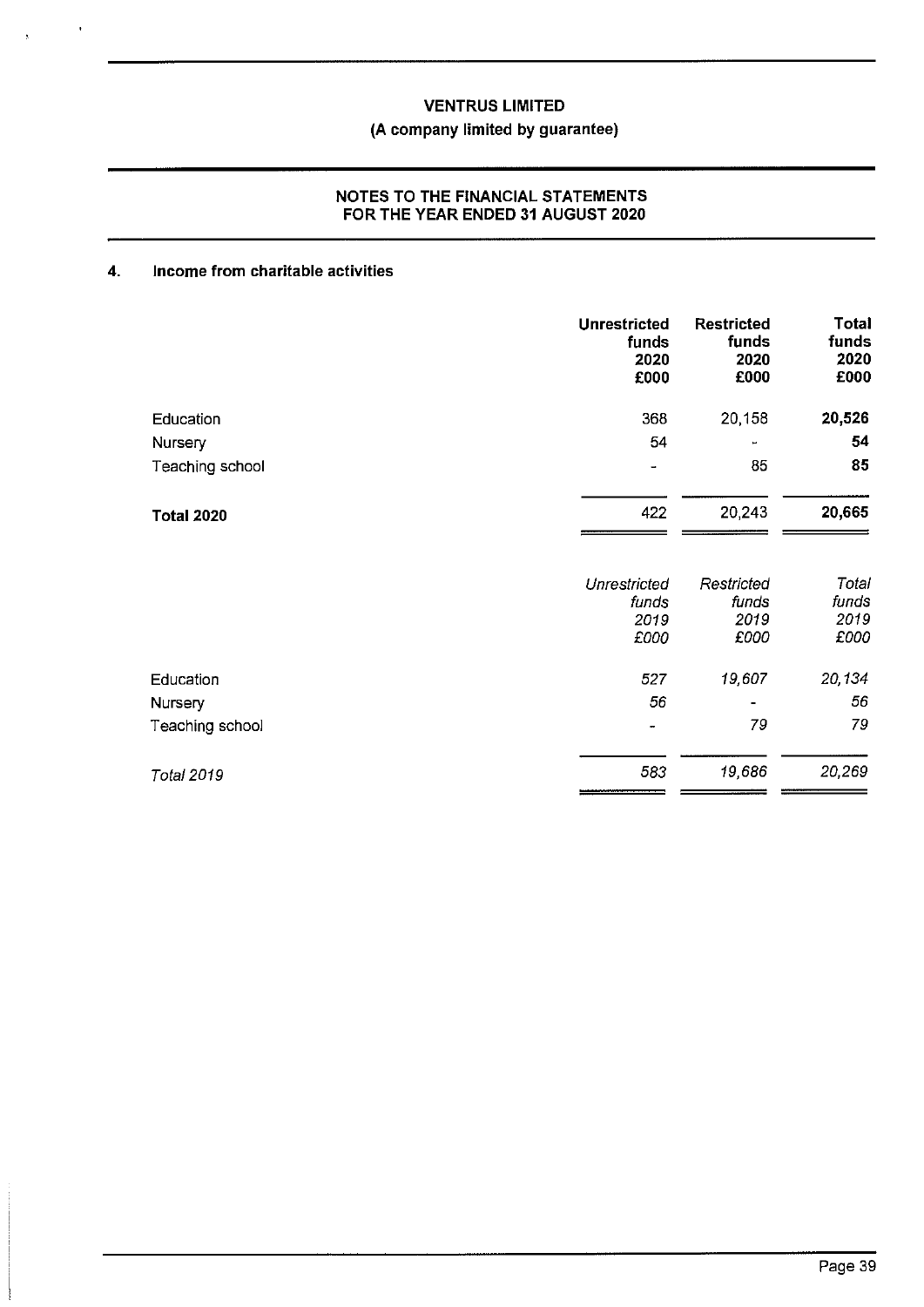#### **(A company limited by guarantee)**

#### **NOTES TO THE FINANCIAL STATEMENTS FOR THE YEAR ENDED 31 AUGUST 2020**

### **5. Funding for the Academy's educational operations**

|                                       | <b>Unrestricted</b><br>funds<br>2020<br>£000 | <b>Restricted</b><br>funds<br>2020<br>£000 | Total<br>funds<br>2020<br>£000 |
|---------------------------------------|----------------------------------------------|--------------------------------------------|--------------------------------|
| DfE/ESFA grants                       |                                              |                                            |                                |
| General Annual Grant                  |                                              | 16,073                                     | 16,073                         |
| Other DfE/ESFA Grants                 |                                              | 1,603                                      | 1,603                          |
| Pupil Premium                         |                                              | 1,141                                      | 1,141                          |
|                                       |                                              | 18,817                                     | 18,817                         |
| Other government grants               |                                              |                                            |                                |
| Special Educational Needs             |                                              | 544                                        | 544                            |
| Other government grants non capital   |                                              | 795                                        | 795                            |
|                                       |                                              | 1,339                                      | 1,339                          |
| Other funding<br>Other                | 368                                          |                                            | 368                            |
|                                       | 368                                          |                                            | 368                            |
| <b>Exceptional government funding</b> |                                              |                                            |                                |
| Coronavirus exceptional support       |                                              | $\overline{2}$                             | 2                              |
| <b>Total 2020</b>                     | 368                                          | 20,158                                     | 20,526                         |

The academy trust has been eligible to claim additional funding in year from government support schemes in response to the coronavirus outbreak. The funding received is shown above under "exceptional government funding".

The funding received for coronavirus exceptional support covers £2k of free school meal voucher costs. These costs are included in notes 8 and 9 below as appropriate.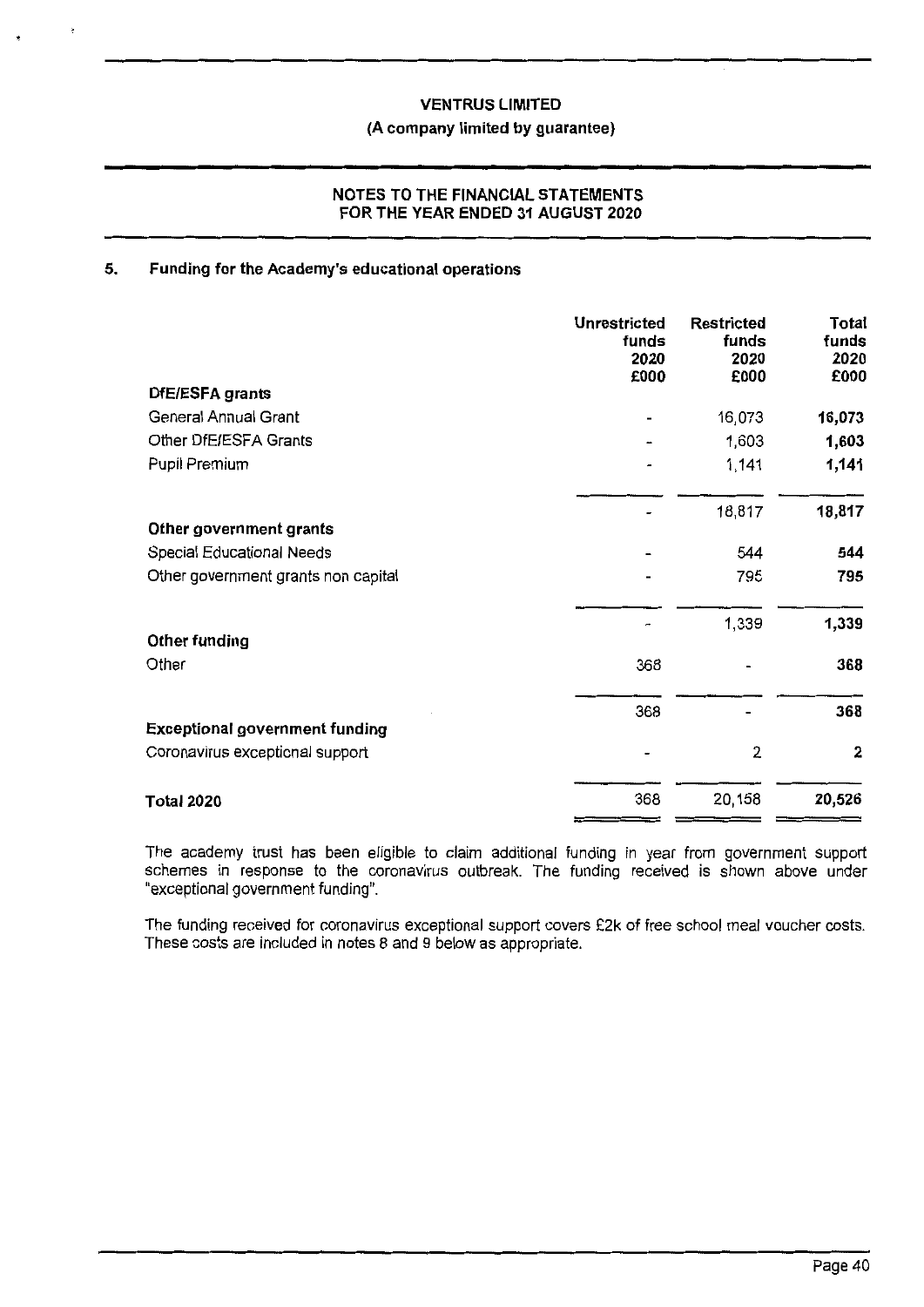#### **(A company limited by guarantee)**

### **NOTES TO THE FINANCIAL STATEMENTS FOR THE YEAR ENDED 31 AUGUST 2020**

### **5. Funding for the Academy's educational operations (continued)**

| Unrestricted<br>funds<br>2019 | Restricted<br>funds<br>2019 | Total<br>funds<br>2019 |
|-------------------------------|-----------------------------|------------------------|
| £000                          | £000                        | £000                   |
|                               |                             |                        |
|                               |                             | 16,341                 |
|                               | 887                         | 887                    |
|                               | 1,112                       | 1,112                  |
|                               | 18,340                      | 18,340                 |
|                               |                             |                        |
|                               | 447                         | 447                    |
| $\rightarrow$                 | 818                         | 818                    |
|                               | 1,265                       | 1,265                  |
|                               |                             |                        |
| 527                           | 2                           | 529                    |
| 527                           | 19,607                      | 20,134                 |
|                               |                             | 16,341                 |

#### **6. Income from other trading activities**

|                    | Unrestricted<br>funds<br>2020<br>£000 | <b>Total</b><br>funds<br>2020<br>£000 |
|--------------------|---------------------------------------|---------------------------------------|
| Hire of facilities | 70                                    | 70                                    |
| Other              | 68                                    | 68                                    |
| Total 2020         | 138                                   | 138<br>______________                 |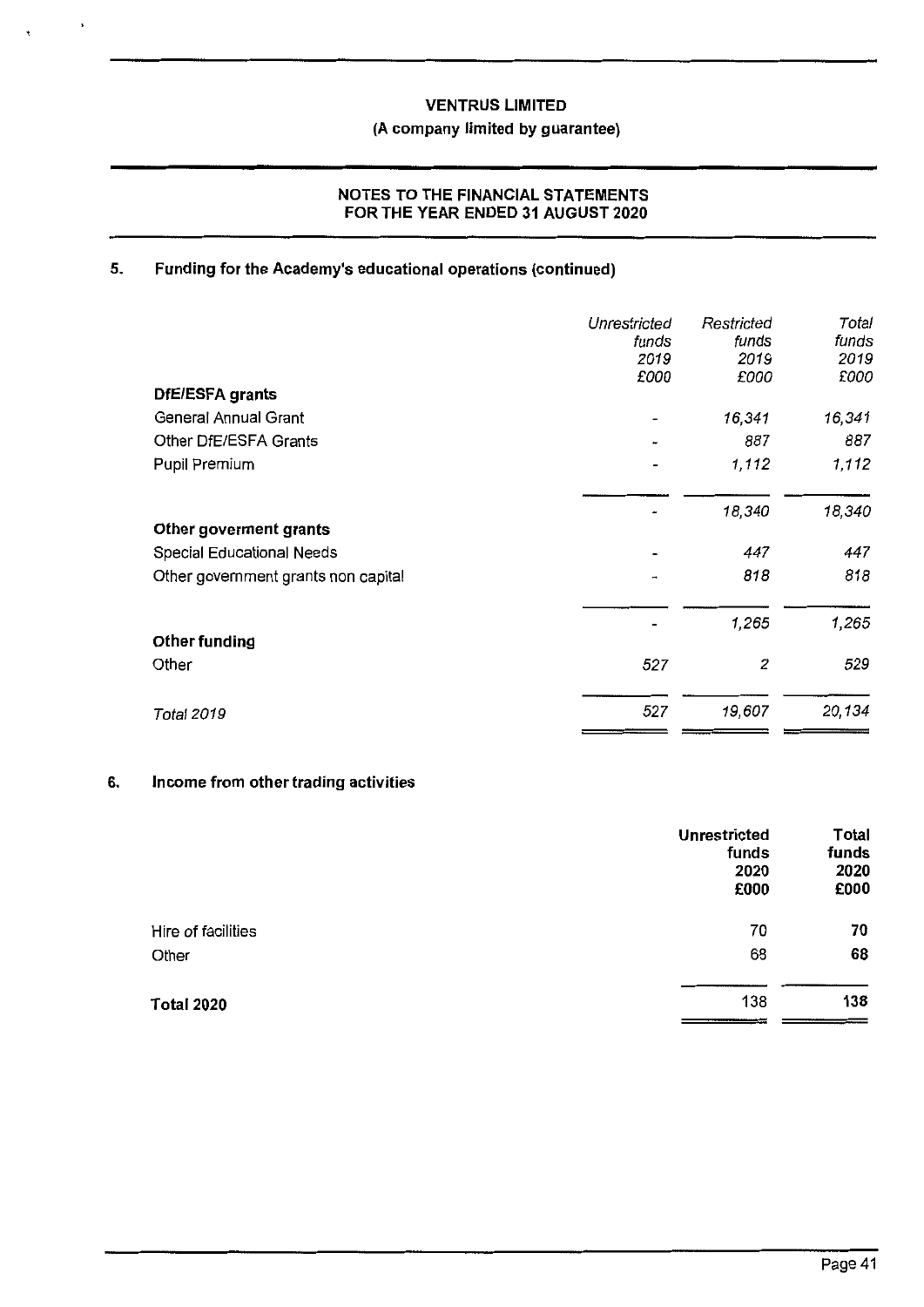### **VENTRUS LIMITED (A company limited by guarantee)**

#### **NOTES TO THE FINANCIAL STATEMENTS FOR THE YEAR ENDED 31 AUGUST 2020**

### **6. Income from other trading activities (continued)**

|                    | Unrestricted<br>funds<br>2019<br>£000 | Total<br>funds<br>2019<br>£000 |
|--------------------|---------------------------------------|--------------------------------|
| Hire of facilities | 183                                   | 183                            |
| Other              | 85                                    | 85                             |
| <b>Total 2019</b>  | 268                                   | 268                            |

#### **7. Investment income**

 $\ddot{\phantom{1}}$ 

|                      | <b>Unrestricted</b><br>funds<br>2020<br>£000 | Total<br>funds<br>2020<br>£000 |
|----------------------|----------------------------------------------|--------------------------------|
| <b>Bank interest</b> | 4                                            | 4                              |
|                      | Unrestricted<br>funds<br>2019<br>£000        | Total<br>funds<br>2019<br>£000 |
| <b>Bank interest</b> | $\overline{c}$                               | $\overline{2}$                 |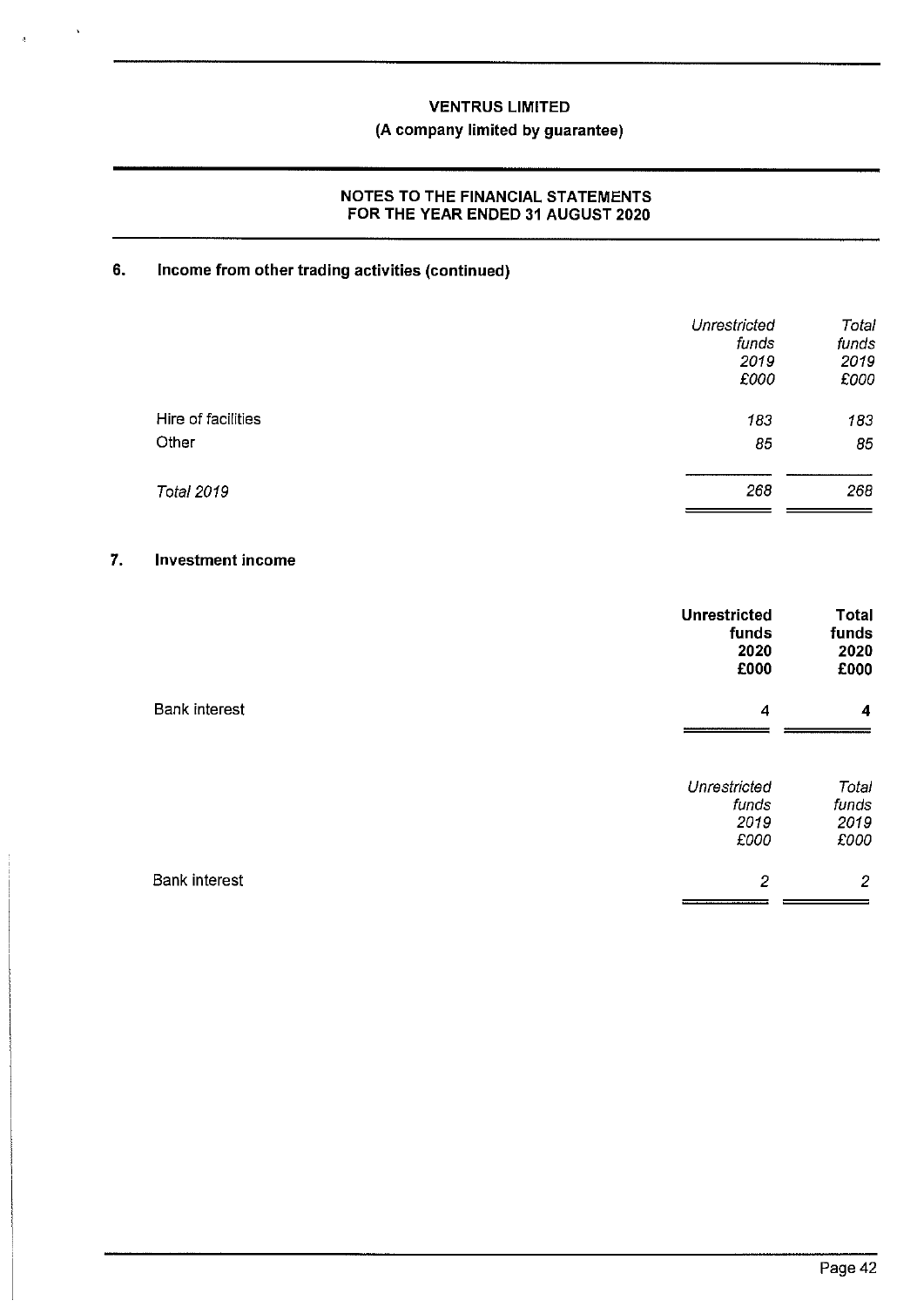# **(A company limited by guarantee)**

### **NOTES TO THE FINANCIAL STATEMENTS FOR THE YEAR ENDED 31 AUGUST 2020**

### **8. Expenditure**

.

|                                                     | <b>Staff Costs</b><br>2020<br>£000 | <b>Premises</b><br>2020<br>£000 | <b>Other</b><br>2020<br>£000 | Total<br>2020<br>£000 |
|-----------------------------------------------------|------------------------------------|---------------------------------|------------------------------|-----------------------|
| Expenditure on raising voluntary income:            |                                    |                                 |                              |                       |
| Direct costs<br>Educational operations:             |                                    |                                 | 339                          | 339                   |
| Direct costs<br>Allocated support costs<br>Nursery: | 12,856<br>5,839                    | 523<br>1,058                    | 785<br>1,592                 | 14,164<br>8,489       |
| Allocated support costs<br>Teaching school:         | 54                                 |                                 |                              | 54                    |
| Direct costs                                        | 84                                 |                                 | 6                            | 90                    |
| Allocated support costs                             | 13                                 |                                 |                              | 13                    |
| <b>Total 2020</b>                                   | 18,846                             | 1,581                           | 2,722                        | 23,149                |
|                                                     | <b>Staff Costs</b><br>2019<br>£000 | Premises<br>2019<br>£000        | Other<br>2019<br>£000        | Total<br>2019<br>£000 |
| Expenditure on raising voluntary income:            |                                    |                                 |                              |                       |
| Direct costs<br>Educational operations:             |                                    |                                 | 430                          | 430                   |
| Direct costs                                        | 12,019                             | 446                             | 909                          | 13,374                |
| Allocated support costs<br>Nursery:                 | 5,660                              | 964                             | 1,956                        | 8,580                 |
| Allocated support costs<br>Teaching school:         | 56                                 |                                 |                              | 56                    |
| Direct costs                                        | 12                                 |                                 | 18                           | 30                    |
| Allocated support costs                             | 41                                 |                                 | $\mathbf{2}$                 | 43                    |
| <b>Total 2019</b>                                   | 17,788                             | 1,410                           | 3,315                        | 22,513                |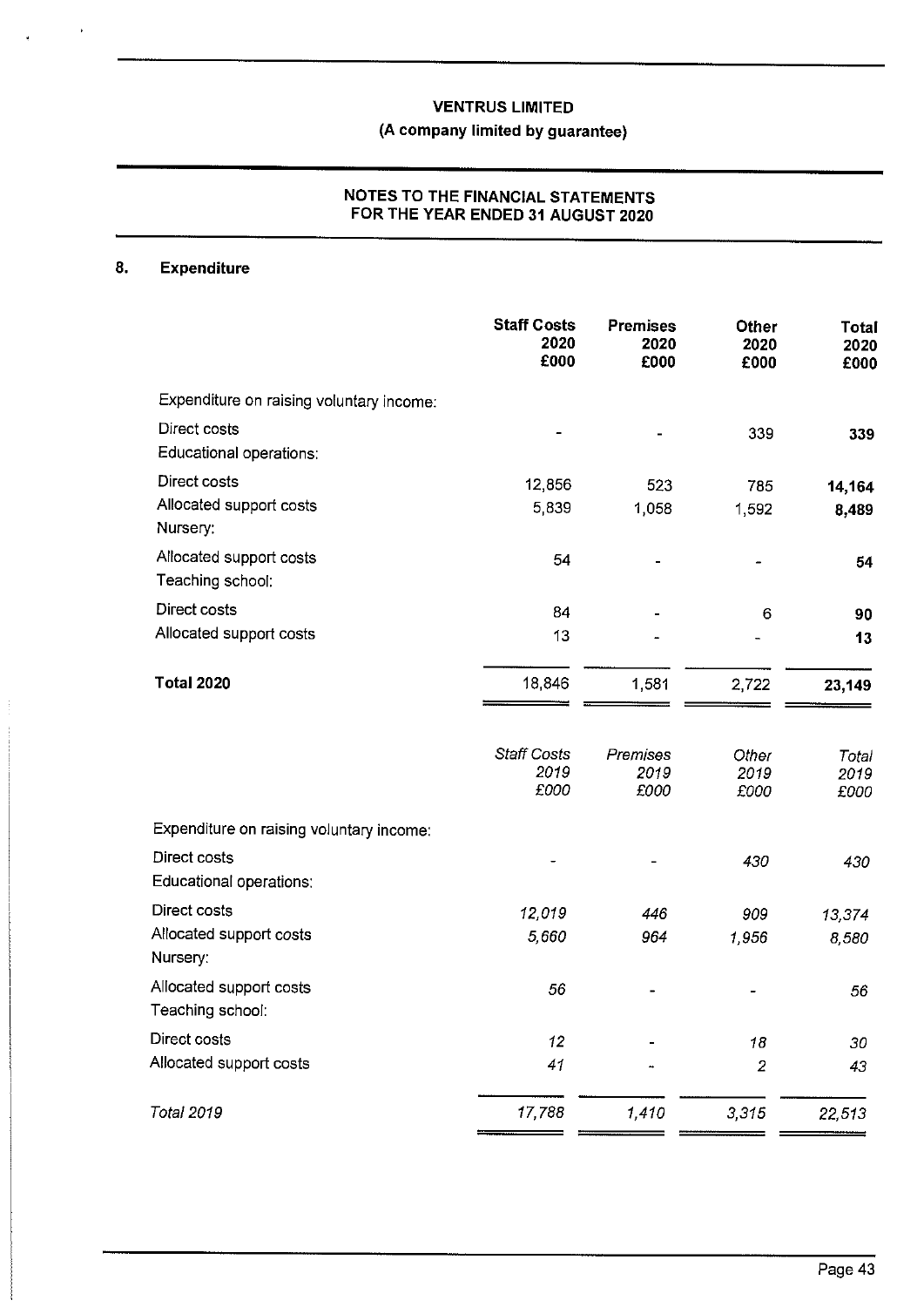### **(A company limited by guarantee)**

#### **NOTES TO THE FINANCIAL STATEMENTS FOR THE YEAR ENDED 31 AUGUST 2020**

### **9. Analysis of expenditure by activities**

|                               | <b>Activities</b><br>undertaken<br>directly<br>2020<br>£000 | <b>Support</b><br>costs<br>2020<br>£000 | <b>Total</b><br>funds<br>2020<br>£000 |
|-------------------------------|-------------------------------------------------------------|-----------------------------------------|---------------------------------------|
| <b>Educational operations</b> | 14.164                                                      | 8,489                                   | 22,653                                |
| Nursery                       | $\blacksquare$                                              | 54                                      | 54                                    |
| Teaching school               | 90                                                          | 13                                      | 103                                   |
| <b>Total 2020</b>             | 14.254                                                      | 8,556                                   | 22,810                                |

|                        | Activities<br>undertaken<br>directly<br>2019<br>£000 | Support<br>costs<br>2019<br>£000 | Total<br>tunds<br>2019<br>£000 |
|------------------------|------------------------------------------------------|----------------------------------|--------------------------------|
| Educational operations | 13,374                                               | 8,580                            | 21,954                         |
| Nursery                | $\overline{\phantom{0}}$                             | 56                               | 56                             |
| Teaching school        | 30                                                   | 43                               | 73                             |
| <b>Total 2019</b>      | 13,404                                               | 8,679                            | 22,082                         |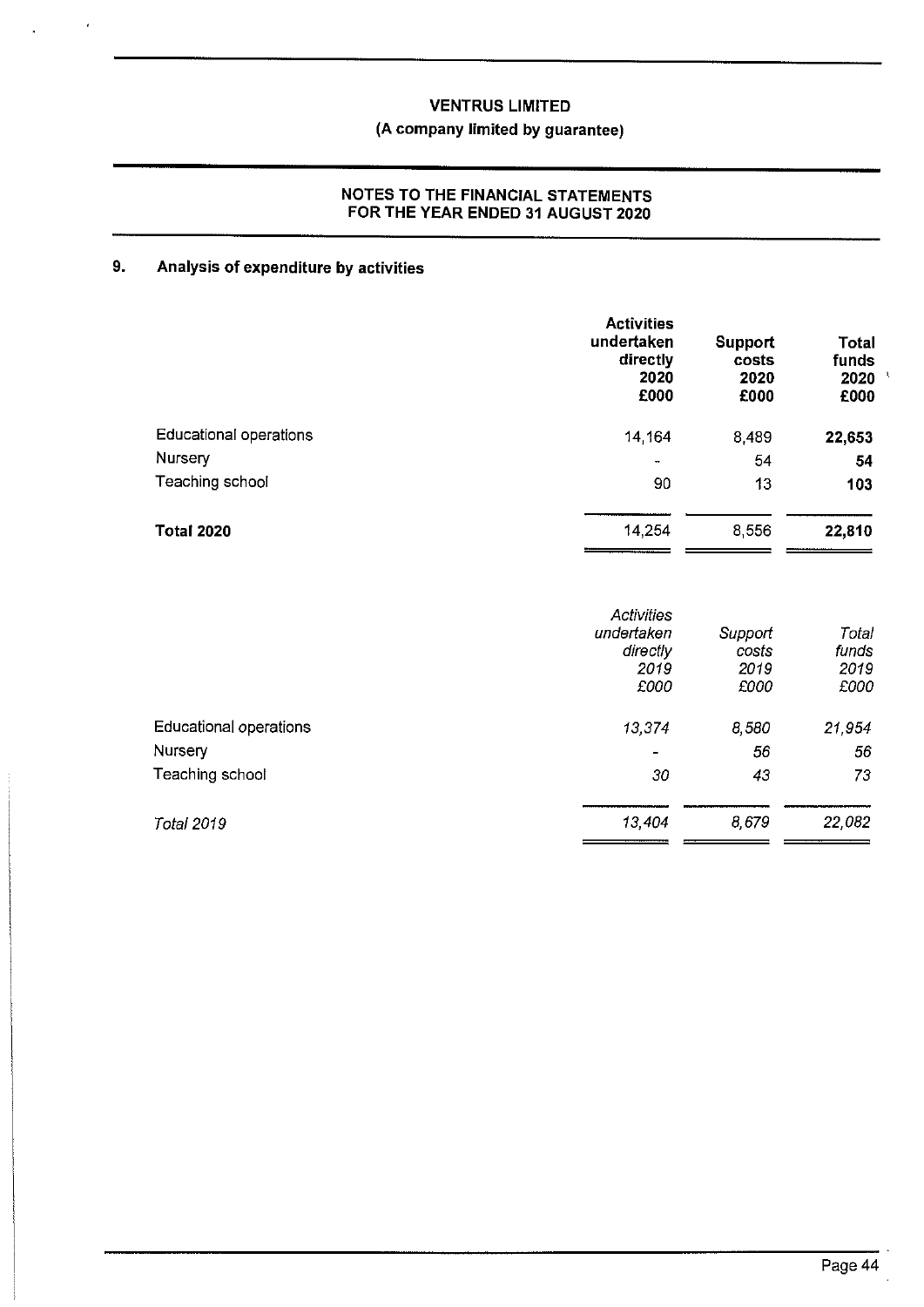### **(A company limited by guarantee)**

### **NOTES TO THE FINANCIAL STATEMENTS FOR THE YEAR ENDED 31 AUGUST 2020**

### **9. Analysis of expenditure by activities (continued)**

### **Analysis of direct costs**

|                                   | <b>Educational</b><br>operations<br>2020<br>£000 | Teaching<br>school<br>2020<br>£000 | <b>Total</b><br>funds<br>2020<br>£000 |
|-----------------------------------|--------------------------------------------------|------------------------------------|---------------------------------------|
| Staff costs                       | 12,792                                           | 42                                 | 12,834                                |
| Depreciation                      | 523                                              |                                    | 523                                   |
| <b>Educational supplies</b>       | 385                                              |                                    | 385                                   |
| <b>Examination fees</b>           | 77                                               |                                    | 77                                    |
| Staff development                 | 81                                               | 6                                  | 87                                    |
| Other costs                       | 189                                              |                                    | 189                                   |
| Supply teachers                   | 64                                               | 42                                 | 106                                   |
| Recruitment and other staff costs | 9                                                |                                    | 9                                     |
| Technology costs                  | 44                                               |                                    | 44                                    |
| <b>Total 2020</b>                 | 14,164                                           | 90                                 | 14,254                                |
|                                   | Educational<br>operations<br>2019<br>£000        | Teaching<br>school<br>2019<br>£000 | Total<br>funds<br>2019<br>£000        |
| Staff costs                       | 11,848                                           | 13                                 | 11,861                                |
| Depreciation                      | 540                                              |                                    | 540                                   |
| <b>Educational supplies</b>       | 281                                              |                                    | 281                                   |
| <b>Examination fees</b>           | 89                                               |                                    | 89                                    |
| Staff development                 | 106                                              | 9                                  | 115                                   |
| Other costs                       | 296                                              | 3                                  | 299                                   |
| Supply teachers                   | 171                                              | 5                                  | 176                                   |
| Recruitment and other staff costs | 12                                               |                                    | 12                                    |
| Technology costs                  | 31                                               |                                    | 31                                    |
| <b>Total 2019</b>                 | 13,374                                           | 30                                 | 13,404                                |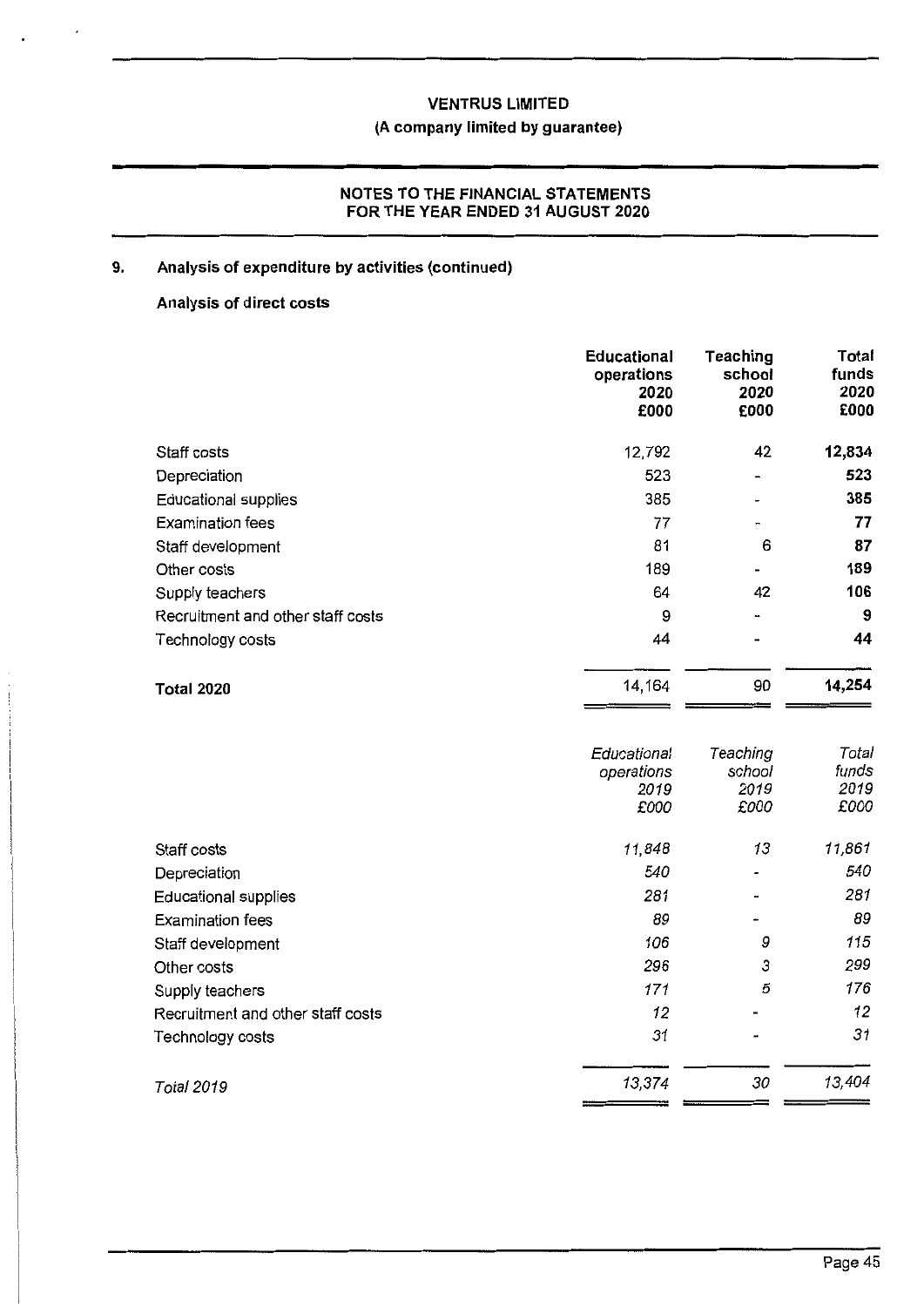# **(A company limited by guarantee)**

### **NOTES TO THE FINANCIAL STATEMENTS FOR THE YEAR ENDED 31 AUGUST 2020**

### **9. Analysis of expenditure by activities (continued)**

### **Analysis of support costs**

 $\cdot$ 

|                                       | <b>Educational</b><br>operations<br>2020<br>£000 | <b>Nursery</b><br>2020<br>£000 | <b>Teaching</b><br>school<br>2020<br>£000 | <b>Total</b><br>funds<br>2020<br>£000 |
|---------------------------------------|--------------------------------------------------|--------------------------------|-------------------------------------------|---------------------------------------|
| Pension finance costs                 | 251                                              |                                | 4                                         | 251                                   |
| Staff costs                           | 5,839                                            | 54                             | 13                                        | 5,906                                 |
| Depreciation                          | 237                                              |                                |                                           | 237                                   |
| Staff development                     | 7                                                |                                |                                           | 7                                     |
| Other costs                           | $\overline{2}$                                   |                                |                                           | 2                                     |
| Maintenance of premises and equipment | 187                                              |                                |                                           | 187                                   |
| Cleaning                              | 149                                              |                                |                                           | 149                                   |
| Rent and rates                        | 193                                              |                                |                                           | 193                                   |
| Heat and light                        | 322                                              |                                |                                           | 322                                   |
| Insurance                             | 75                                               |                                |                                           | 75                                    |
| Security and transport                | 52                                               |                                |                                           | 52                                    |
| Catering                              | 532                                              |                                |                                           | 532                                   |
| Technology costs                      | 327                                              |                                |                                           | 327                                   |
| Office overheads                      | 150                                              |                                |                                           | 150                                   |
| Legal and professional                | 47                                               |                                |                                           | 47                                    |
| Bank interest and charges             | 6                                                |                                |                                           | 6                                     |
| Governance costs                      | 20                                               |                                |                                           | 20                                    |
| Expenditure on church school building | 93                                               |                                |                                           | 93                                    |
| <b>Total 2020</b>                     | 8,489                                            | 54                             | 13                                        | 8,556                                 |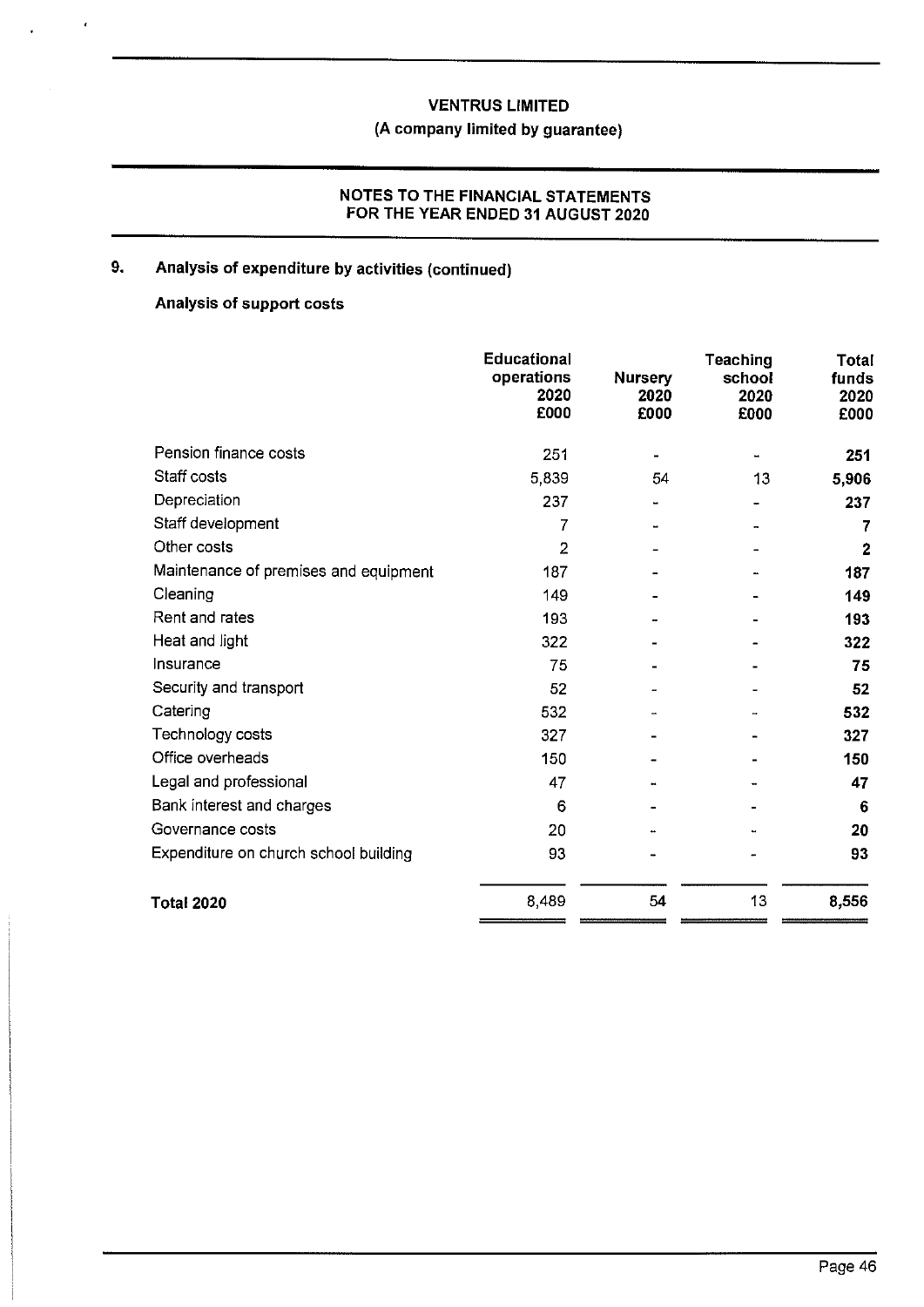### **VENTRUS LIMITED (A company limited by guarantee)**

### **NOTES TO THE FINANCIAL STATEMENTS FOR THE YEAR ENDED 31 AUGUST 2020**

### **9. Analysis of expenditure by activities (continued)**

### **Analysis of support costs (continued)**

|                                       | Educational<br>operations<br>2019<br>£000 | Nursery<br>2019<br>£000 | Teaching<br>school<br>2019<br>£000 | Total<br>funds<br>2019<br>£000 |
|---------------------------------------|-------------------------------------------|-------------------------|------------------------------------|--------------------------------|
| Pension finance costs                 | 254                                       |                         |                                    | 254                            |
| Staff costs                           | 5,660                                     | 56                      | 41                                 | 5,757                          |
| Depreciation                          | 203                                       |                         |                                    | 203                            |
| Other costs                           | 19                                        |                         |                                    | 19                             |
| Maintenance of premises and equipment | 260                                       |                         |                                    | 260                            |
| Cleaning                              | 98                                        |                         |                                    | 98                             |
| Rent and rates                        | 171                                       |                         |                                    | 171                            |
| Heat and light                        | 266                                       |                         |                                    | 266                            |
| Insurance                             | 92                                        |                         |                                    | 92                             |
| Security and transport                | 37                                        |                         |                                    | 37                             |
| Catering                              | 692                                       |                         |                                    | 692                            |
| Technology costs                      | 280                                       |                         |                                    | 280                            |
| Office overheads                      | 256                                       |                         | 2                                  | 258                            |
| Legal and professional                | 176                                       |                         |                                    | 176                            |
| Bank interest and charges             | 12                                        |                         |                                    | 12                             |
| Governance costs                      | 27                                        |                         |                                    | 27                             |
| Expenditure on church school building | 77                                        |                         |                                    | 77                             |
| <b>Total 2019</b>                     | 8,580                                     | 56                      | 43                                 | 8,679                          |

#### **10. Net income/(expenditure)**

Net income/(expenditure) for the year includes:

|                                       | 2020 | 2019 |
|---------------------------------------|------|------|
|                                       | £000 | £000 |
| Operating lease rentals               | 20   | 28   |
| Depreciation of tangible fixed assets | 760  | 749  |
| Fees paid to auditors for:            |      |      |
| - audit                               | 11   | 11   |
| - other services                      | 3    | 4    |
|                                       |      |      |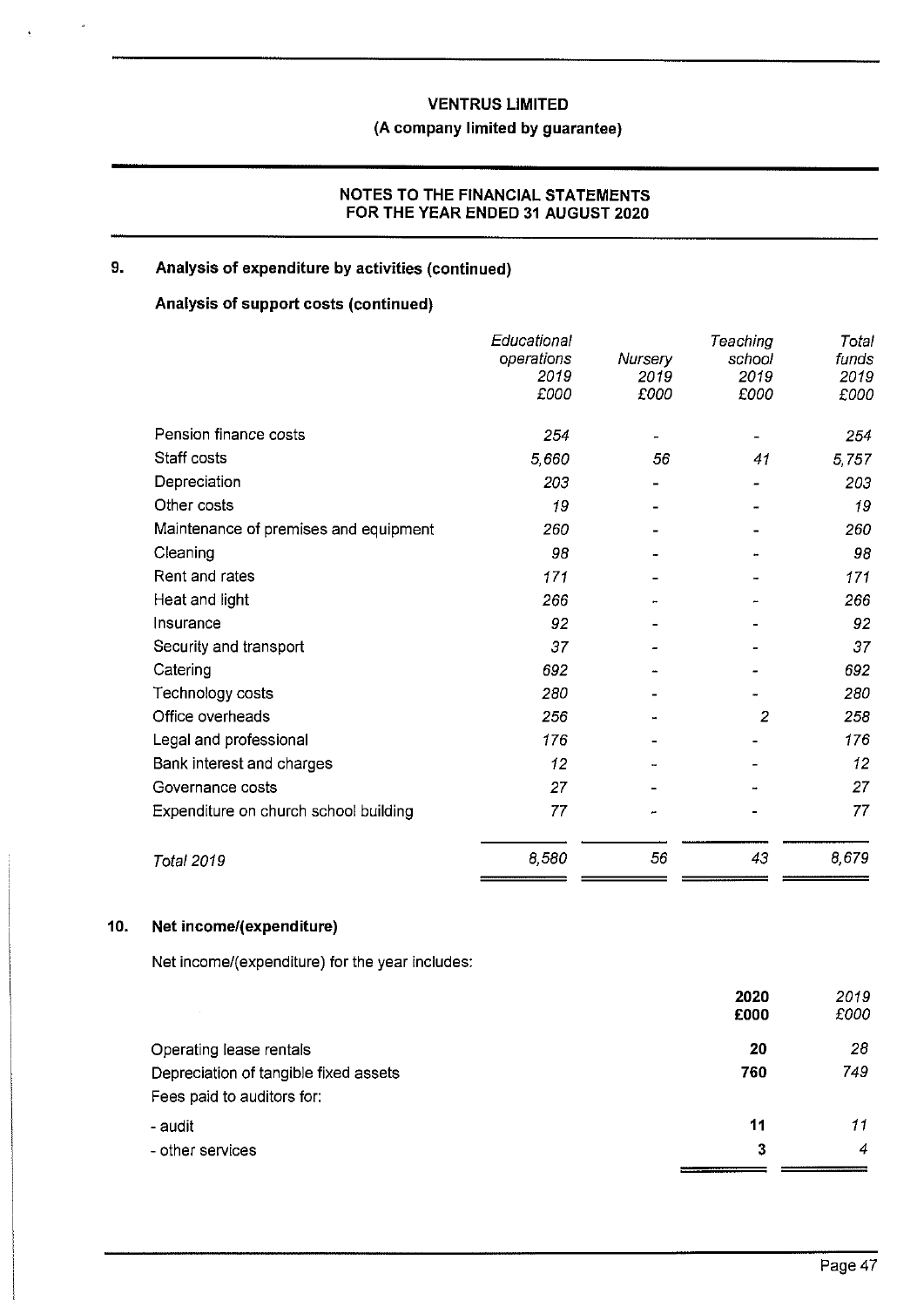### **(A company limited by guarantee)**

#### **NOTES TO THE FINANCIAL STATEMENTS FOR THE YEAR ENDED 31 AUGUST 2020**

### **11. Staff**

 $\lambda$ 

 $\hat{\vec{q}}$ 

#### **a. Staff costs**

Staff costs during the year were as follows:

|                                     | 2020<br>£000 | 2019<br>£000 |
|-------------------------------------|--------------|--------------|
| Wages and salaries                  | 13,499       | 13,039       |
| Social security costs               | 1,186        | 1,110        |
| Pension costs                       | 4,054        | 3,401        |
|                                     | 18,739       | 17,550       |
| Agency staff costs                  | 107          | 171          |
| Staff restructuring costs           |              | 67           |
|                                     | 18,846       | 17,788       |
| Staff restructuring costs comprise: |              |              |
|                                     | 2020<br>£000 | 2019<br>£000 |
| Redundancy payments                 |              | 56           |
| Severance payments                  |              | 11           |
|                                     |              | 67           |

 $=$   $=$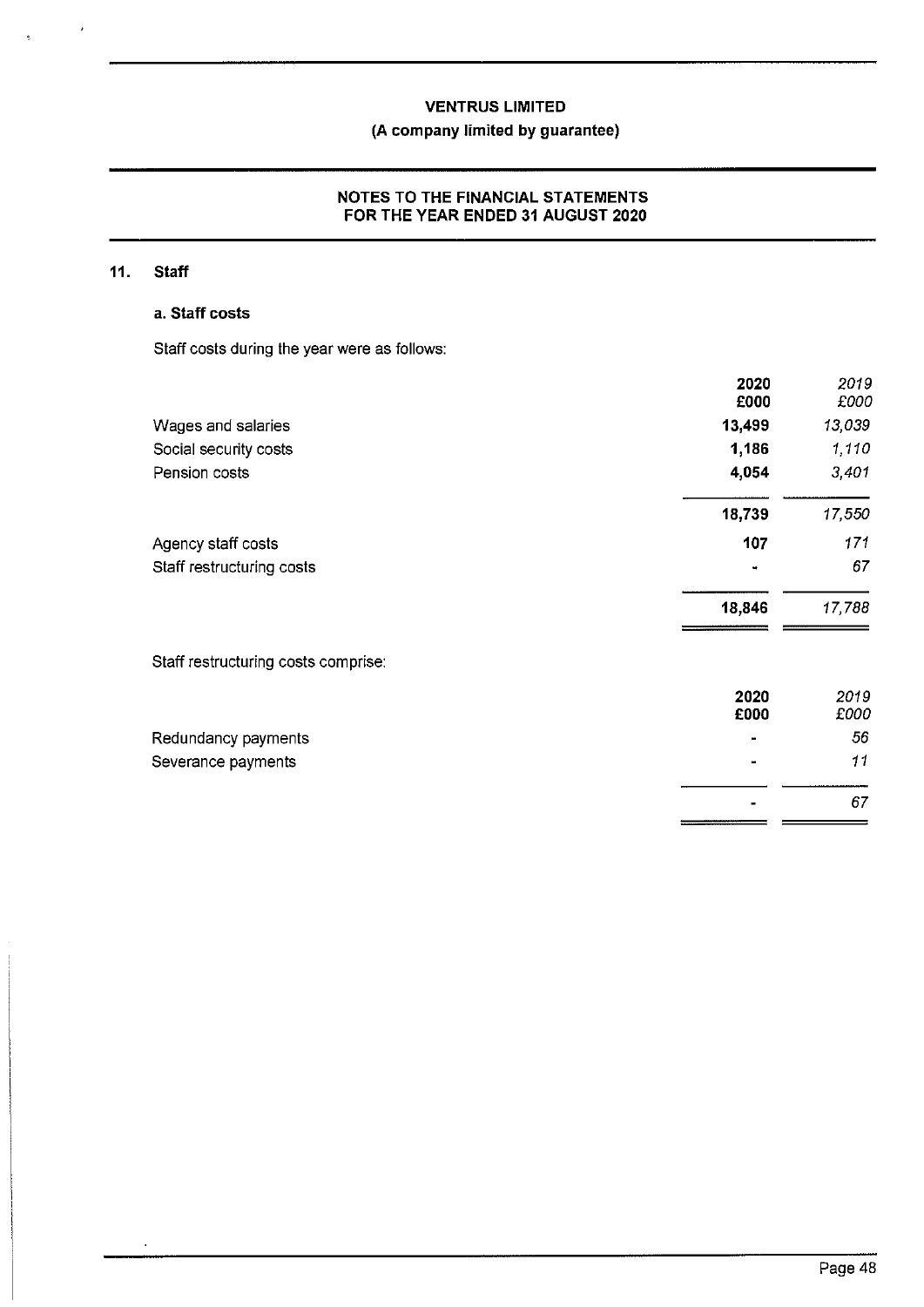### **VENTRUS LIMITED (A company limited by guarantee)**

#### **NOTES TO THE FINANCIAL STATEMENTS FOR THE YEAR ENDED 31 AUGUST 2020**

#### **11. Staff (continued)**

### **b. Non-statutory/non-contractual staff severance payments**

Included in staff restructuring costs are non-statutory/non-contractual severance payments totalling £Nil (2019: £11,246 to two individuals).

#### **c. Staff numbers**

The average number of persons employed by the Academy during the year was as follows:

| 2020<br>No. | 2019<br>No. |
|-------------|-------------|
| 490         | 512         |
| 220         | 225         |
| 23          | 23          |
| 733         | 760         |
|             |             |

The average headcount expressed as full-time equivalents was:

|                            | 2020<br>No. | 2019<br>No. |
|----------------------------|-------------|-------------|
| <b>Teachers</b>            | 321         | 325         |
| Administration and support | 103         | 103         |
| Management                 | 23          | 22          |
|                            | 447         | 450         |
|                            |             |             |

#### **d. Higher paid staff**

The number of employees whose employee benefits (excluding employer pension costs) exceeded £60,000 was:

|                                 | 2020<br>No. | 2019<br>No.    |
|---------------------------------|-------------|----------------|
| In the band £60,001 - £70,000   | 3           |                |
| In the band £70,001 - £80,000   | З           | 3              |
| In the band £80,001 - £90,000   |             | 1              |
| In the band £90,001 - £100,000  |             | $\blacksquare$ |
| in the band £110,001 - £120,000 | ٠           |                |
| In the band £120,001 - £130,000 |             |                |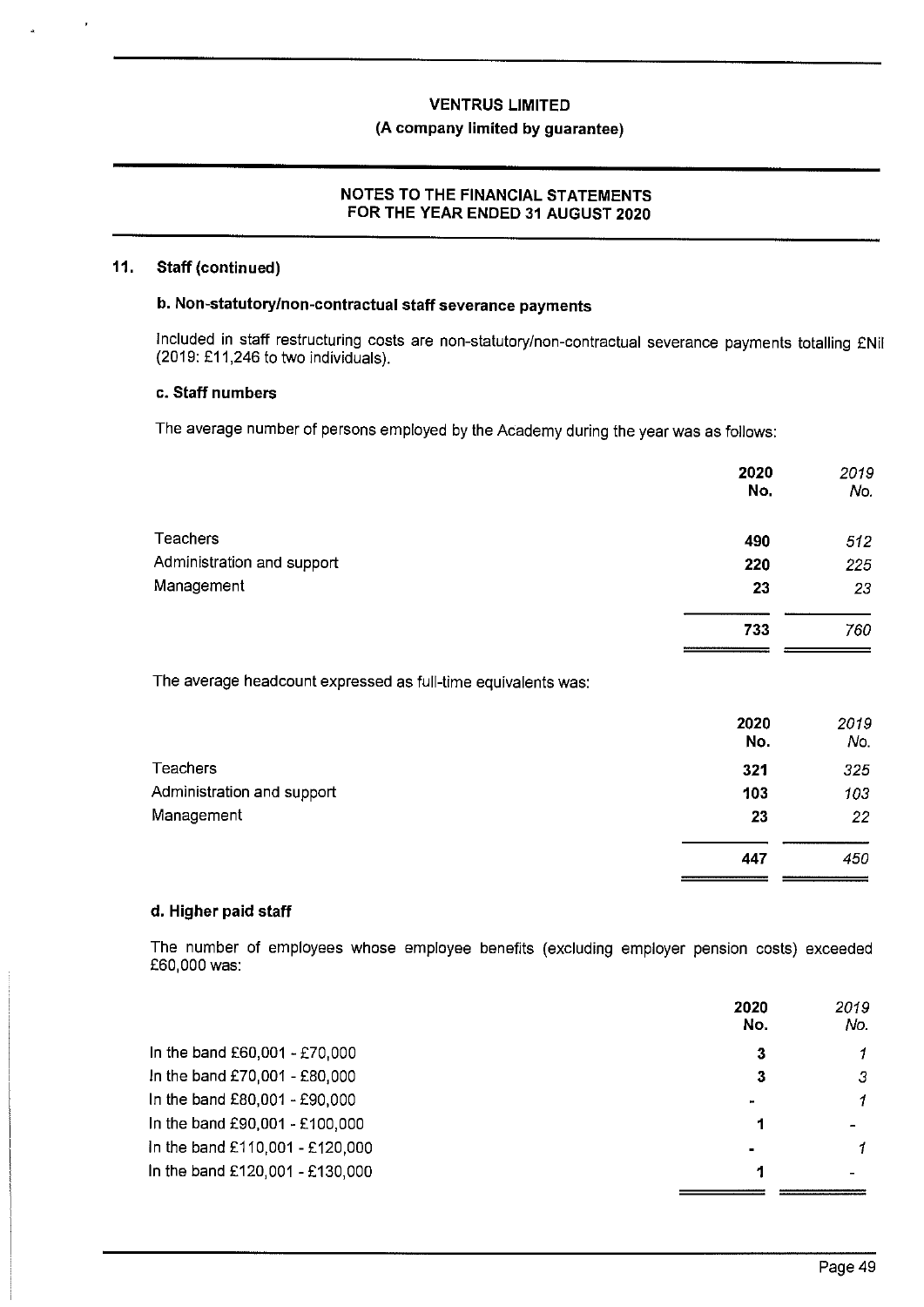#### **(A company limited by guarantee)**

#### **NOTES TO THE FINANCIAL STATEMENTS FOR THE YEAR ENDED 31 AUGUST 2020**

#### **11. Staff (continued)**

#### **d. Higher paid staff (continued)**

Seven of the above employees participated in the Teachers' Pension Scheme. During the year ended 31 August 2020 employer's pension contributions for these staff amounted to £134,757 (2019: £68,940). One of the above employees participated in the Local Government Pension Scheme. During the year· ended 31 August 2020 employer's pension contributions for this member of staff amounted to £12,091 (2019: £10,684).

#### **e. Key management personnel**

The key management personnel of the Academy comprise the Trustees and the senior management team as listed on page 1. The total amount of employee benefits (including employer pension contributions and employer national insurance contributions) received by key management personnel for their services to the Academy was £477,852 (2019 £490,911).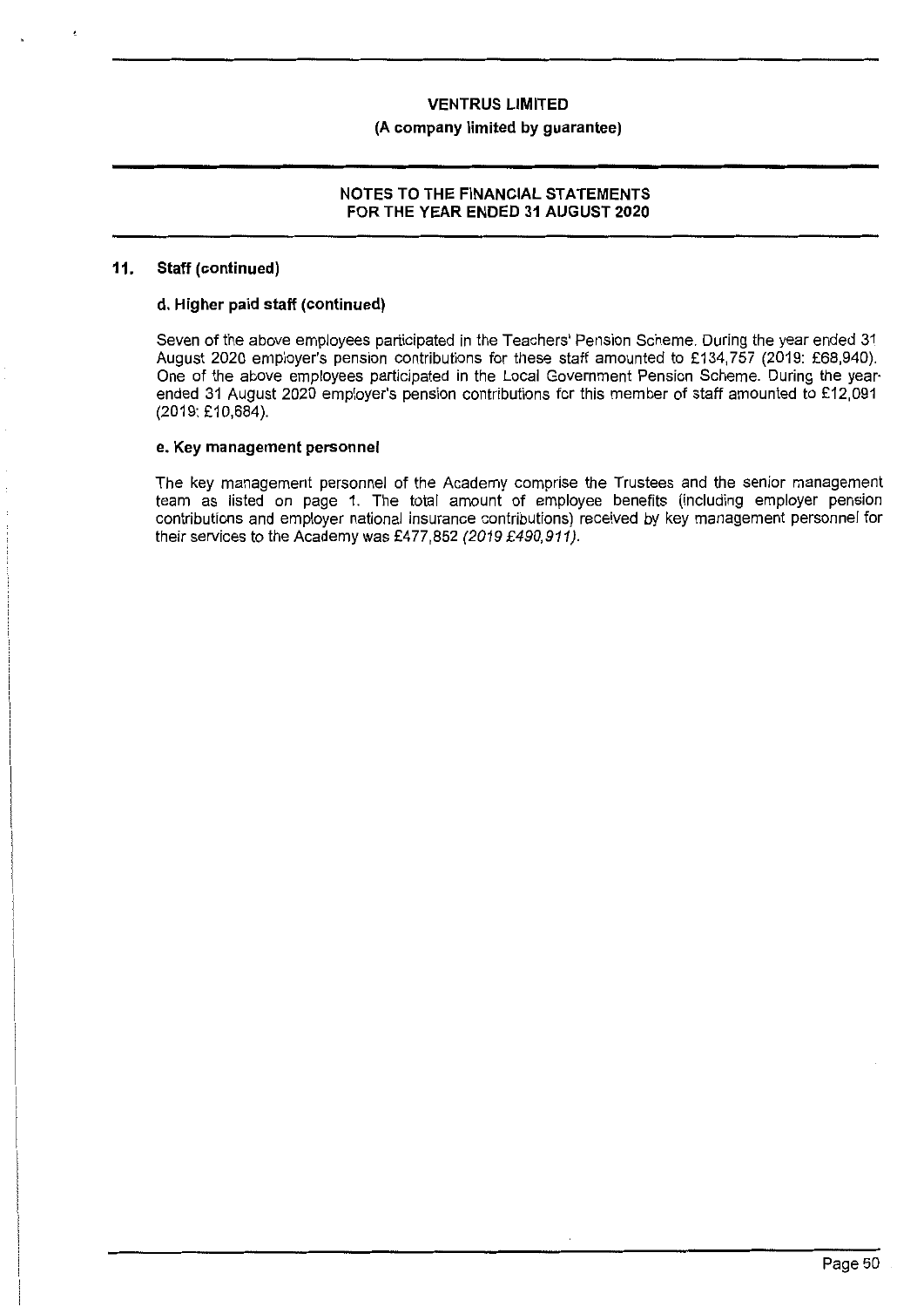### **VENTRUS LIMITED (A company limited by guarantee)**

#### **NOTES TO THE FINANCIAL STATEMENTS FOR THE YEAR ENDED 31 AUGUST 2020**

#### **12. Central services**

The Academy has provided the following central services to its academies during the year:

- human resources
- financial services
- legal services
- educational support services
- property maintenance programme
- **IT licensing**
- governance support

The Academy charges for these services on the following basis:

The cost of the central services, including centralised purchases, is apportioned between the schools based upon 8% of their GAG income.

The actual amounts charged during the year were as follows:

|                        | 2020  | 2019  |
|------------------------|-------|-------|
|                        | £000  | £000  |
| Ashleigh               | 83    | 77    |
| Bickleigh              | 38    | 39    |
| <b>Bratton Fleming</b> | 37    | 38    |
| The Duchy              | 59    | 57    |
| Hemyock                | 53    | 56    |
| Holywell               | 34    | 35    |
| Orchard Vale           | 94    | 100   |
| Pilton                 | 460   | 476   |
| Sampford Peverell      | 32    | 31    |
| Sidbury                | 48    | 45    |
| South Brent            | 60    | 62    |
| St Andrew's            | 91    | 87    |
| St David's             | 39    | 41    |
| Wilcombe               | 60    | 58    |
| Woodwater              | 89    | 93    |
| <b>Total</b>           | 1,277 | 1,295 |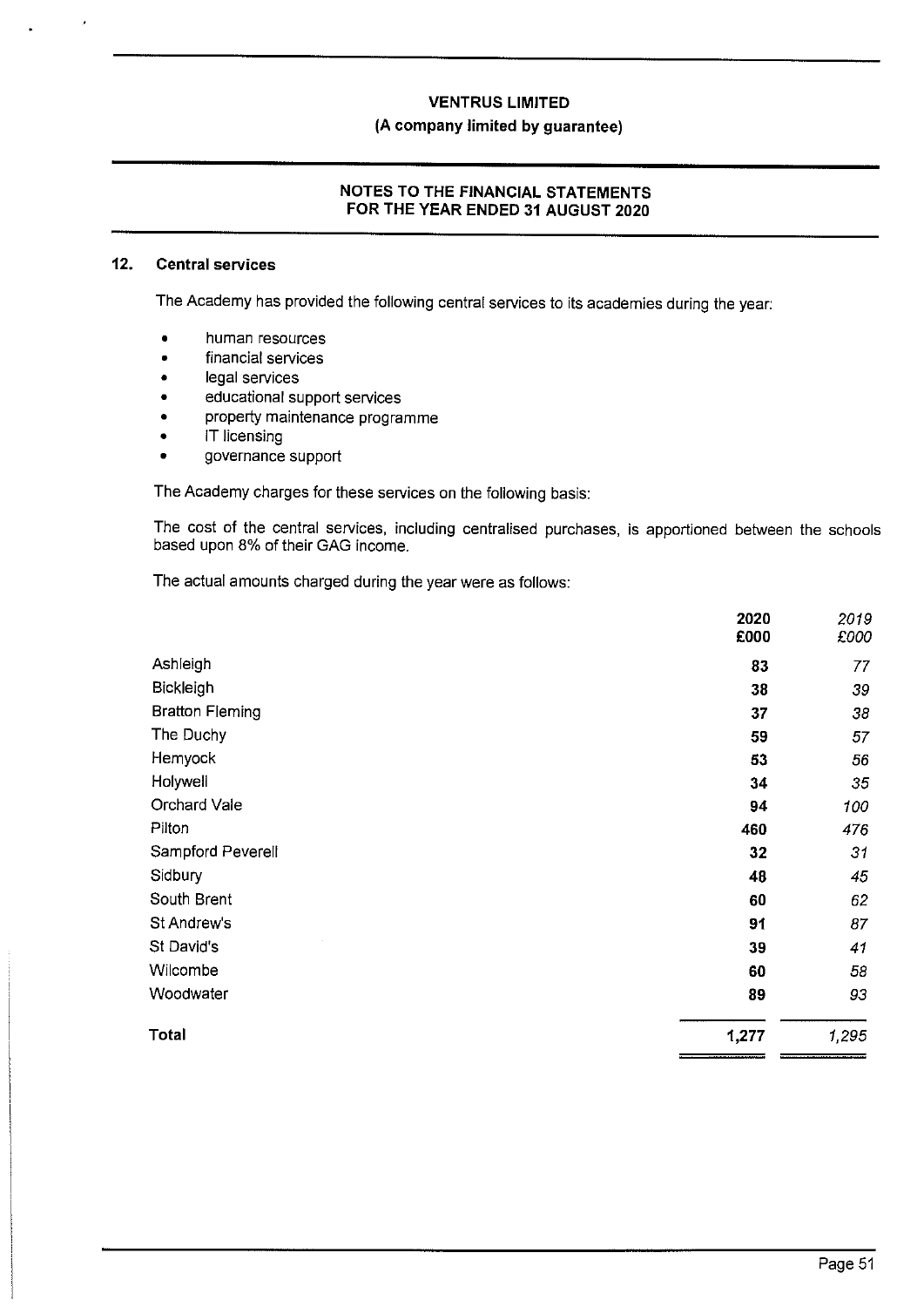#### **(A company limited by guarantee)**

#### **NOTES TO THE FINANCIAL STATEMENTS FOR THE YEAR ENDED 31 AUGUST 2020**

#### **13. Trustees' remuneration and expenses**

One or more Trustees has been paid remuneration or has received other benefits from an employment with the Academy. The principal and other staff Trustees only receive remuneration **in** respect of services they provide undertaking the roles of principal and staff members under their contracts of employment. The value of Trustees' remuneration and other benefits was as follows:

|                          |                            | 2020      | 2019      |
|--------------------------|----------------------------|-----------|-----------|
|                          |                            | £000      | £000      |
| G Chown, Chief Executive | Remuneration               | 120 - 125 | 115 - 120 |
|                          | Pension contributions paid | -25 - 30  | 15 - 20   |

During the year ended 31 August 2020, expenses totalling £964 were reimbursed or paid directly to 1 Trustee (2019 - £1,056 to 1 Trustee).

#### **14. Trustees' and Officers' insurance**

**The** Academy has opted into the Department of Education's risk protection arrangement (RPA), an alternative to insurance where UK government funds cover losses that arise. This scheme protects Trustees and officers from claims arising from negligent acts, errors or omissions occurring whilst on academy business, and provides cover up to £10,000,000. It is not possible to quantify the Trustees and officers indemnity element from the overall cost of the RPA scheme membership.

 $22.9$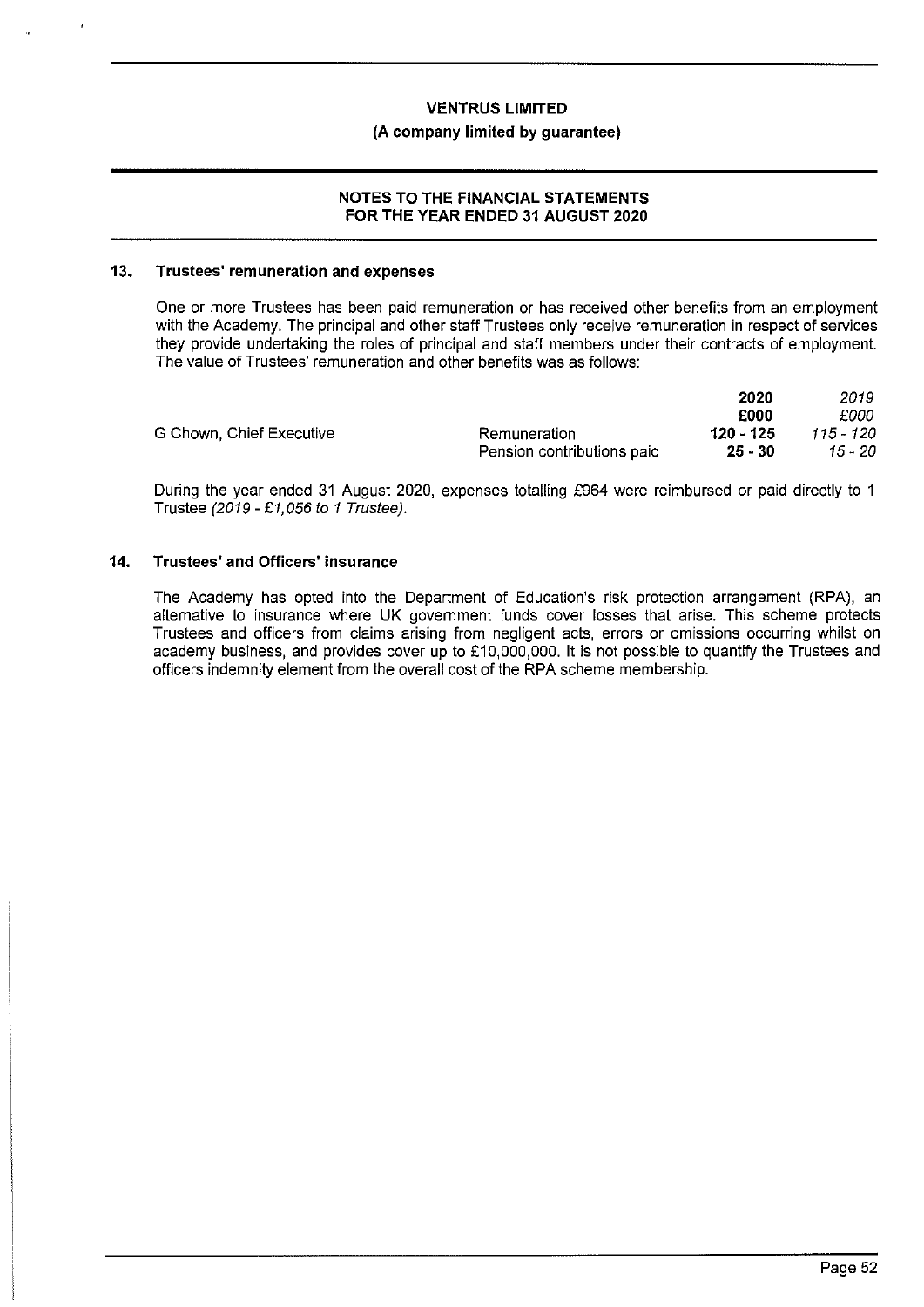### (A company limited by guarantee)

#### **NOTES TO THE FINANCIAL STATEMENTS FOR THE YEAR ENDED 31 AUGUST 2020**

## **15. Tangible fixed assets**

|                          | Long-term<br>leasehold<br>property<br>£000 | <b>Furniture</b><br>and<br>equipment<br>£000 | Computer<br>equipment<br>£000 | <b>Motor</b><br>vehicles<br>£000 | Total<br>£000 |
|--------------------------|--------------------------------------------|----------------------------------------------|-------------------------------|----------------------------------|---------------|
| <b>Cost or valuation</b> |                                            |                                              |                               |                                  |               |
| At 1 September 2019      | 33,469                                     | 625                                          | 387                           | 11                               | 34,492        |
| <b>Additions</b>         | 360                                        | 22                                           | 153                           |                                  | 535           |
| At 31 August 2020        | 33,829                                     | 647                                          | 540                           | 11                               | 35,027        |
| Depreciation             |                                            |                                              |                               |                                  |               |
| At 1 September 2019      | 2,884                                      | 539                                          | 360                           | 8                                | 3,791         |
| Charge for the year      | 623                                        | 65                                           | 72                            |                                  | 760           |
| At 31 August 2020        | 3,507                                      | 604                                          | 432                           | 8                                | 4,551         |
| Net book value           |                                            |                                              |                               |                                  |               |
| At 31 August 2020        | 30,322                                     | 43                                           | 108                           | 3                                | 30,476        |
| At 31 August 2019        | 30,585                                     | 86                                           | 27                            | 3                                | 30,701        |

#### **16. Stocks**

|                                     | 2020 | 2019 |
|-------------------------------------|------|------|
|                                     | £000 | £000 |
| Finished goods and goods for resale | 14   | 8    |
|                                     |      |      |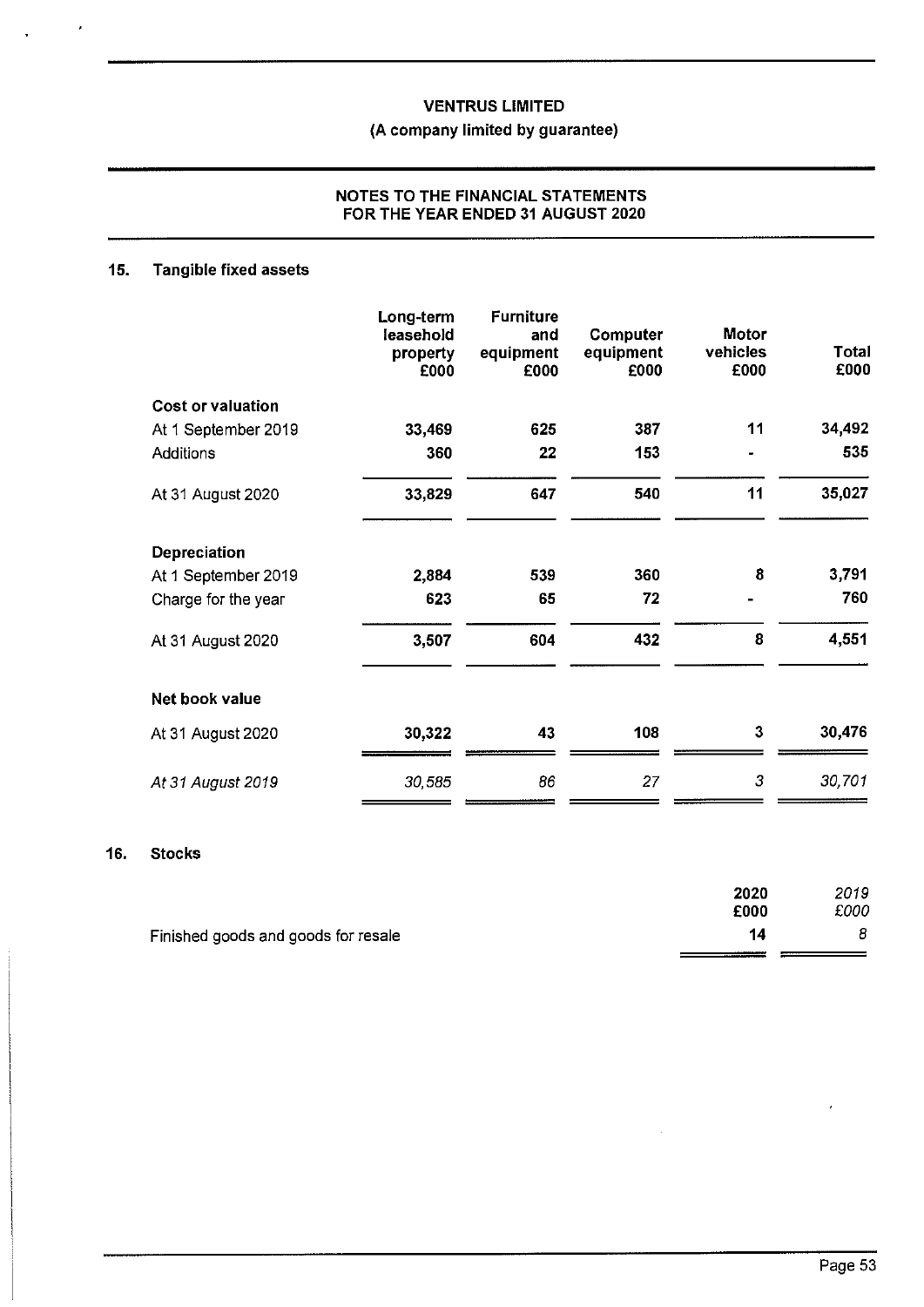### **(A company limited by guarantee)**

#### **NOTES TO THE FINANCIAL STATEMENTS FOR THE YEAR ENDED 31 AUGUST 2020**

### **17. Debtors**

 $\epsilon$ 

|     |                                                | 2020<br>£000 | 2019<br>£000 |
|-----|------------------------------------------------|--------------|--------------|
|     | Due within one year                            |              |              |
|     | Trade debtors                                  | 14           | 33           |
|     | Prepayments and accrued income                 | 497          | 296          |
|     | Tax recoverable                                | 55           | 87           |
|     |                                                | 566          | 416          |
| 18. | Creditors: Amounts falling due within one year |              |              |
|     |                                                | 2020<br>£000 | 2019<br>£000 |
|     | <b>Trade creditors</b>                         | 435          | 461          |
|     | Other taxation and social security             | 266          | 266          |
|     | Other creditors                                | 344          | 294          |
|     | Accruals and deferred income                   | 644          | 494          |
|     |                                                | 1,689        | 1.515        |
|     |                                                | 2020         | 2019         |
|     |                                                | £000         | £000         |
|     | <b>Deferred income</b>                         |              |              |
|     | Deferred income at 1 September 2019            | 355          | 330          |
|     | Resources deferred during the year             | 459          | 355          |
|     | Amounts released from previous periods         | (355)        | (330)        |
|     | Deferred income at 31 August 2020              | 459          | 355          |
|     |                                                |              |              |

At the balance sheet date the academy was holding funds received in advance of the 2020/21 financial year.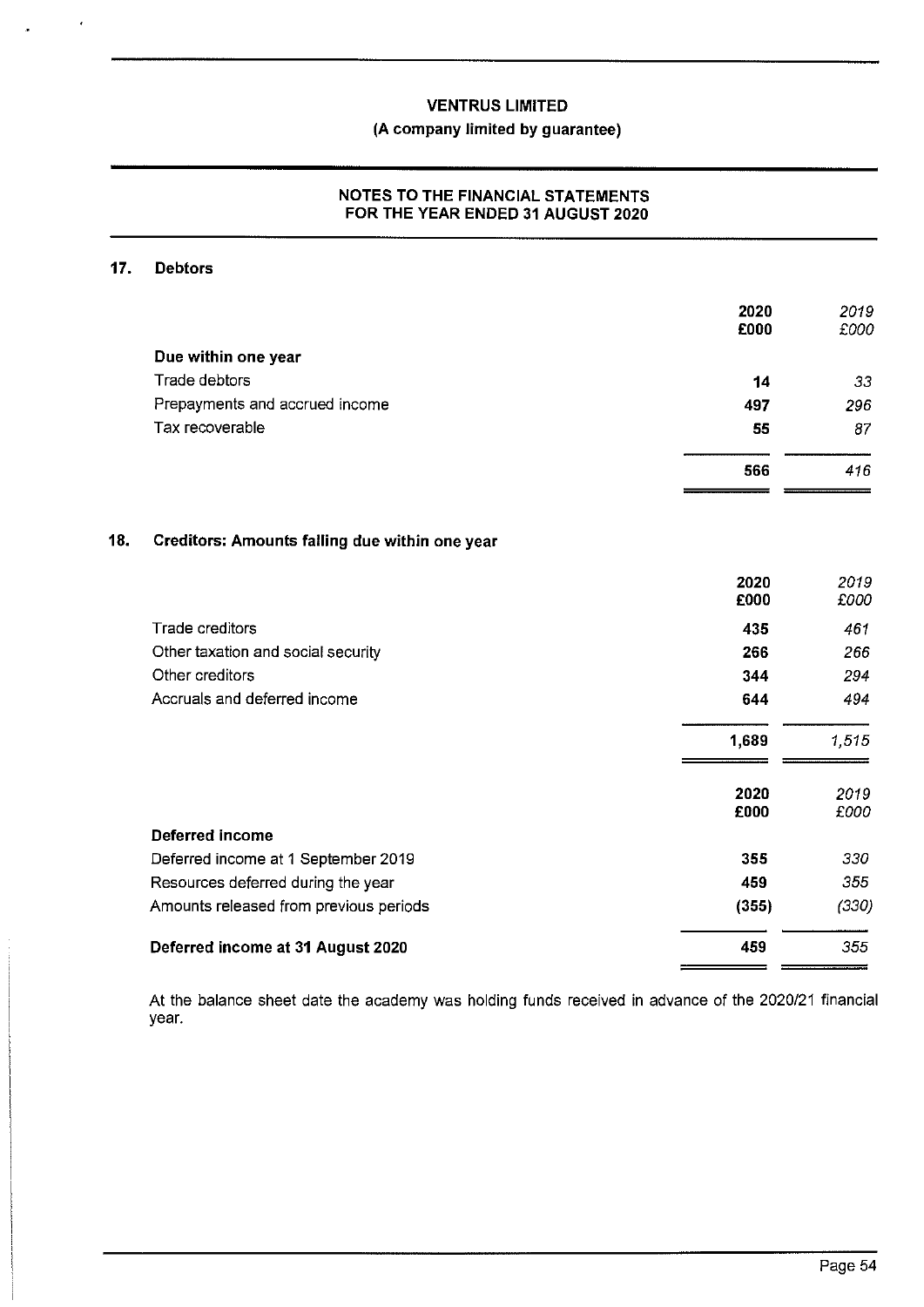## (A company limited by guarantee)

#### **NOTES TO THE FINANCIAL STATEMENTS FOR THE YEAR ENDED 31 AUGUST 2020**

#### **19. Statement of funds**

|                                             | <b>Balance at 1</b><br><b>September</b><br>2019<br>£000 | £000   | Income Expenditure<br>£000 | <b>Transfers</b><br>in/out | Gains/<br>(Losses) | <b>Balance</b> at<br>31 August<br>2020 |
|---------------------------------------------|---------------------------------------------------------|--------|----------------------------|----------------------------|--------------------|----------------------------------------|
| <b>Unrestricted</b><br>funds                |                                                         |        |                            | £000                       | £000               | £000                                   |
| <b>General Funds</b>                        | 955                                                     | 916    | (394)                      | 85                         |                    | 1,562                                  |
| <b>Restricted</b><br>general funds          |                                                         |        |                            |                            |                    |                                        |
| General Annual                              |                                                         |        |                            |                            |                    |                                        |
| Grant                                       | 157                                                     | 16,073 | (16, 314)                  | 89                         |                    | 5                                      |
| Pupil Premium                               |                                                         | 1,141  | (1, 141)                   |                            |                    |                                        |
| <b>Higher Needs</b><br>Other DfE/ESFA       |                                                         | 544    | (544)                      |                            |                    |                                        |
| grants                                      | 126                                                     | 1,603  | (1, 543)                   |                            |                    | 186                                    |
| Other<br>government                         |                                                         |        |                            |                            |                    |                                        |
| grants                                      |                                                         | 795    | (795)                      |                            |                    |                                        |
| ATP sinking fund                            | 85                                                      |        |                            | (85)                       |                    |                                        |
| Other restricted                            |                                                         | 65     | (65)                       |                            |                    |                                        |
| Ventrus<br><b>Teaching School</b>           | 55                                                      | 85     |                            |                            |                    |                                        |
| Pension reserve                             | (13, 724)                                               |        | (104)                      |                            |                    | 36                                     |
|                                             |                                                         |        | (1, 396)                   |                            | (1, 353)           | (16.473)                               |
|                                             | (13, 301)                                               | 20,306 | (21, 902)                  | 4                          | (1, 353)           | (16, 246)                              |
| <b>Restricted fixed</b><br>asset funds      |                                                         |        |                            |                            |                    |                                        |
| Transfer on<br>conversion                   | 14,846                                                  |        | (302)                      |                            |                    | 14,544                                 |
| Transfer on<br>schools joining<br>the trust | 12,786                                                  |        | (281)                      |                            |                    | 12,505                                 |
| Capital<br>expenditure from<br>GAG          | 175                                                     |        | (24)                       | 15                         |                    | 166                                    |
| <b>DfE/ESFA</b><br>capital grants           | 2,757                                                   | 832    | (213)                      | (124)                      |                    | 3,252                                  |
| Other capital<br>grants                     | 1,296                                                   | 96     | (33)                       | 20                         | н                  | 1,379                                  |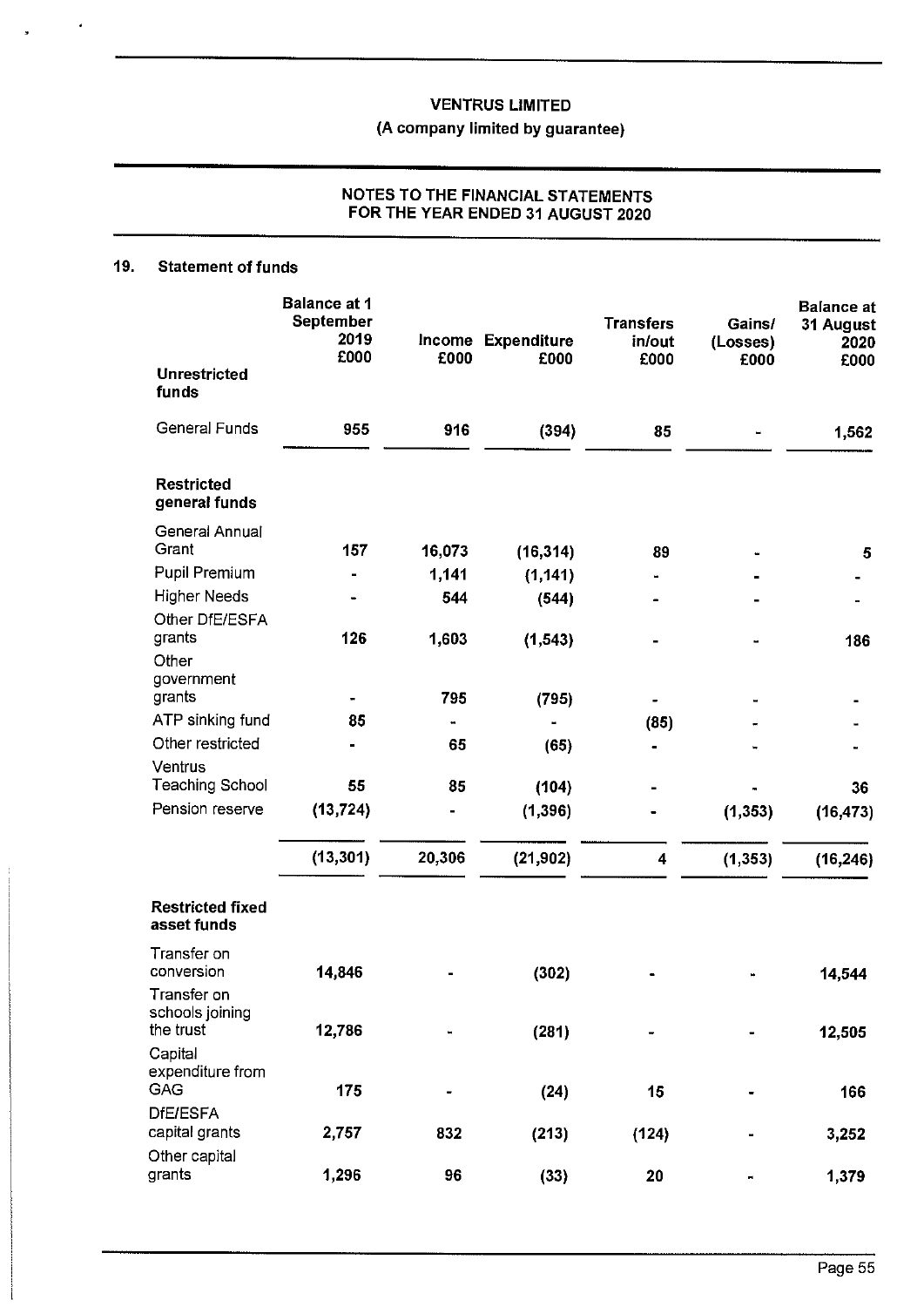### **VENTRUS LIMITED (A company limited by guarantee)**

### **NOTES TO THE FINANCIAL STATEMENTS FOR THE YEAR ENDED 31 AUGUST 2020**

#### **19. Statement of funds (continued)**

|                                  | <b>Balance at 1</b><br>September<br>2019<br>£000 | <b>Income</b><br>£000 | <b>Expenditure</b><br>£000 | <b>Transfers</b><br>in/out<br>£000 | Gains/<br>(Losses)<br>£000 | <b>Balance at</b><br>31 August<br>2020<br>£000 |
|----------------------------------|--------------------------------------------------|-----------------------|----------------------------|------------------------------------|----------------------------|------------------------------------------------|
|                                  | 31,860                                           | 928                   | (853)                      | (89)                               |                            | 31,846                                         |
| <b>Total Restricted</b><br>funds | 18,559                                           | 21,234                | (22, 755)                  | (85)                               | (1, 353)                   | 15,600                                         |
| <b>Total funds</b>               | 19,514                                           | 22,150                | (23, 149)                  |                                    | (1, 353)                   | 17,162                                         |

The specific purposes for which the funds are to be applied are as follows:

#### **General Annual Grant (GAG)**

Income from the ESFA which is to be used for the normal running costs of the academy, including education and support costs.

#### **Pupil Premium**

Funding received from the ESFA for children that qualify for free school meals to enable the academy to address the current underlying inequalities between those children and their wealthier peers.

#### **Higher Needs funding**

Income received from the Local Authority to fund further support for pupils with additional needs.

#### **Other DfE/ESFA grants**

This includes, Universal Infant Free School Meals, Sports funding, rates relief and start up grants.

#### **Other government grants**

This includes, Early Years and Nursery Plus funding.

#### **ATP sinking fund**

The astroturf pitch at Pillon Community College was part funded by The Big Lottery Fund in 2004. A condition of the grant was to set up a sinking fund to cover the cost of replacing the carpet after approximately 12 years.

#### **Other restricted**

This represents restricted donations provided for specific expenditure purposes.

#### **Fixed assets transferred on conversion**

This represents the buildings and equipment donated to the school from the Local Authority on conversion to an academy.

#### **Transfer on schools joining the trust**

This represents buildings and equipment donated to the school from academies joining the trust.

#### **DfE/ESFA capital grants include:**

Devolved Formula Capital funding from the ESFA to cover the maintenance and purchase of the academy's assets.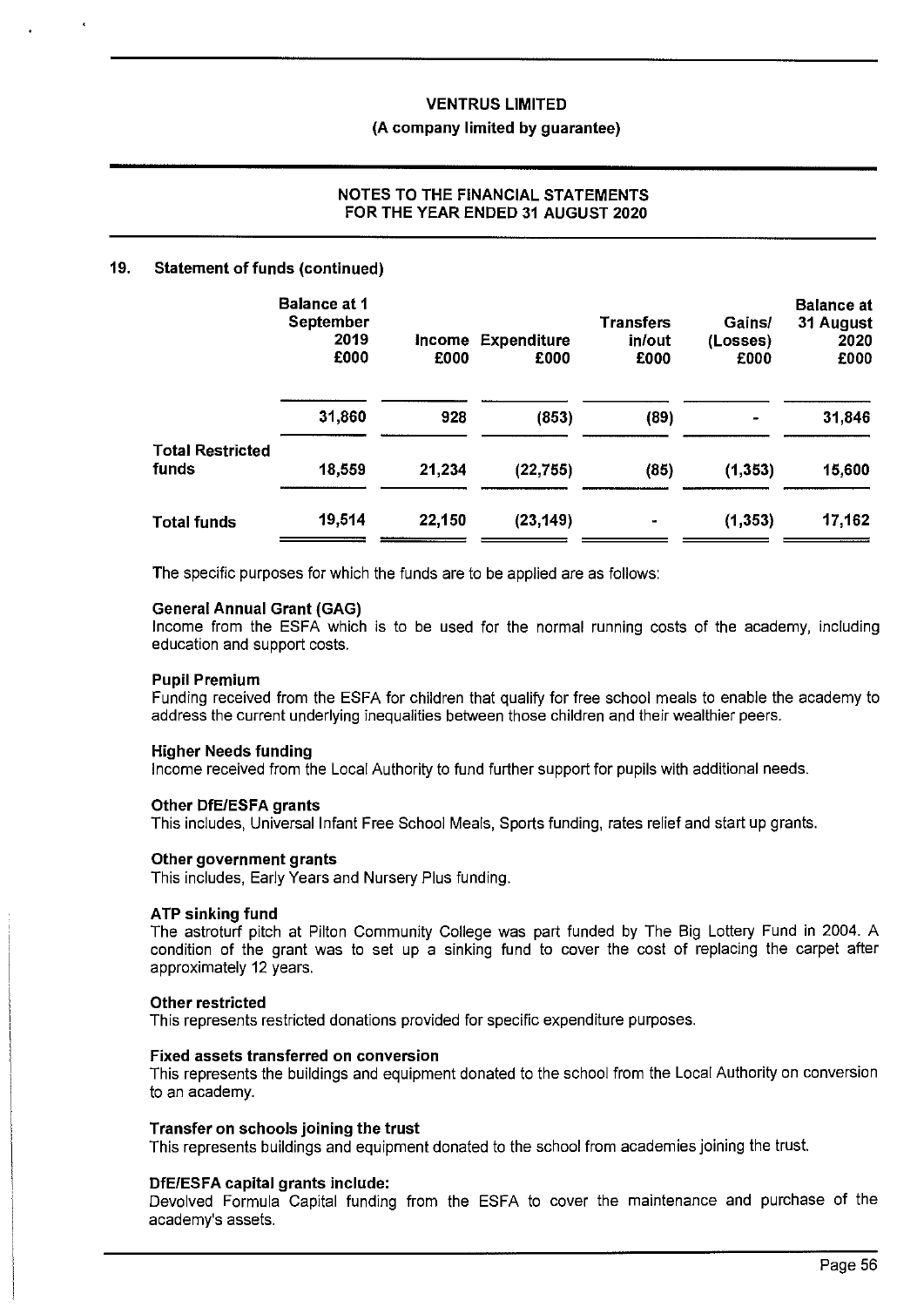#### **(A company limited by guarantee)**

#### **NOTES TO THE FINANCIAL STATEMENTS FOR THE YEAR ENDED 31 AUGUST 2020**

#### **19.** Statement of funds (continued)

#### **Capital expenditure from GAG**

Funds transferred from the restricted GAG fund to purchase fixed assets.

#### **Startup Grant**

Funding received from the ESFA for the costs associated with conversion to an academy.

#### **Other capital grants**

This includes funding received from the Local Authority for the purchase of the trust's assets.

Under the funding agreement with the Secretary of State, the Academy was not subject to a limit on the amount of GAG it could carry forward at 31 August 2020.

#### **Total funds analysis by academy**

Fund balances at 31 August 2020 were allocated as follows:

|                                                    | 2020      | 2019      |
|----------------------------------------------------|-----------|-----------|
|                                                    | £000      | £000      |
| Ashleigh                                           | 283       | 173       |
| Bickleigh.                                         | (18)      | 23        |
| <b>Bratton Fleming</b>                             | 104       | 67        |
| The Duchy                                          | 99        | 42        |
| Hemyock                                            | 260       | 183       |
| Holywell                                           | 104       | 60        |
| Orchard Vale                                       | 476       | 429       |
| Pilton                                             | (6)       | (20)      |
| Sampford Peverell                                  | (232)     | (231)     |
| Sidbury                                            | (267)     | (252)     |
| South Brent                                        | 272       | 279       |
| St Andrew's                                        | 97        | 30        |
| St David's                                         | 145       | 118       |
| Wilcombe                                           | 13        | (18)      |
| Woodwater                                          | 90        | 104       |
| Central                                            | 369       | 391       |
| Total before fixed asset funds and pension reserve | 1,789     | 1,378     |
| Restricted fixed asset fund                        | 31,846    | 31,860    |
| Pension reserve                                    | (16, 473) | (13, 724) |
| Total                                              | 17,162    | 19,514    |
|                                                    |           |           |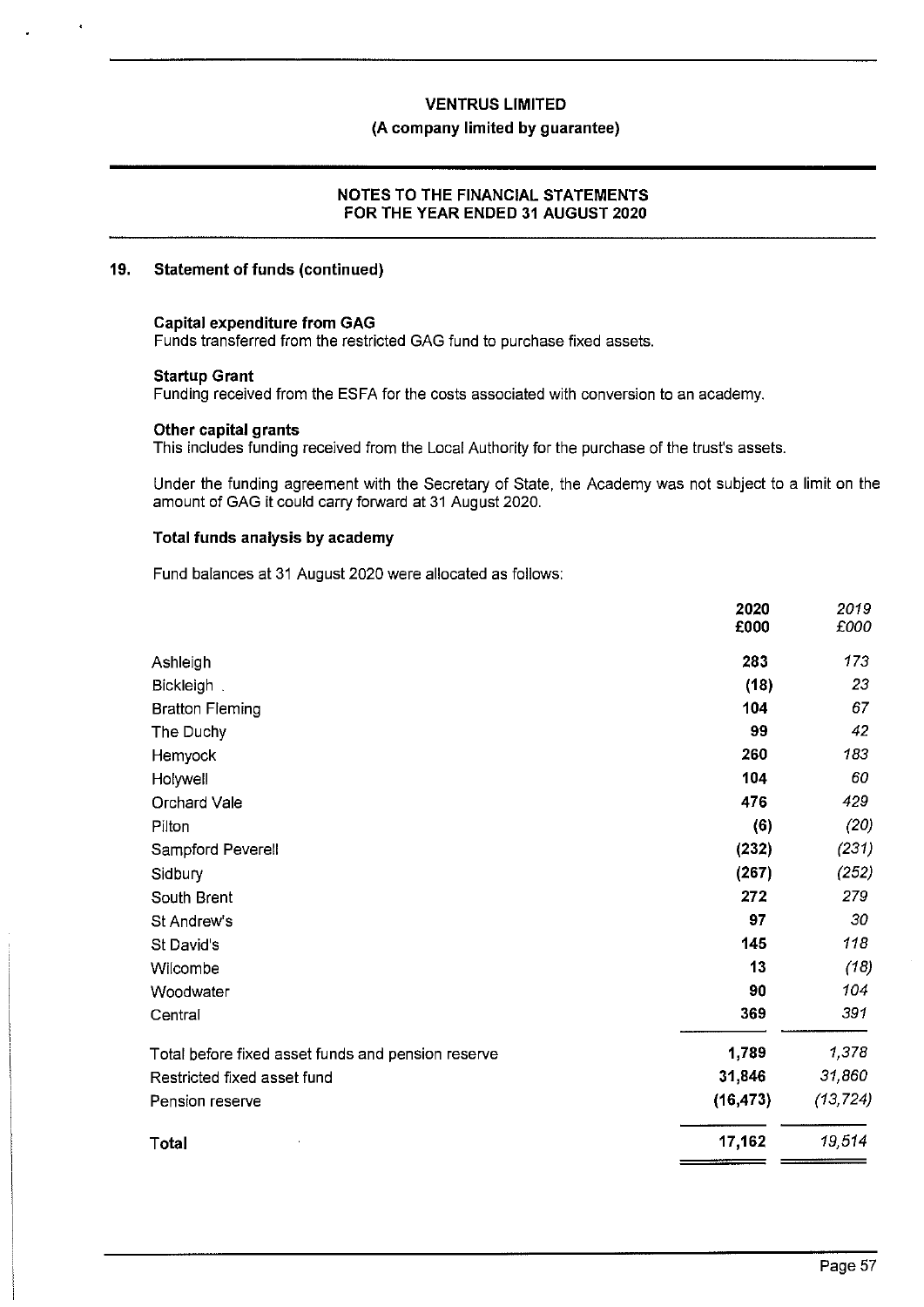#### **(A company limited by guarantee)**

#### **NOTES TO THE FINANCIAL STATEMENTS FOR THE YEAR ENDED 31 AUGUST 2020**

#### **19. Statement of funds (continued)**

The following academies are carrying a net deficit on their portion of the funds as follows:

|                   | <b>Deficit</b> |
|-------------------|----------------|
|                   | £000           |
| Pilton            | (6)            |
| Sampford Peverell | (232)          |
| Sidbury           | (267)          |
| Bickleigh         | (18)           |
|                   | .              |

#### **Pilton**

The school suffered from overstaffing and an unaffordable curriculum model.

#### **Sampford Peverell**

The school has less than 100 pupils and faces challenges around the number of classes and optimal pupil numbers per class. This is likely to be an ongoing challenge and the Trust is working to find creative solutions.

#### **Sidbury**

The school is experiencing growth and continues to suffer from the effects of lagged funding.

#### **Bickleigh**

The school has suffered from having a small number of pupils in two year groups. The staffing structure is stable but this has led to it being a more expensive model.

The Academy is taking the following action to return the academies to surplus:

#### **Pilton**

As a result of changes made over a number of years, the school has made significant progress towards returning to a surplus position. This positive trend continued in the year ended 31 August 2020.

#### **Sampford**

The school has a more stable staffing structure, it is likely to face ongoing financial challenge due to size in the current funding model. The Trust will work creatively to try and mitigate this where possible.

#### **Sidbury**

The school is experiencing growth and continues to suffer from the effects of lagged funding, the Directors of School Improvement are exploring class structure to mitigate this where possible.

#### **Bickleigh**

The school is likely to face ongoing financial challenge due to size in the current funding model. One of the year groups with fewer pupils has now left the school.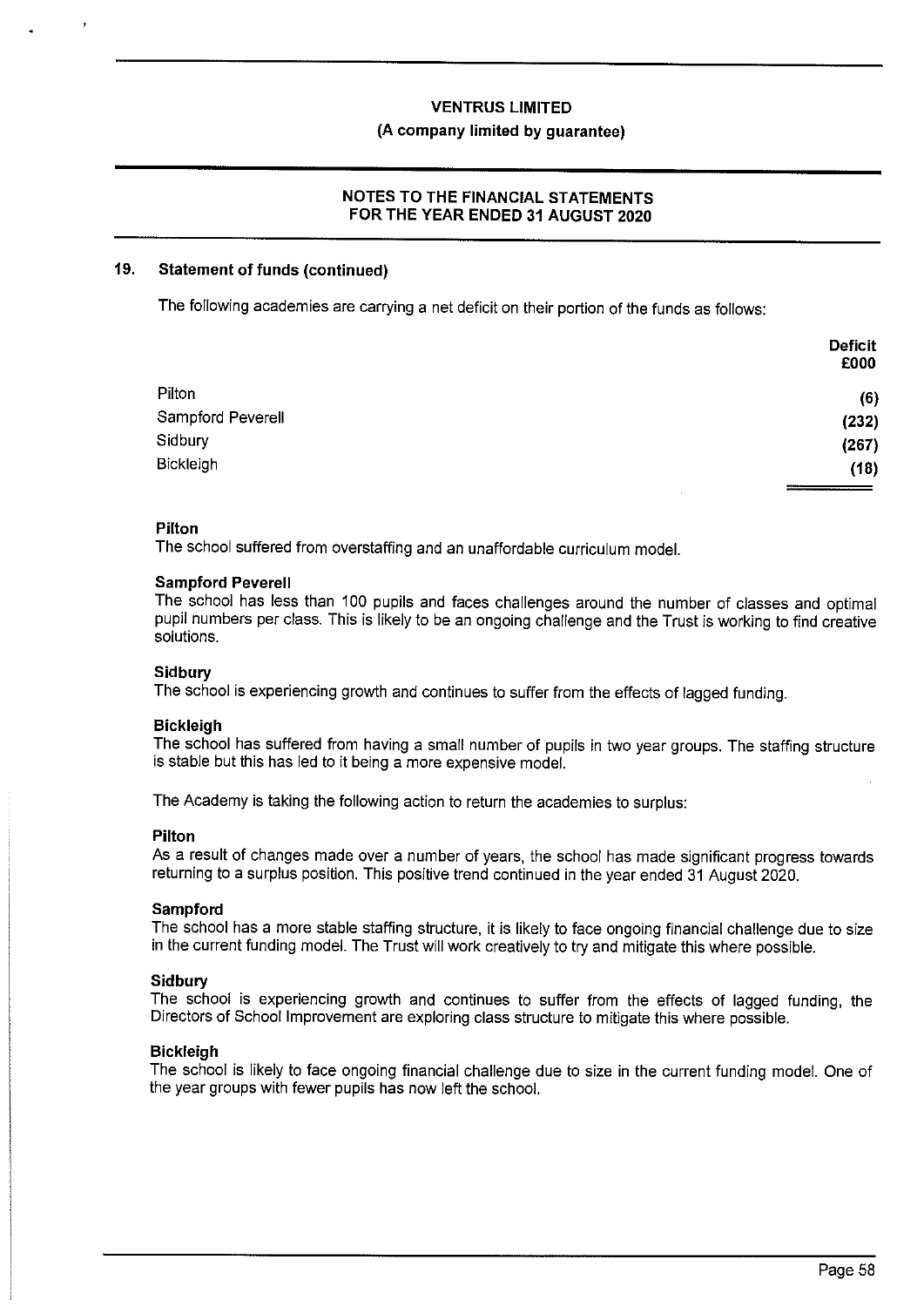### **(A company limited by guarantee)**

#### **NOTES TO THE FINANCIAL STATEMENTS FOR THE YEAR ENDED 31 AUGUST 2020**

#### **19. Statement of funds (continued)**

### **Total cost analysis by academy**

Expenditure incurred by each academy during the year was as follows:

|                        | Teaching<br>and<br>educational<br>support<br>staff costs<br>£000 | <b>Other</b><br>support<br>staff costs<br>£000 | <b>Educational</b><br>supplies<br>£000 | Other costs<br>excluding<br>depreciation<br>£000 | <b>Total</b><br>2020<br>£000 |
|------------------------|------------------------------------------------------------------|------------------------------------------------|----------------------------------------|--------------------------------------------------|------------------------------|
| Ashleigh               | 709                                                              | 303                                            | 3                                      | 177                                              | 1,192                        |
| <b>Bickleigh</b>       | 436                                                              | 147                                            | 6                                      | 117                                              | 706                          |
| <b>Bratton Fleming</b> | 367                                                              | 115                                            | 5                                      | 96                                               | 583                          |
| The Duchy              | 513                                                              | 176                                            | 13                                     | 118                                              | 820                          |
| Hemyock                | 564                                                              | 126                                            | 13                                     | 164                                              | 867                          |
| Holywell               | 335                                                              | 109                                            | 10                                     | 109                                              | 563                          |
| Orchard Vale           | 1,024                                                            | 322                                            | 14                                     | 165                                              | 1,525                        |
| Pilton                 | 4,414                                                            | 1,269                                          | 68                                     | 819                                              | 6,570                        |
| Sampford Peverell      | 295                                                              | 110                                            | 30                                     | 108                                              | 543                          |
| Sidbury                | 499                                                              | 143                                            | 8                                      | 106                                              | 756                          |
| South Brent            | 612                                                              | 181                                            | 9                                      | 90                                               | 892                          |
| St Andrew's            | 909                                                              | 293                                            | 15                                     | 188                                              | 1,405                        |
| St David's             | 335                                                              | 121                                            | 8                                      | 105                                              | 569                          |
| Wilcombe               | 624                                                              | 145                                            | 13                                     | 128                                              | 910                          |
| Woodwater              | 1,061                                                            | 300                                            | 13                                     | 171                                              | 1,545                        |
| Central                | 191                                                              | 953                                            | 3                                      | 1,796                                            | 2,943                        |
| Academy                | 12,888                                                           | 4,813                                          | 231                                    | 4,457                                            | 22,389                       |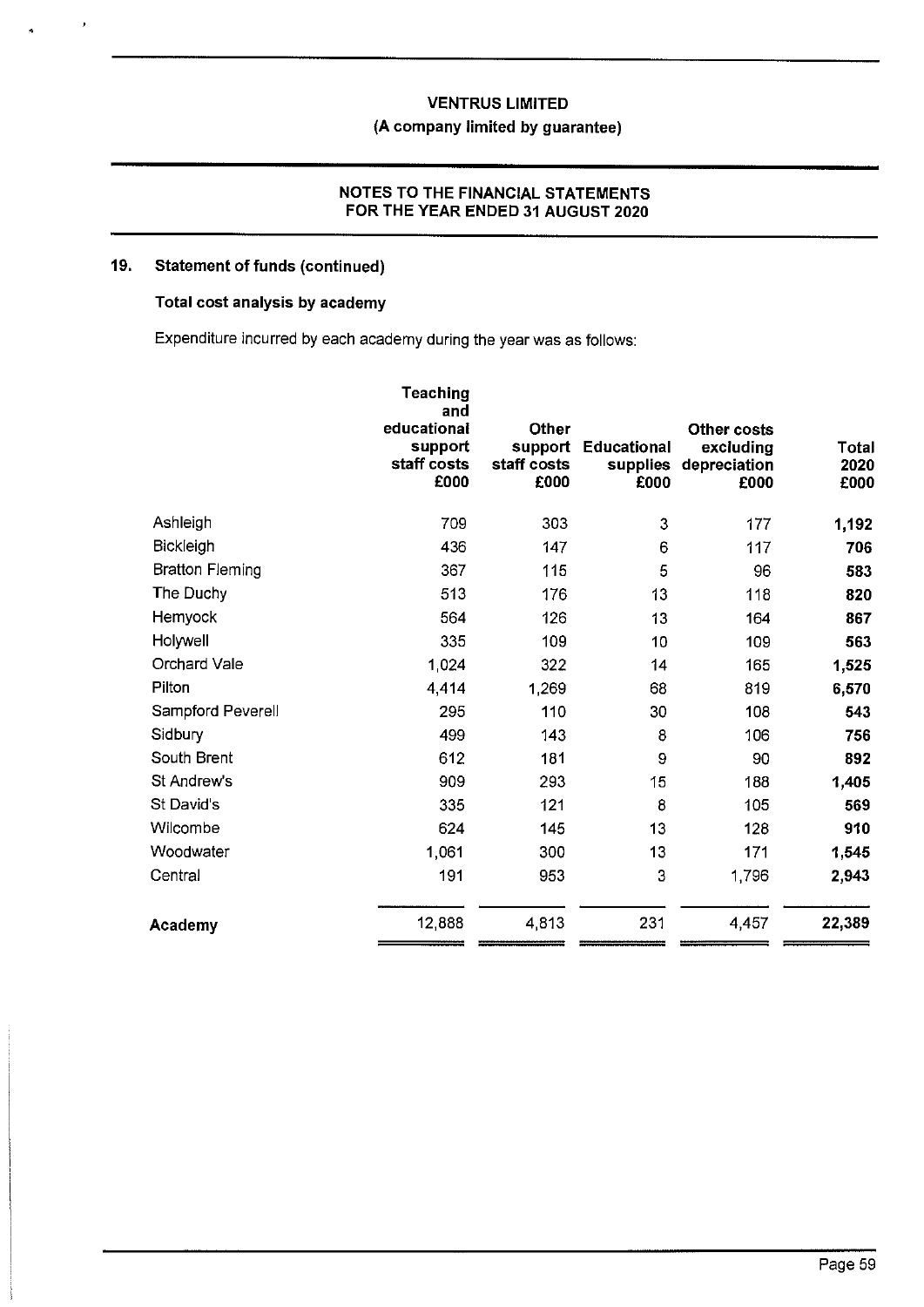### **VENTRUS LIMITED (A company limited by guarantee)**

### **NOTES TO THE FINANCIAL STATEMENTS FOR THE YEAR ENDED 31 AUGUST 2020**

### **19. Statement of funds (continued)**

Comparative information in respect of the preceding year is as follows:

| <b>Academy</b>         | 12,119                 | 4,423                  | 250                     | 4,977                     | 21,769        |
|------------------------|------------------------|------------------------|-------------------------|---------------------------|---------------|
| Central                | 151                    | 369                    | 11                      | 2,400                     | 2,931         |
| Woodwater              | 967                    | 301                    | 11                      | 161                       | 1,440         |
| Wilcombe               | 621                    | 162                    | 8                       | 124                       | 915           |
| St David's             | 297                    | 124                    | 4                       | 111                       | 536           |
| St Andrew's            | 822                    | 310                    | 19                      | 146                       | 1,297         |
| South Brent            | 570                    | 168                    | 14                      | 114                       | 866           |
| Sidbury                | 403                    | 151                    | 13                      | 160                       | 727           |
| Sampford Peverell      | 288                    | 115                    | 6                       | 104                       | 513           |
| Pilton                 | 4,210                  | 1,425                  | 87                      | 801                       | 6,523         |
| <b>Orchard Vale</b>    | 1,019                  | 317                    | 24                      | 197                       | 1,557         |
| Holywell               | 315                    | 122                    | 7                       | 62                        | 506           |
| Hemyock                | 523                    | 148                    | 11                      | 156                       | 838           |
| The Duchy              | 481                    | 183                    | $\overline{7}$          | 97                        | 768           |
| <b>Bratton Fleming</b> | 364                    | 120                    | 5                       | 90                        | 579           |
| <b>Bickleigh</b>       | 411                    | 157                    | 11                      | 75                        | 654           |
| Ashleigh               | 677                    | 251                    | 12                      | 179                       | 1,119         |
|                        | £000                   | £000                   | £000                    | £000                      | £000          |
|                        | support staff<br>costs | support staff<br>costs | Educational<br>supplies | excluding<br>depreciation | Total<br>2019 |
|                        | educational            | Other                  |                         | Other costs               |               |
|                        | and                    |                        |                         |                           |               |
|                        | Teaching               |                        |                         |                           |               |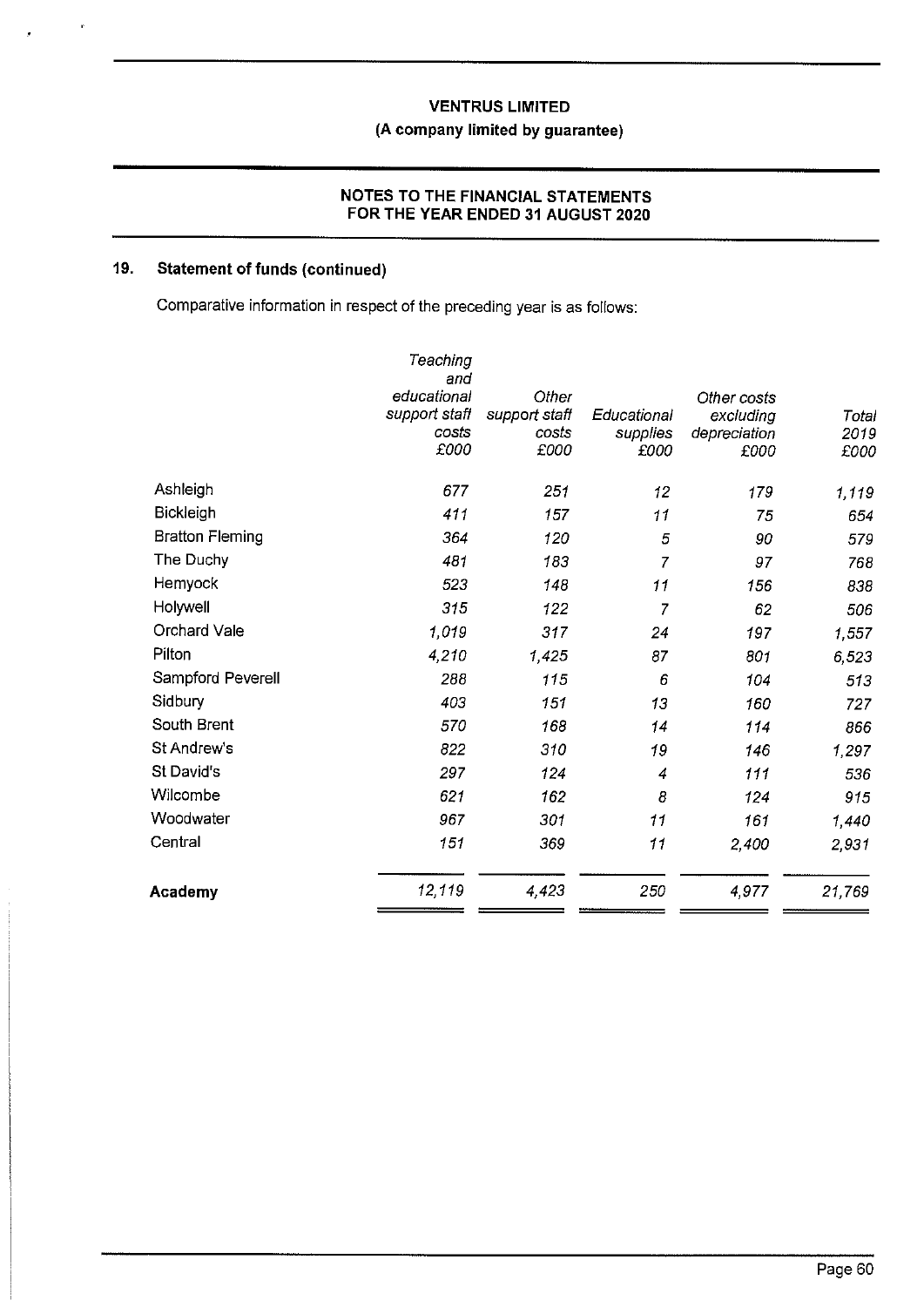## **(A company limited by guarantee)**

#### **NOTES TO THE FINANCIAL STATEMENTS FOR THE YEAR ENDED 31 AUGUST 2020**

### **19. Statement of funds (continued)**

 $\ddot{\phantom{1}}$ 

Comparative information in respect of the preceding year is as follows:

|                                             | Balance at<br>1 September<br>2018<br>£000 | As restated<br>Income<br>£000 | As restated<br>Expenditure<br>£000 | <b>Transfers</b><br>in/out<br>£000 | Gains/<br>(Losses)<br>£000 | Balance at<br>31 August<br>2019<br>£000 |
|---------------------------------------------|-------------------------------------------|-------------------------------|------------------------------------|------------------------------------|----------------------------|-----------------------------------------|
| <b>Unrestricted</b><br>funds                |                                           |                               |                                    |                                    |                            |                                         |
| <b>General Funds</b>                        | 137                                       | 1,316                         | (498)                              |                                    |                            | 955                                     |
| <b>Restricted</b><br>general funds          |                                           |                               |                                    |                                    |                            |                                         |
| General Annual<br>Grant                     |                                           | 16,341                        | (16, 333)                          | 149                                |                            | 157                                     |
| Pupil Premium                               |                                           | 1,112                         | (1, 112)                           |                                    |                            |                                         |
| <b>Higher Needs</b>                         |                                           | 447                           | (447)                              |                                    |                            |                                         |
| Other DfE/ESFA                              |                                           |                               |                                    |                                    |                            |                                         |
| grants                                      | 150                                       | 887                           | (911)                              |                                    |                            | 126                                     |
| Other<br>government                         |                                           |                               |                                    |                                    |                            |                                         |
| grants                                      |                                           | 818                           | (818)                              |                                    |                            |                                         |
| ATP sinking fund                            | 85                                        |                               |                                    |                                    |                            | 85                                      |
| Other restricted                            |                                           | 30                            | (30)                               |                                    |                            |                                         |
| Ventrus                                     |                                           |                               |                                    |                                    |                            |                                         |
| <b>Teaching School</b>                      | 48                                        | 79                            | (72)                               |                                    |                            | 55                                      |
| Pension reserve                             | (10,008)                                  |                               | (1, 470)                           |                                    | (2, 246)                   | (13, 724)                               |
|                                             | (9, 725)                                  | 19,714                        | (21, 193)                          | 149                                | (2, 246)                   | (13, 301)                               |
| <b>Restricted fixed</b><br>asset funds      |                                           |                               |                                    |                                    |                            |                                         |
| Transfer on<br>conversion                   | 15,148                                    |                               | (302)                              |                                    |                            | 14,846                                  |
| Transfer on<br>schools joining<br>the trust | 13,088                                    |                               | (302)                              |                                    |                            | 12,786                                  |
| Capital<br>expenditure from<br>GAG          | 194                                       | m                             | (26)                               | 7                                  |                            | 175                                     |
| DfE/ESFA<br>capital grants                  | 2,216                                     | 799                           | (102)                              | (156)                              |                            | 2,757                                   |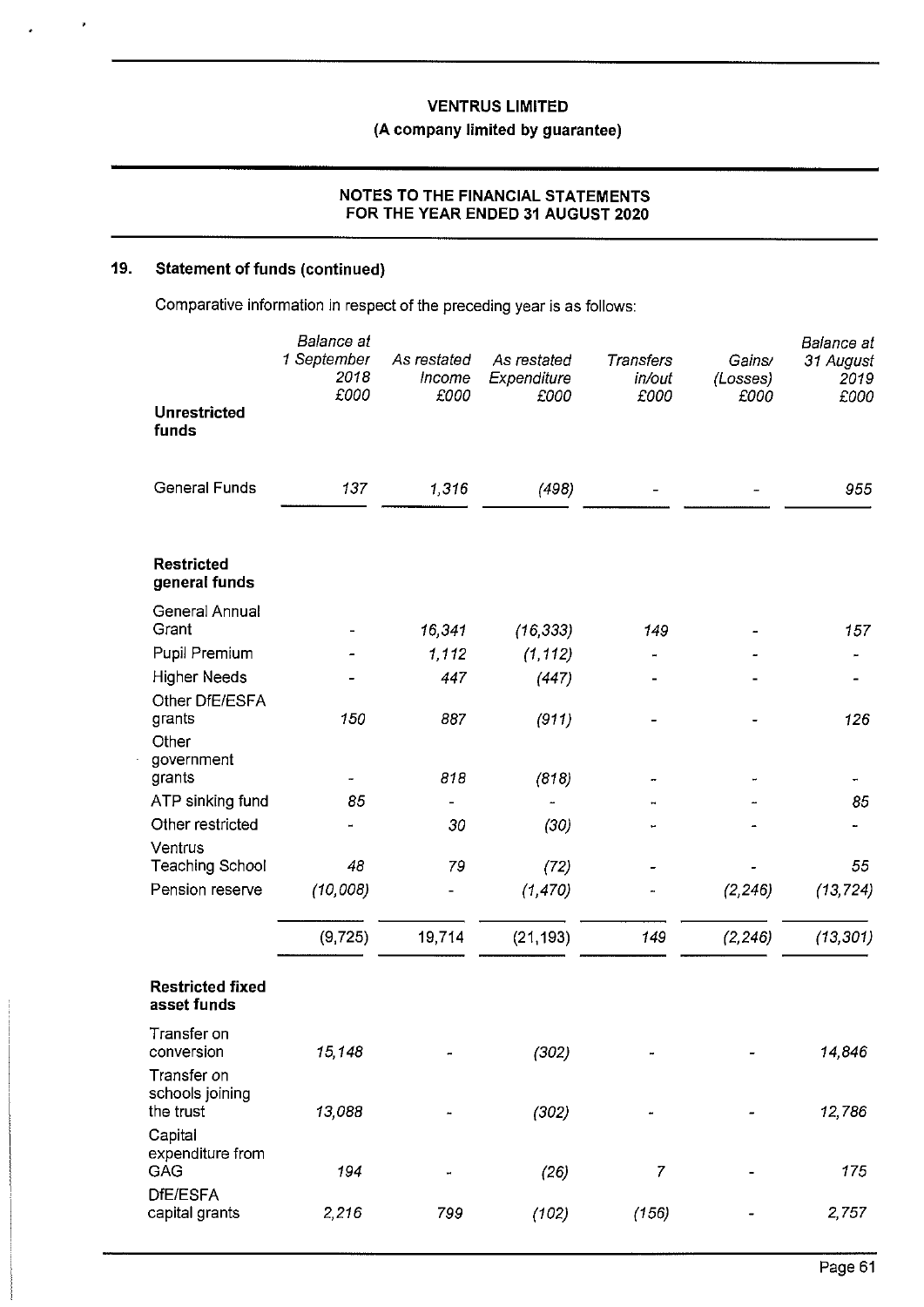## **(A company limited by guarantee)**

### **NOTES TO THE FINANCIAL STATEMENTS FOR THE YEAR ENDED 31 AUGUST 2020**

### **19. Statement of funds (continued)**

|                         | Balance at<br>1 September<br>2018<br>£000 | As restated<br>Income<br>£000 | As restated<br>Expenditure<br>£000 | Transfers<br>in/out<br>£000 | Gains/<br>(Losses)<br>£000 | Balance at<br>31 August<br>2019<br>£000 |
|-------------------------|-------------------------------------------|-------------------------------|------------------------------------|-----------------------------|----------------------------|-----------------------------------------|
| Other capital           |                                           |                               |                                    |                             |                            |                                         |
| grants                  | 1,310                                     | 75                            | (89)                               |                             |                            | 1,296                                   |
|                         | 31,956                                    | 874                           | (821)                              | (149)                       |                            | 31,860                                  |
| <b>Total Restricted</b> |                                           |                               |                                    |                             |                            |                                         |
| funds                   | 22,231                                    | 20,588                        | (22, 014)                          |                             | (2, 246)                   | 18,559                                  |
| Total funds             | 22,368                                    | 21,904                        | (22, 512)                          |                             | (2, 246)                   | 19,514                                  |

### **20. Analysis of net assets between funds**

**Analysis of net assets between funds - current period** 

|                                        | <b>Unrestricted</b><br>funds<br>2020<br>£000 | <b>Restricted</b><br>funds<br>2020<br>£000 | <b>Restricted</b><br>fixed asset<br>funds<br>2020<br>£000 | <b>Total</b><br>funds<br>2020<br>£000 |
|----------------------------------------|----------------------------------------------|--------------------------------------------|-----------------------------------------------------------|---------------------------------------|
| Tangible fixed assets                  | ↔                                            |                                            | 30,476                                                    | 30,476                                |
| <b>Current assets</b>                  | 3,251                                        | 227                                        | 1,370                                                     | 4,848                                 |
| Creditors due within one year          | (1,689)                                      | ۰                                          | $\sim$                                                    | (1,689)                               |
| Provisions for liabilities and charges | ۰                                            | (16, 473)                                  | $\overline{\phantom{a}}$                                  | (16, 473)                             |
| <b>Total</b>                           | 1,562                                        | (16, 246)                                  | 31,846                                                    | 17,162                                |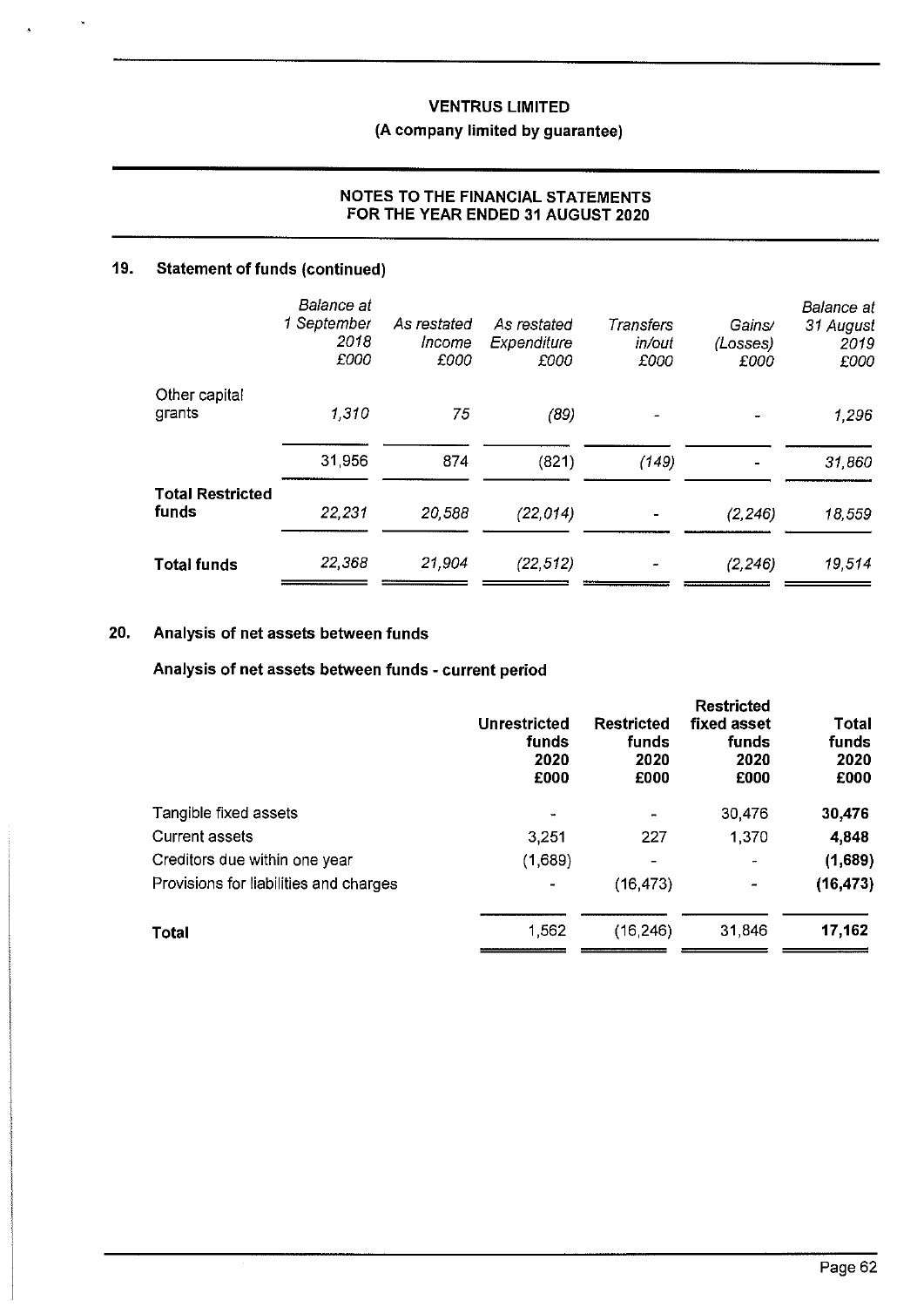### **(A company limited by guarantee)**

### **NOTES TO THE FINANCIAL STATEMENTS FOR THE YEAR ENDED 31 AUGUST 2020**

## **20. Analysis of net assets between funds (continued)**

 $\ddot{\phantom{a}}$ 

# **Analysis of net assets between funds - prior period**

|                                        |              |            | Restricted  |           |
|----------------------------------------|--------------|------------|-------------|-----------|
|                                        | Unrestricted | Restricted | fixed asset | Total     |
|                                        | funds        | funds      | funds       | funds     |
|                                        | 2019         | 2019       | 2019        | 2019      |
|                                        | £000         | £000       | £000        | £000      |
| Tangible fixed assets                  |              |            | 30,701      | 30,701    |
| Current assets                         | 2,470        | 423        | 1,159       | 4,052     |
| Creditors due within one year          | (1, 515)     | $\sim$     |             | (1, 515)  |
| Provisions for liabilities and charges |              | (13, 724)  | -           | (13, 724) |
| Total                                  | 955          | (13, 301)  | 31,860      | 19,514    |
|                                        |              |            |             |           |

# **21. Reconciliation of net expenditure to net cash flow from operating activities**

|                                                                           | 2020<br>£000 | 2019<br>£000 |
|---------------------------------------------------------------------------|--------------|--------------|
| Net expenditure for the period (as per Statement of financial activities) | (999)        | (608)        |
| <b>Adjustments for:</b>                                                   |              |              |
| Depreciation                                                              | 760          | 744          |
| Capital grants from DfE and other capital income                          | (928)        | (857)        |
| Interest receivable                                                       | (4)          | (2)          |
| Defined benefit pension scheme cost less contributions payable            | 1,145        | 1.216        |
| Defined benefit pension scheme finance cost                               | 251          | 254          |
| Increase in stocks                                                        | (6)          |              |
| (Increase)/decrease in debtors                                            | (35)         | 330          |
| Increase/(decrease) in creditors                                          | 160          | (43)         |
| Net cash provided by operating activities                                 | 344          | 1.034        |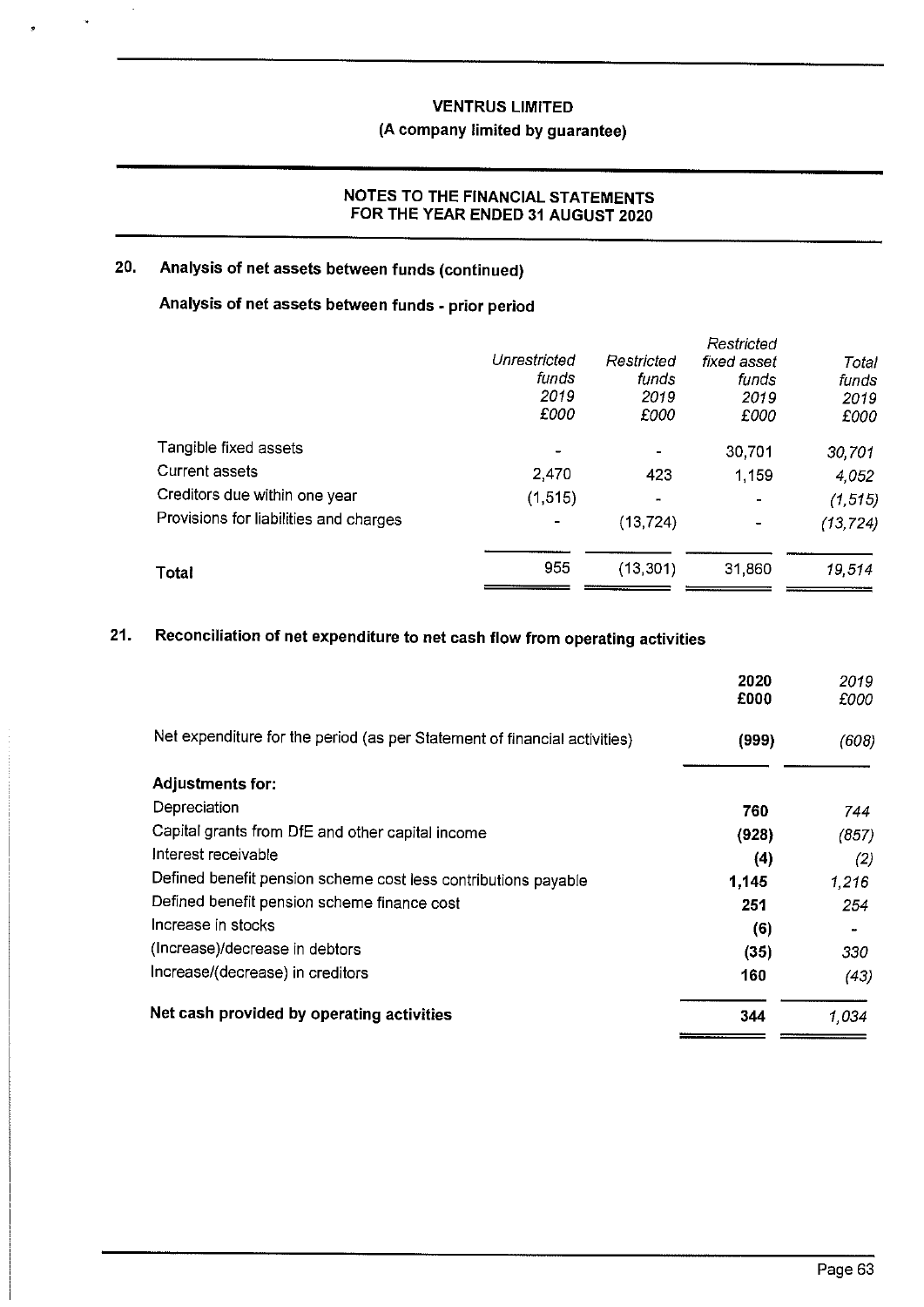#### **(A company limited by guarantee)**

#### **NOTES TO THE FINANCIAL STATEMENTS FOR THE YEAR ENDED 31 AUGUST 2020**

#### **22. Cash flows from investing activities**

|                                                | 2020<br>£000 | 2019<br>£000             |
|------------------------------------------------|--------------|--------------------------|
| Dividends, interest and rents from investments | 4            | 2                        |
| Purchase of tangible fixed assets              | (521)        | (484)                    |
| Capital grants from DfE Group                  | 806          | 857                      |
| Other capital donations                        |              | $\overline{\phantom{a}}$ |
| Net cash provided by investing activities      | 296          | 375                      |

#### **23. Analysis of cash and cash equivalents**

| Total cash and cash equivalents | 4.268        | 3.628        |
|---------------------------------|--------------|--------------|
| Cash in hand                    | 4.268        | 3,628        |
|                                 | 2020<br>£000 | 2019<br>£000 |

#### **24. Analysis of changes in net debt**

|                          | At 1      |      |                        |
|--------------------------|-----------|------|------------------------|
|                          | September |      | At 31                  |
|                          | 2019      |      | Cash flows August 2020 |
|                          | £000      | £000 | £000                   |
| Cash at bank and in hand | 3,628     | 640  | 4,268                  |
|                          |           |      |                        |
|                          | 3,628     | 640  | 4,268                  |
|                          |           |      |                        |

#### **25. Pension commitments**

The Academy's employees belong to two principal pension schemes: the Teachers' Pension Scheme England and Wales (TPS) for academic and related staff; and the Local Government Pension Scheme (LGPS) for non-teaching staff, which is managed by Devon County Council. Both are multi-employer defined benefit schemes.

The latest actuarial valuation of the TPS related to the period ended 31 March 2016 and of the LGPS 31 March 2019.

Contributions amounting to £318,777 were payable to the schemes at 31 August 2020 (2019 - £267,046) and are included within creditors.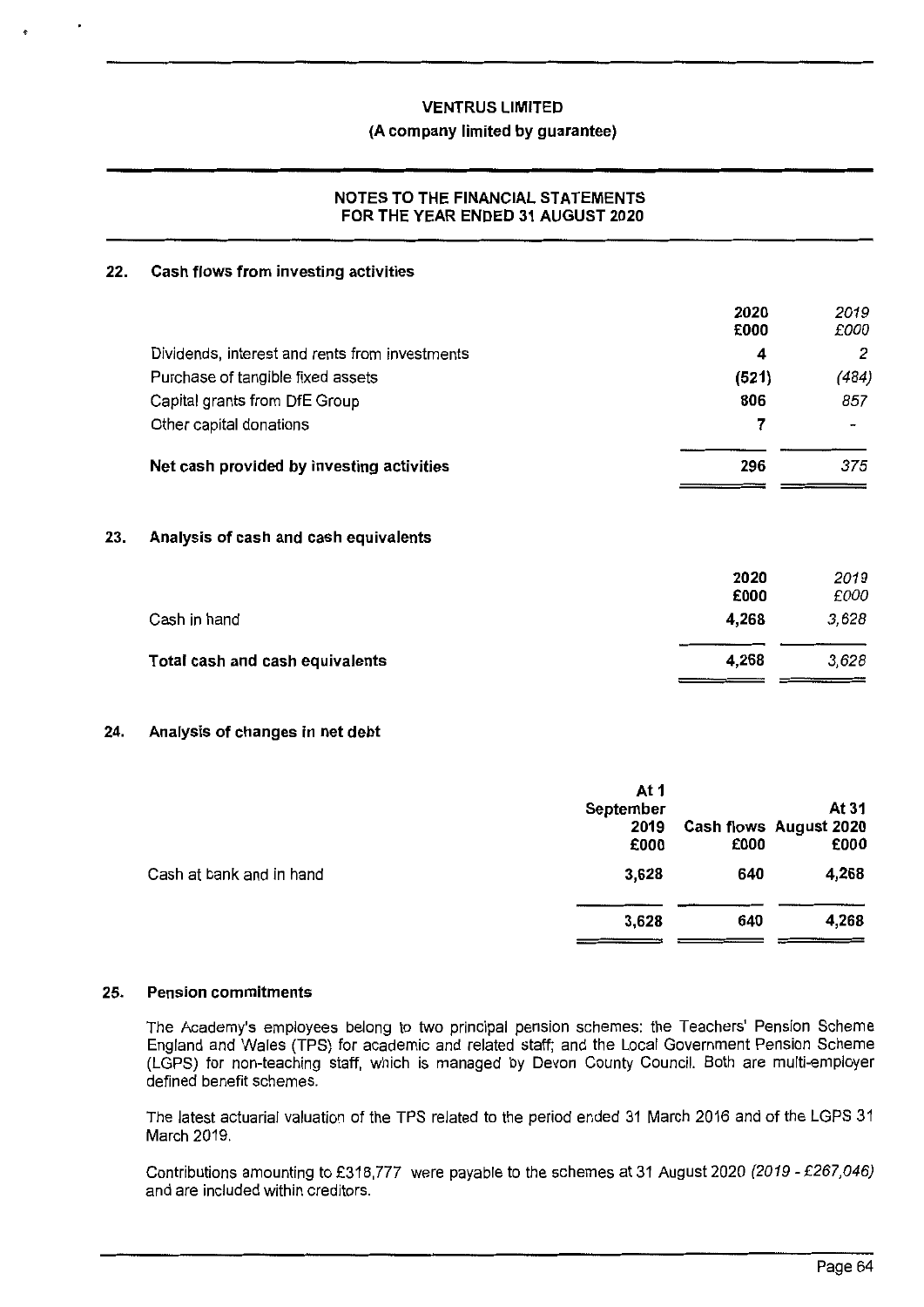#### **(A company limited by guarantee)**

#### **NOTES TO THE FINANCIAL STATEMENTS FOR THE YEAR ENDED 31 AUGUST 2020**

#### **25. Pension commitments (continued)**

#### **Teachers' Pension Scheme**

The Teachers' Pension Scheme (TPS) is a statutory, contributory, defined benefit scheme, governed by the Teachers' Pension Scheme Regulations 2014. Membership is automatic for full-time teachers in academies. All teachers have the option to opt-out of the TPS following enrolment.

The TPS is an unfunded scheme to which both the member and employer makes contributions, as a percentage of salary - these contributions are credited to the Exchequer. Retirement and other pension benefits are paid by public funds provided by Parliament.

#### **Valuation of the Teachers' Pension Scheme**

The Government Actuary, using normal actuarial principles, conducts a formal actuarial review of the TPS in accordance with the Public Service Pensions (Valuations and Employer Cost Cap) Directions 2014 published by HM Treasury every 4 years. The aim of the review is to specify the level of future contributions. Actuarial scheme valuations are dependent on assumptions about the value of future costs, design of benefits and many other factors. The latest actuarial valuation of the TPS was carried out as at 31 March 2016. The valuation report was published by the Department for Education on 5 March 2019. The key elements of the valuation and subsequent consultation are:

- employer contribution rates set at 23.68% of pensionable pay (including a 0.08% administration levy)
- total scheme liabilities (pensions currently in payment and the estimated cost of future benefits) for service to the effective date of £218,100 million and notional assets ( estimated future contributions together with the notional investments held at the valuation date) of £196,100 million, giving a notional past service deficit of £22,000 million
- the SCAPE rate, set by HMT, is used to determine the notional investment return. The current SCAPE rate is 2.4% above the rate of CPI, assumed real rate of return is 2.4% in excess of prices and 2% in excess of earnings. The rate of real earnings growth is assumed to be 2.2%. The assumed nominal rate of return including earnings growth is 4.45%.

The next valuation result is due to be implemented from 1 April 2023.

The employer's pension costs paid to TPS in the year amounted to £1,940,662 (2019 - £1,310,053).

A copy of the valuation report and supporting documentation is on the Teachers' Pensions website (https://www.teacherspensions.co.uk/news/employers/2019/04/teachers-pensions-valuation-report. aspx).

Under the definitions set out in FRS 102, the TPS is an unfunded multi-employer pension scheme. The Academy has accounted for its contributions to the scheme as if it were a defined contribution scheme. The Academy has set out above the information available on the scheme.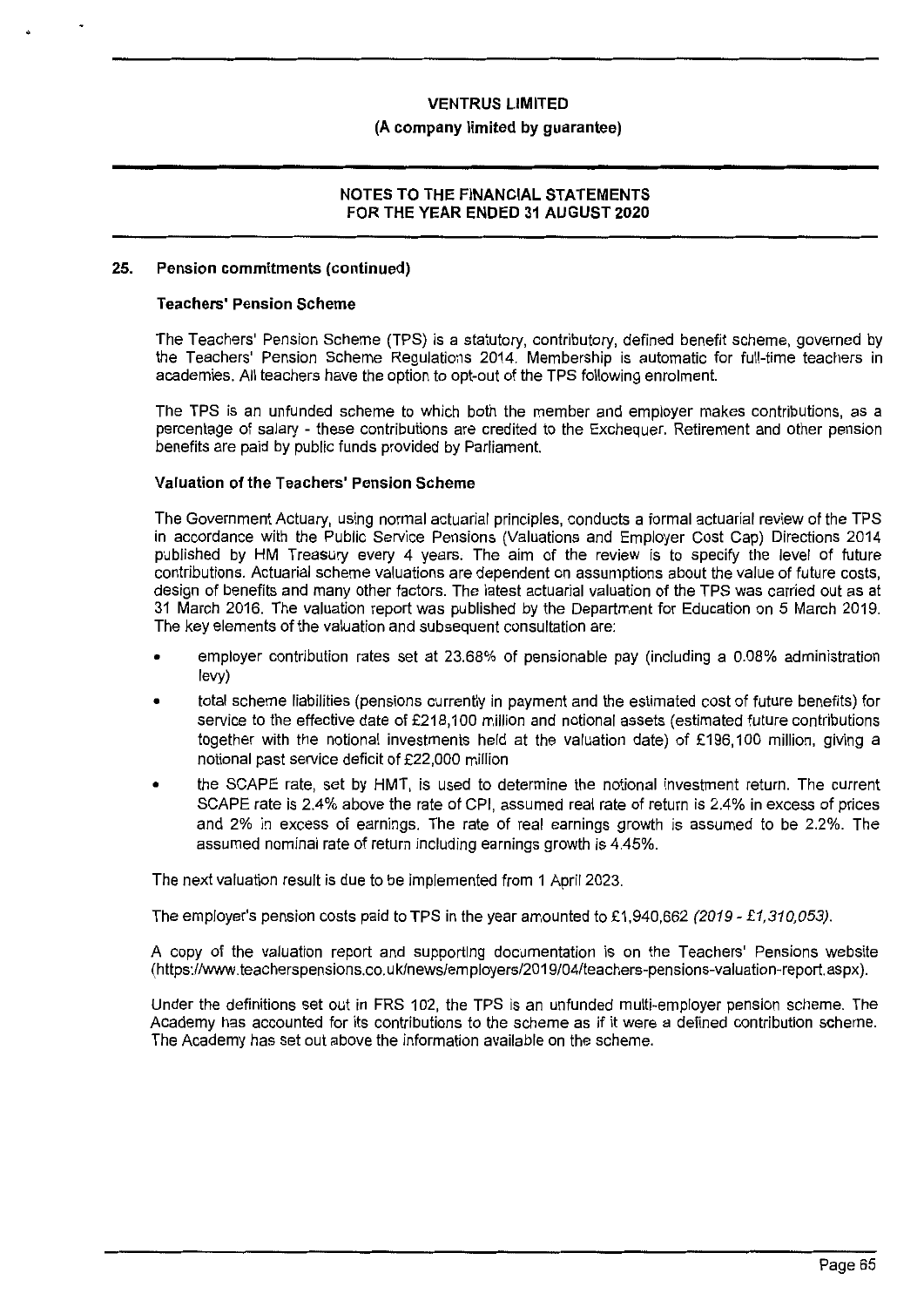#### **(A company limited by guarantee)**

#### **NOTES TO THE FINANCIAL STATEMENTS FOR THE YEAR ENDED 31 AUGUST 2020**

#### **25. Pension commitments (continued)**

#### **Local Government Pension Scheme**

The LGPS is a funded defined benefit pension scheme, with the assets held in separate trusteeadministered funds. The total contribution made for the year ended 31 August 2020 was £1,325,000 (2019 - £1,149,000), of which employer's contributions totalled £1,038,000 (2019 - £881,000) and employees' contributions totalled £ 287,000 (2019 - £268,000). The agreed contribution rates for future years are 17.6 per cent for employers and 5.5-12.5 per cent for employees.

As described in note the LGPS obligation relates to the employees of the Academy, who were the employees transferred as part of the conversion from the maintained school and new employees who were eligible to, and did, join the Scheme in the year. The obligation in respect of employees who transferred on conversion represents their cumulative service at both the predecessor school and the Academy at the balance sheet date.

Parliament has agreed, at the request of the Secretary of State for Education, to a guarantee that, in the event of academy closure, outstanding Local Government Pension Scheme liabilities would be met by the Department for Education. The guarantee came into force on 18 July 2013.

#### **Principal actuarial assumptions**

|                                                    | 2020<br>% | 2019<br>% |
|----------------------------------------------------|-----------|-----------|
| Rate of increase in salaries                       | 3.25      | 3.70      |
| Rate of increase for pensions in payment/inflation | 2.25      | 2.20      |
| Discount rate for scheme liabilities               | 1.60      | 1.90      |
| Inflation assumption (CPI)                         | 2.25      | 2.20      |

The current mortality assumptions include sufficient allowance for future improvements in mortality rates. The assumed life expectations on retirement age 65 are:

|                      | 2020<br>Years | 2019<br>Years |
|----------------------|---------------|---------------|
|                      |               |               |
| Retiring today       |               |               |
| Males                | 22.9          | 22.5          |
| Females              | 24.1          | 24.4          |
| Retiring in 20 years |               |               |
| Males                | 24.3          | 24.2          |
| Females              | 25.5          | 26.2          |
|                      |               |               |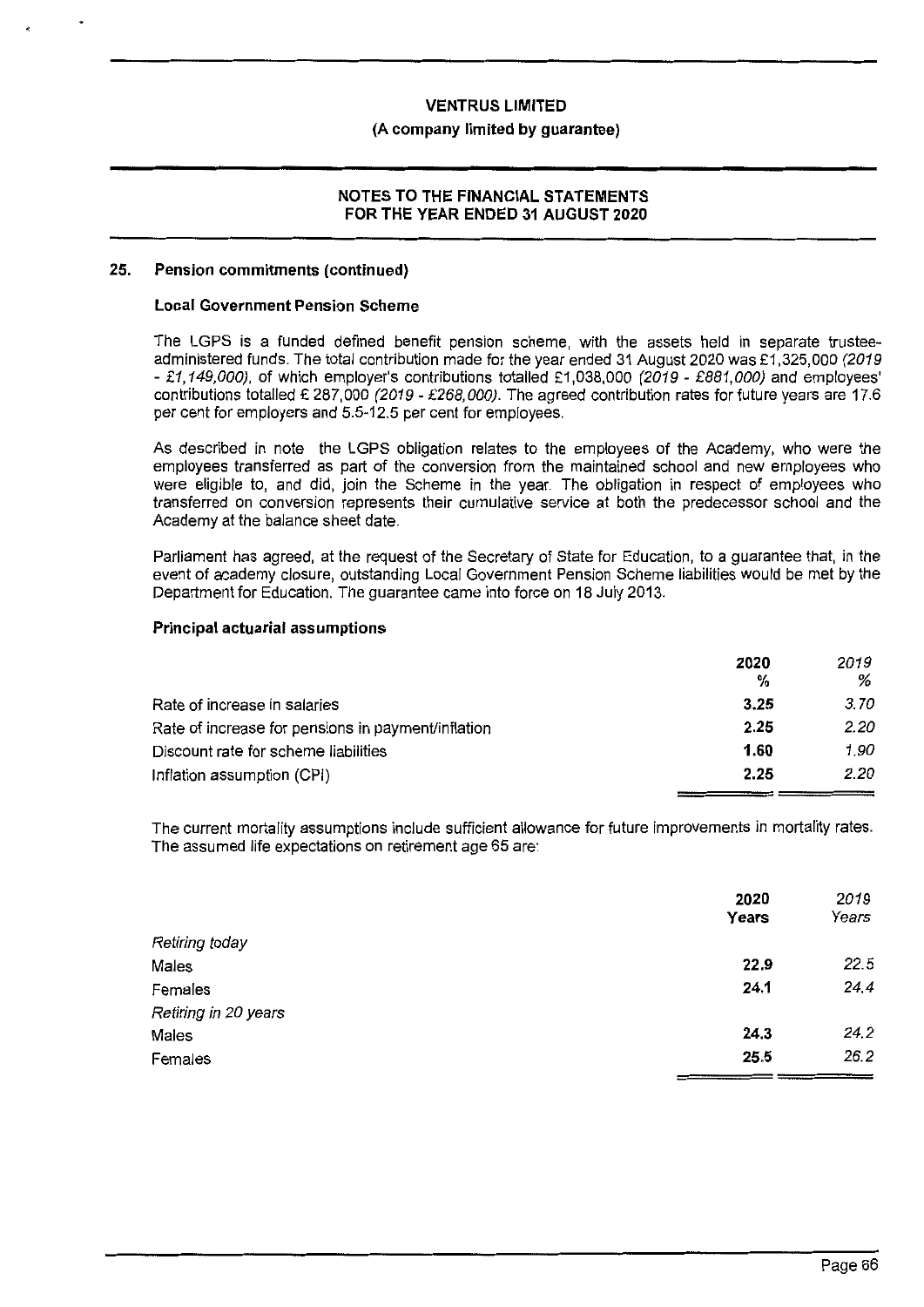### **(A company limited by guarantee)**

#### **NOTES TO THE FINANCIAL STATEMENTS FOR THE YEAR ENDED 31 AUGUST 2020**

#### **25. Pension commitments (continued)**

#### **Sensitivity analysis**

|                                        | 2020<br>£000 | 2019<br>£000 |
|----------------------------------------|--------------|--------------|
| Discount rate +0.1%                    | (723)        | (640)        |
| Discount rate -0.1%                    | 743          | 658          |
| Mortality assumption - 1 year increase | 1,005        | 921          |
| Mortality assumption - 1 year decrease | (970)        | (888)        |
| CPI rate +0.1%                         | 680          | 580          |
| CPI rate $-0.1\%$                      | (662)        | (565)        |
|                                        |              |              |

### **Share of scheme assets**

The Academy's share of the assets in the scheme was:

|                              | 2020<br>£000   | 2019<br>£000 |
|------------------------------|----------------|--------------|
| Equities                     | 8,569          | 8,219        |
| Gilts                        | 422            | 397          |
| Corporate bonds              | 558            | 210          |
| Property                     | 1,419          | 1,395        |
| Cash and other liquid assets | 135            | 149          |
| Alternative assets           | 755            | 584          |
| Private equity               | $\blacksquare$ | 202          |
| Total market value of assets | 11,858         | 11,156       |

The actual return on scheme assets was £48,000 (2019 - £454,000).

The amounts recognised in the Statement of financial activities are as follows:

|                                                                  | 2020<br>£000 | 2019<br>£000 |
|------------------------------------------------------------------|--------------|--------------|
| Current service cost                                             | (2, 175)     | (2,091)      |
| Interest income                                                  | 223          | 271          |
| Interest cost                                                    | (474)        | (525)        |
| Administrative expenses                                          | (8)          | (6)          |
| Total amount recognised in the Statement of financial activities | (2, 434)     | (2, 351)     |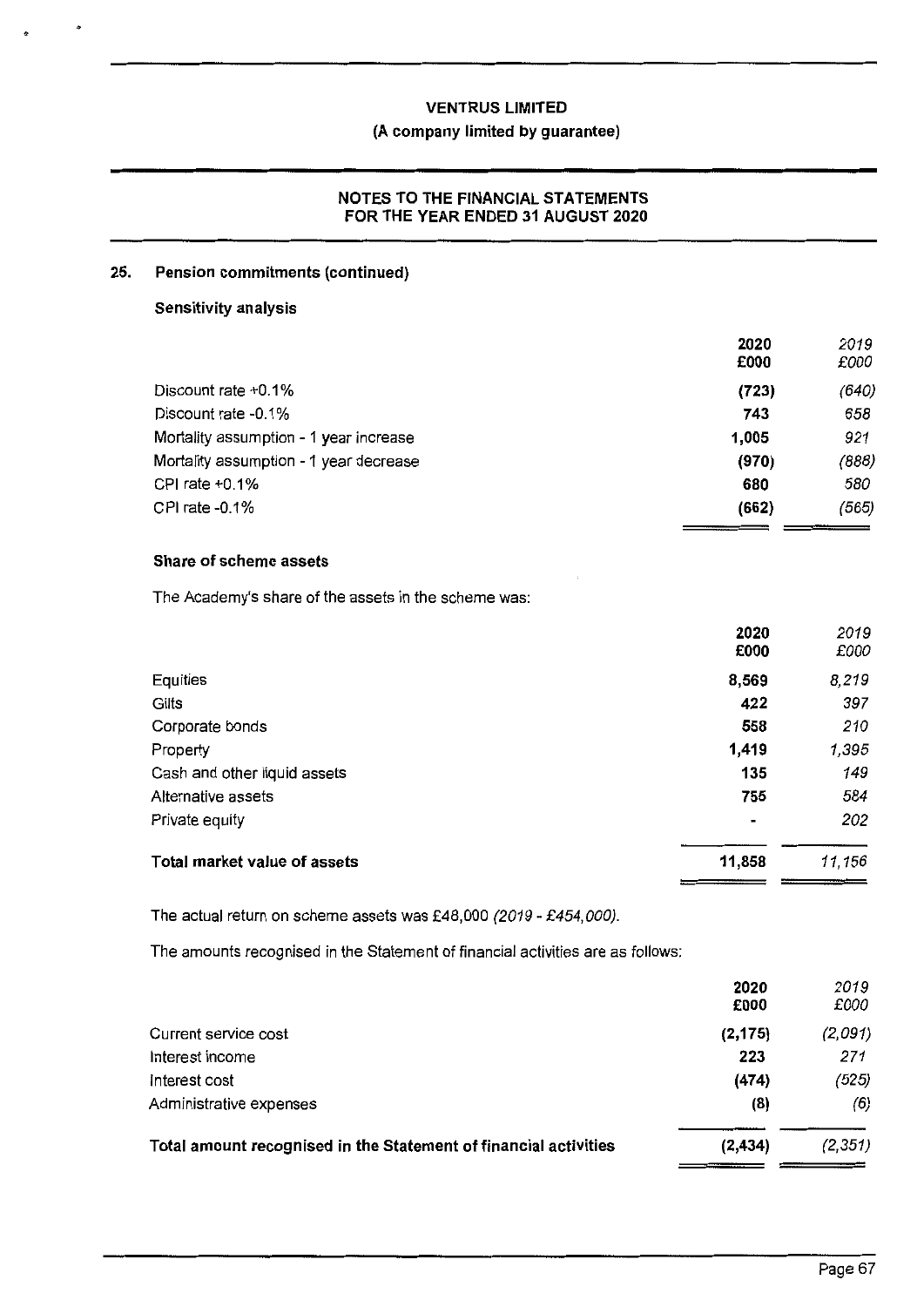#### **(A company limited by guarantee)**

#### **NOTES TO THE FINANCIAL STATEMENTS FOR THE YEAR ENDED 31 AUGUST 2020**

#### **25. Pension commitments (continued)**

'

Changes in the present value of the defined benefit obligations were as follows:

|                         | 2020<br>£000   | 2019<br>£000 |
|-------------------------|----------------|--------------|
| At 1 September          | 24,880         | 19,725       |
| Interest cost           | 474            | 525          |
| Employee contributions  | 287            | 268          |
| <b>Actuarial losses</b> | 647            | 2,429        |
| Benefits paid           | (132)          | (158)        |
| Past service costs      | $\blacksquare$ | 317          |
| Current service cost    | 2,175          | 1,774        |
| At 31 August            | 28,331         | 24,880       |

Changes in the fair value of the Academy's share of scheme assets were as follows:

|                          | 2020<br>£000 | 2019<br>£000 |
|--------------------------|--------------|--------------|
| At 1 September           | 11,156       | 9,717        |
| Interest income          | 223          | 271          |
| Actuarial (losses)/gains | (706)        | 183          |
| Employer contributions   | 1,038        | 881          |
| Employee contributions   | 287          | 268          |
| Benefits paid            | (132)        | (158)        |
| Administrative expenses  | (8)          | (6)          |
| At 31 August             | 11,858       | 11,156       |

### **26. Operating lease commitments**

At 31 August 2020 the Academy had commitments to make future minimum lease payments under noncancellable operating leases as follows:

|                                              | 2020<br>£000 | 2019<br>£000 |
|----------------------------------------------|--------------|--------------|
| Not later than 1 year                        | 34           | 18           |
| Later than 1 year and not later than 5 years | 47           | 38           |
|                                              | 81           | 56           |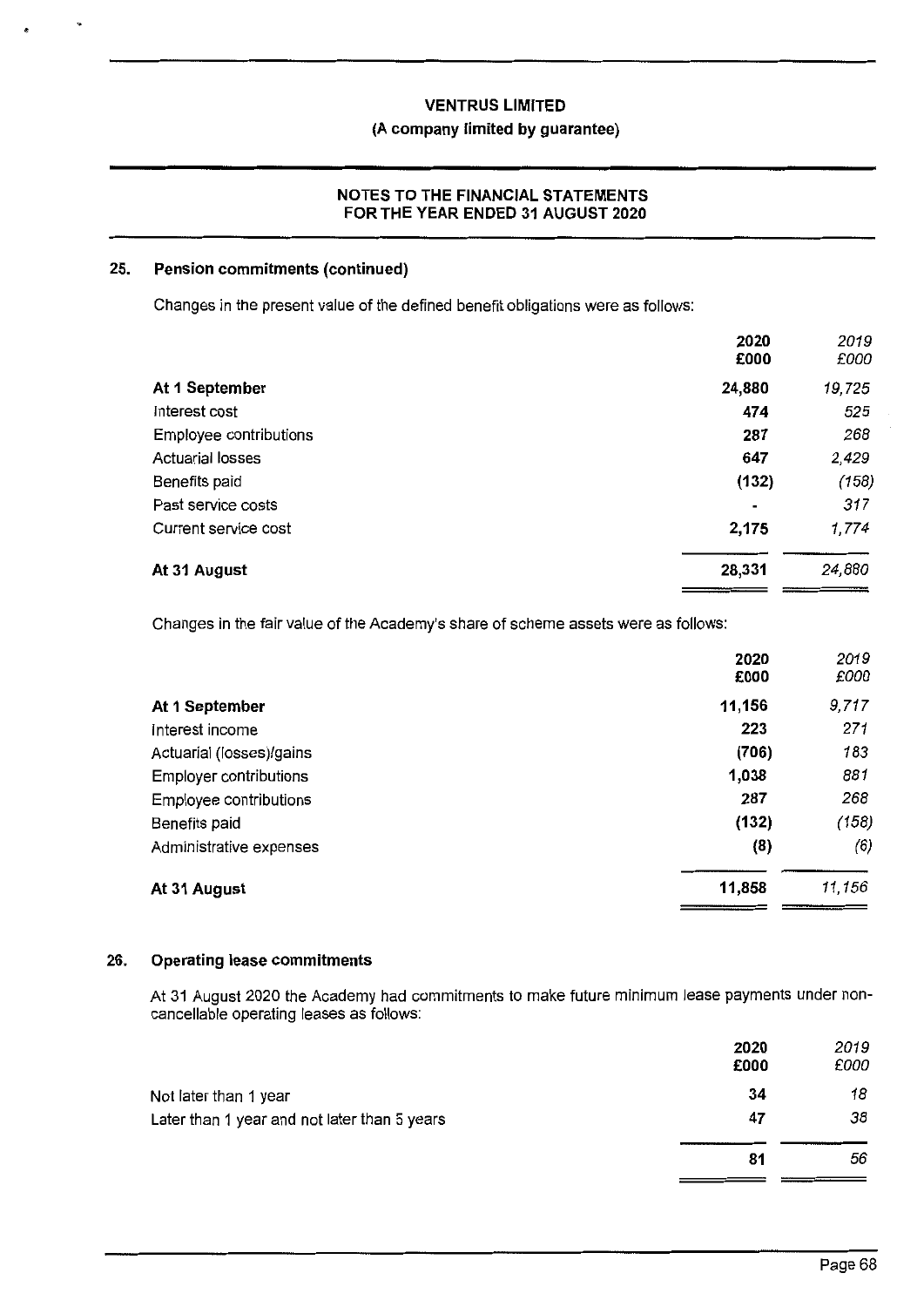#### **(A company limited by guarantee)**

#### **NOTES TO THE FINANCIAL STATEMENTS FOR THE YEAR ENDED 31 AUGUST 2020**

#### **27. Members' liability**

Each member of the charitable company undertakes to contribute to the assets of the company in the event of it being wound up while he/she is a member, or within one year after he/she ceases to be a member, such amount as may be required, not exceeding £10 for the debts and liabilities contracted before he/she ceases to be a member.

#### **28. Related party transactions**

During the year £Nil (2019: £1,574) was paid to University of Exeter for use of the swimming pool and a further £Nil (2019: £295) for a caretaker to do a pool operators course, a total of £Nil (2019: £1,869). The University of Exeter is a member of the Trust. At the balance sheet date £Nil was owed to the supplier.

During the year £35,000-£40,000 (2019: £25,000-£30,000) was paid to K Chown for her services as an employee of Woodwater Academy. K Chown is a partner of G Chown, CEO and accounting officer of the Academy Trust. At the balance sheet date the amount owed to K Chown was £Nil.

Owing to the nature of the Academy's operations and the composition of the board of trustees being drawn from local public and private sector organisations, transactions may take place with organisations in which the trustees have an interest. All transactions involving such organisations are conducted in accordance with the requirements of the Academies Financial Handbook, including notifying the ESFA of all transactions made on or after 1 April 2019 and obtaining their approval where required, and with the Academy's financial regulations and normal procurement procedures relating to connected and related party transactions.